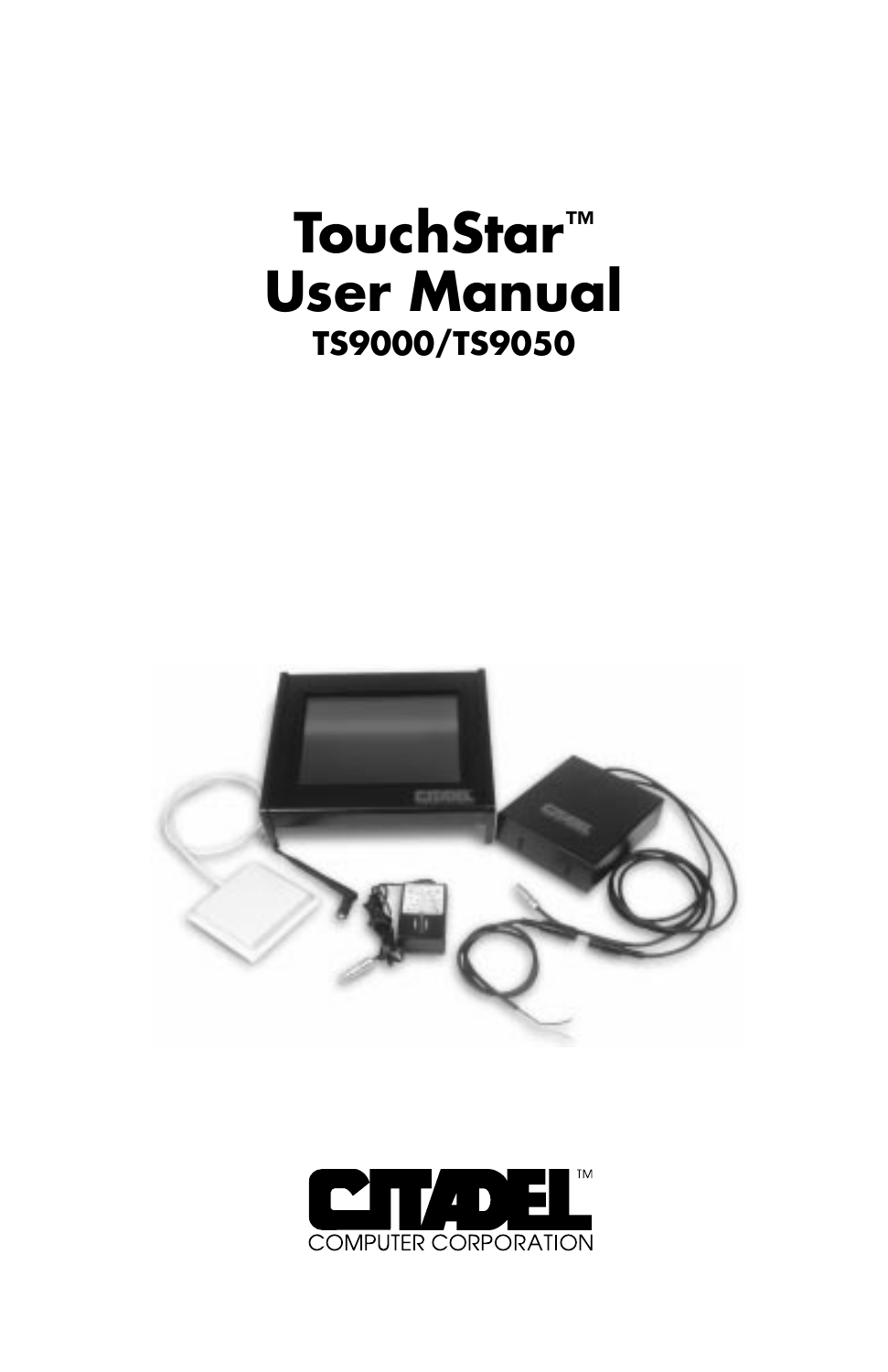

Citadel Computer Corporation has made every effort to ensure the accuracy and completeness of the information contained in this User Manual. Citadel assumes no liability arising out of the application or use of the information or products described herein, or for technical or editorial errors or omissions. The information contained in this document is subject to change without notice.

This device complies with RSS-210 of Industry & Science Canada. Operation is subject to the following two conditions: 1) this device may not cause harmful interference and 2) this device must accept any interference received, including interference that may cause undesired operation.

#### **FCC Compliance**

This equipment complies with the limits for a Class A digital device pursuant to Part 15 of the FCC Rules. These limits are designed to provide reasonable protection against harmful interference when the equipment is operated in a commercial environment. This equipment generates, uses, and can radiate radio frequency energy and, if not installed, operated, and maintained in accordance with Citadel Computer Corporation guidelines, may cause harmful interference to radio communications. Shielded cables must be used to ensure compliance with the Class A FCC limits. Changes or modifications to this unit not expressly approved by Citadel Computer Corporation could void the user's authority to operate the equipment, and could void the manufacturer's warranty.

#### **Limited Warranty**

Citadel Computer Corporation warrants its TouchStar Information Systems to be free from defects in material and workmanship under normal use and service for a period of two years. Citadel Computer Corporation's sole obligation under this warranty shall be limited to repair or replace, at its option and at Citadel's facilities, all or any portion of any System which within two years after delivery to the original purchaser, is returned and demonstrated to be defective. No person, firm or corporation is authorized to assume any liability in connection with the sale of this product on Citadel Computer Corporation's behalf. Normal use and service shall not include abuse, misuse, accident, alteration, neglect, unauthorized repair or installation, operation or storage outside the environmental limits specified for this product, in-transit damage, improper maintenance, or defects resulting from use with third party products not designed for use with this product.

TouchStar is a trademark of Citadel Computer Corporation. All other trademarks are the property of their respective owners.

© Copyright 1997; Citadel Computer Corporation Citadel Computer Corporation 29 Armory Road Milford, NH 03058 (603) 672-5500 FAX: (603) 672-5590

Revision October 1997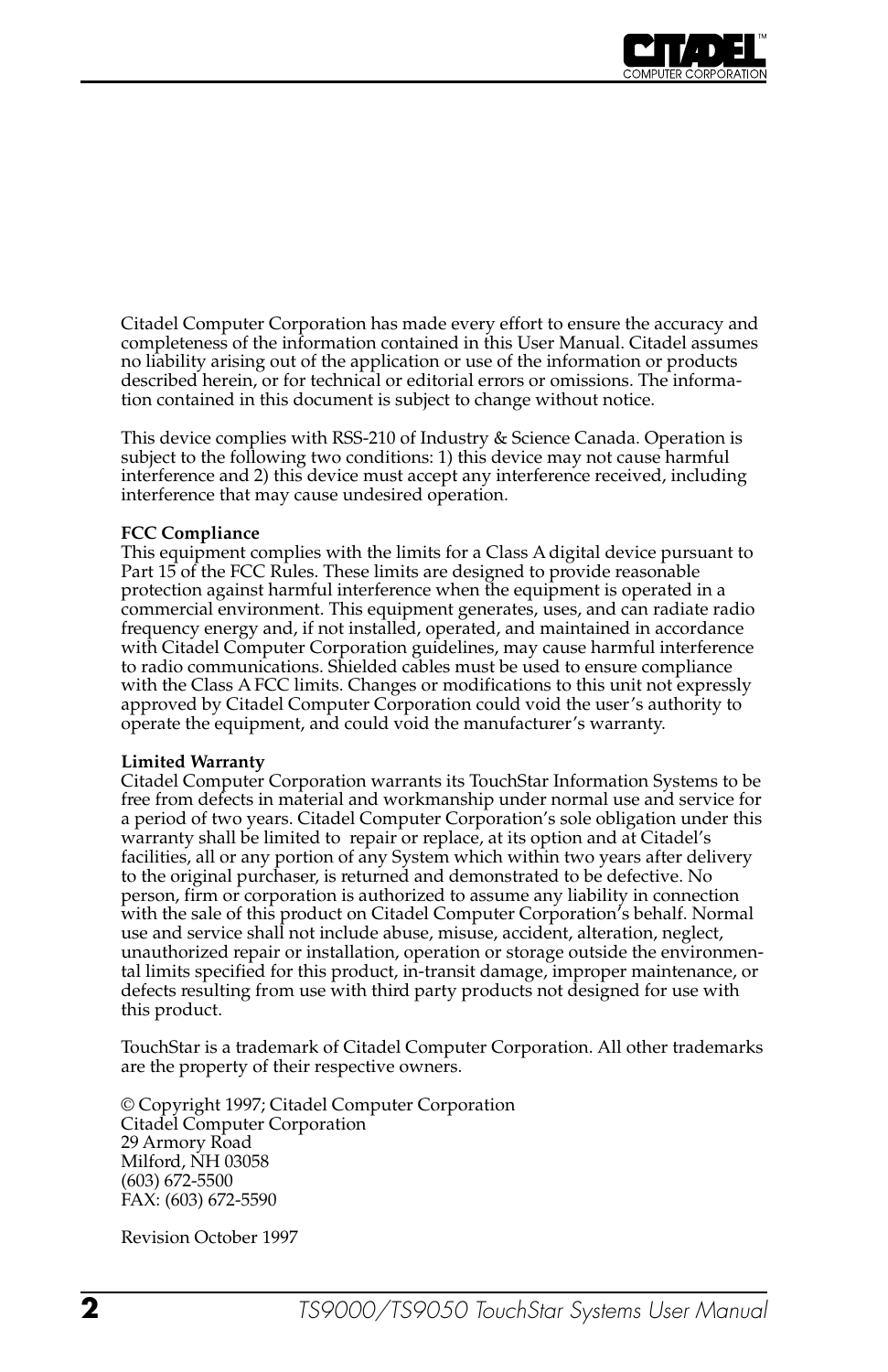

| 1 |                                            |  |
|---|--------------------------------------------|--|
|   |                                            |  |
|   | TS9000                                     |  |
|   | TS9050                                     |  |
|   |                                            |  |
|   |                                            |  |
|   |                                            |  |
|   |                                            |  |
|   |                                            |  |
|   |                                            |  |
|   | ATA Socket ………………………………………………………… 10       |  |
|   |                                            |  |
|   |                                            |  |
|   |                                            |  |
|   |                                            |  |
| 2 | <b>INSTALLATION AND MAINTENANCE  13</b>    |  |
|   |                                            |  |
|   |                                            |  |
|   | TS9050 - Wireless, Mobile Installation  13 |  |
|   |                                            |  |
|   |                                            |  |
|   |                                            |  |
|   |                                            |  |
|   |                                            |  |
|   |                                            |  |
|   |                                            |  |
|   |                                            |  |
|   |                                            |  |
|   |                                            |  |
|   | Connecting External/Optional Equipment  17 |  |
|   |                                            |  |
|   |                                            |  |
|   |                                            |  |
|   |                                            |  |
|   |                                            |  |
|   |                                            |  |
|   |                                            |  |
|   |                                            |  |
|   |                                            |  |
|   |                                            |  |
|   |                                            |  |
| 3 |                                            |  |
|   | Power-Up                                   |  |
|   |                                            |  |
|   |                                            |  |
|   |                                            |  |
|   |                                            |  |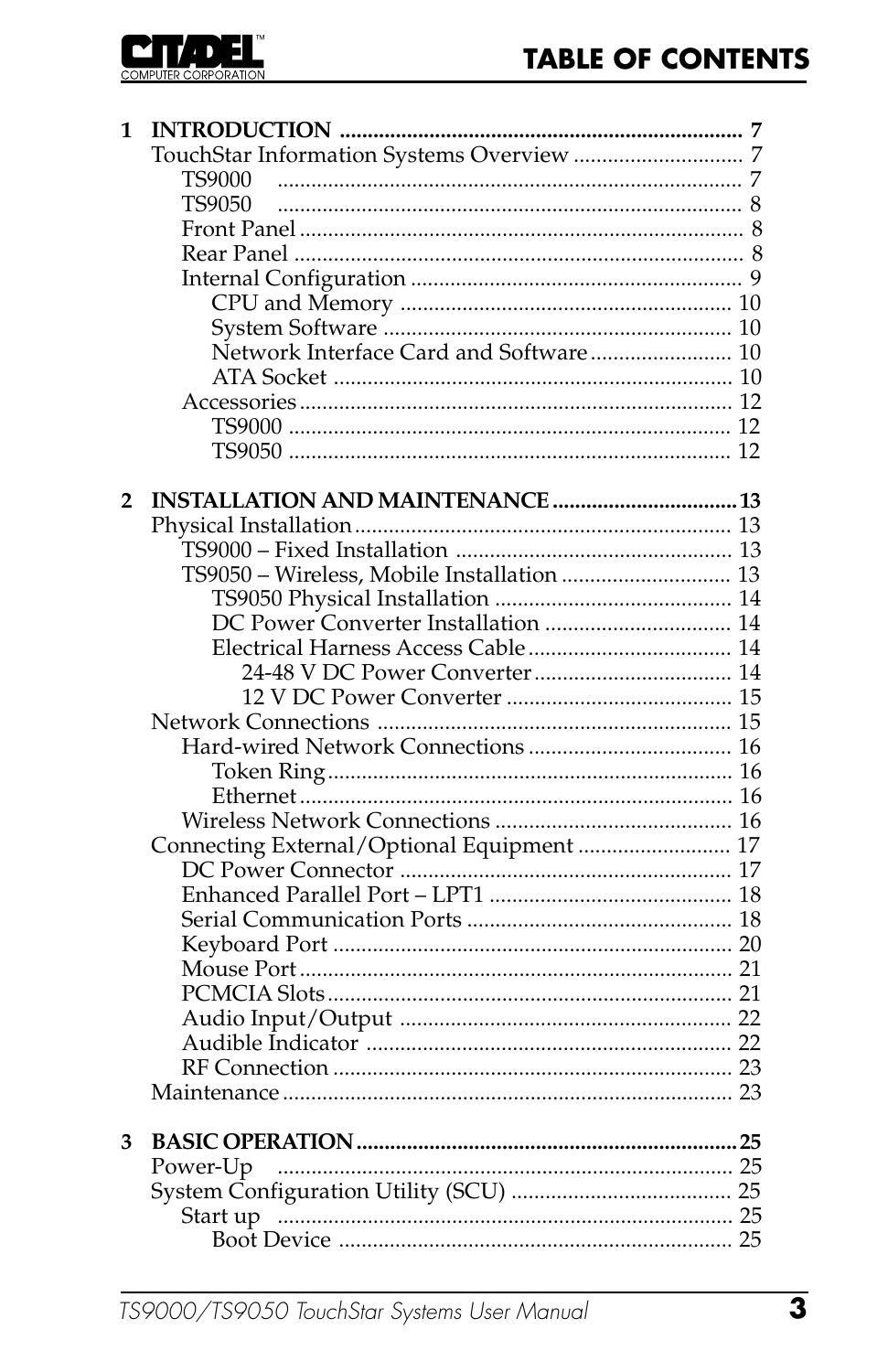| Disks                                                  |  |
|--------------------------------------------------------|--|
|                                                        |  |
|                                                        |  |
|                                                        |  |
| Reboot                                                 |  |
|                                                        |  |
|                                                        |  |
|                                                        |  |
|                                                        |  |
| Installing the DOS Operating System  27                |  |
|                                                        |  |
|                                                        |  |
|                                                        |  |
|                                                        |  |
|                                                        |  |
|                                                        |  |
|                                                        |  |
|                                                        |  |
|                                                        |  |
| The Touchscreen Subsystem and Touch-based Operation 30 |  |
|                                                        |  |
| Touch Frame and Protective Bezel  30                   |  |
| Touch Controller Firmware and Driver Software  30      |  |
| Programming Touch-based Applications  31               |  |
| General Functions and Guidelines  31                   |  |
|                                                        |  |
|                                                        |  |
|                                                        |  |
|                                                        |  |
| APPENDIX A - Troubleshooting, Technical Support and    |  |
|                                                        |  |
|                                                        |  |
|                                                        |  |
|                                                        |  |
|                                                        |  |
|                                                        |  |
|                                                        |  |
| <b>CPU</b>                                             |  |
|                                                        |  |
|                                                        |  |
|                                                        |  |
|                                                        |  |
|                                                        |  |
|                                                        |  |
|                                                        |  |
|                                                        |  |
|                                                        |  |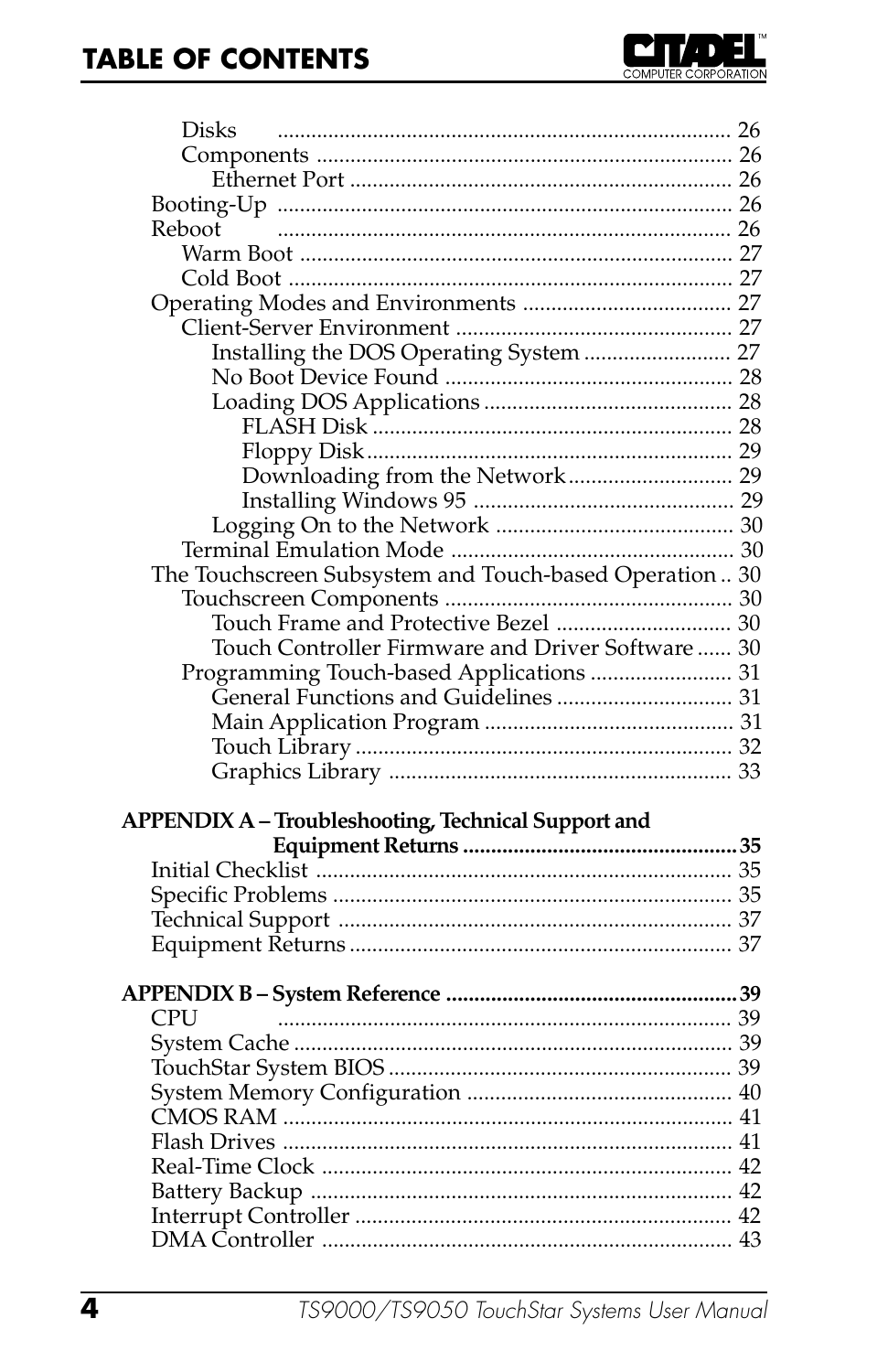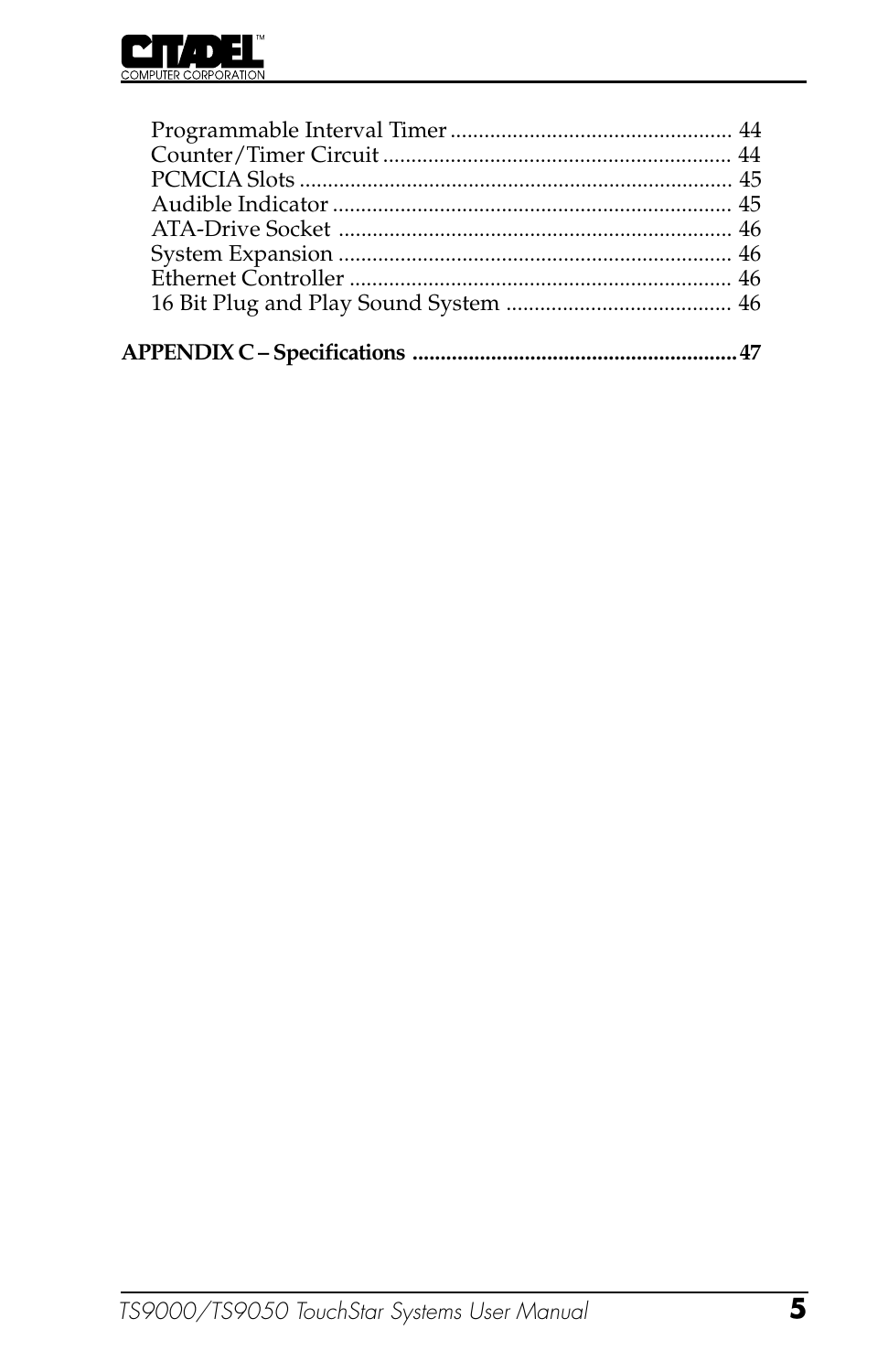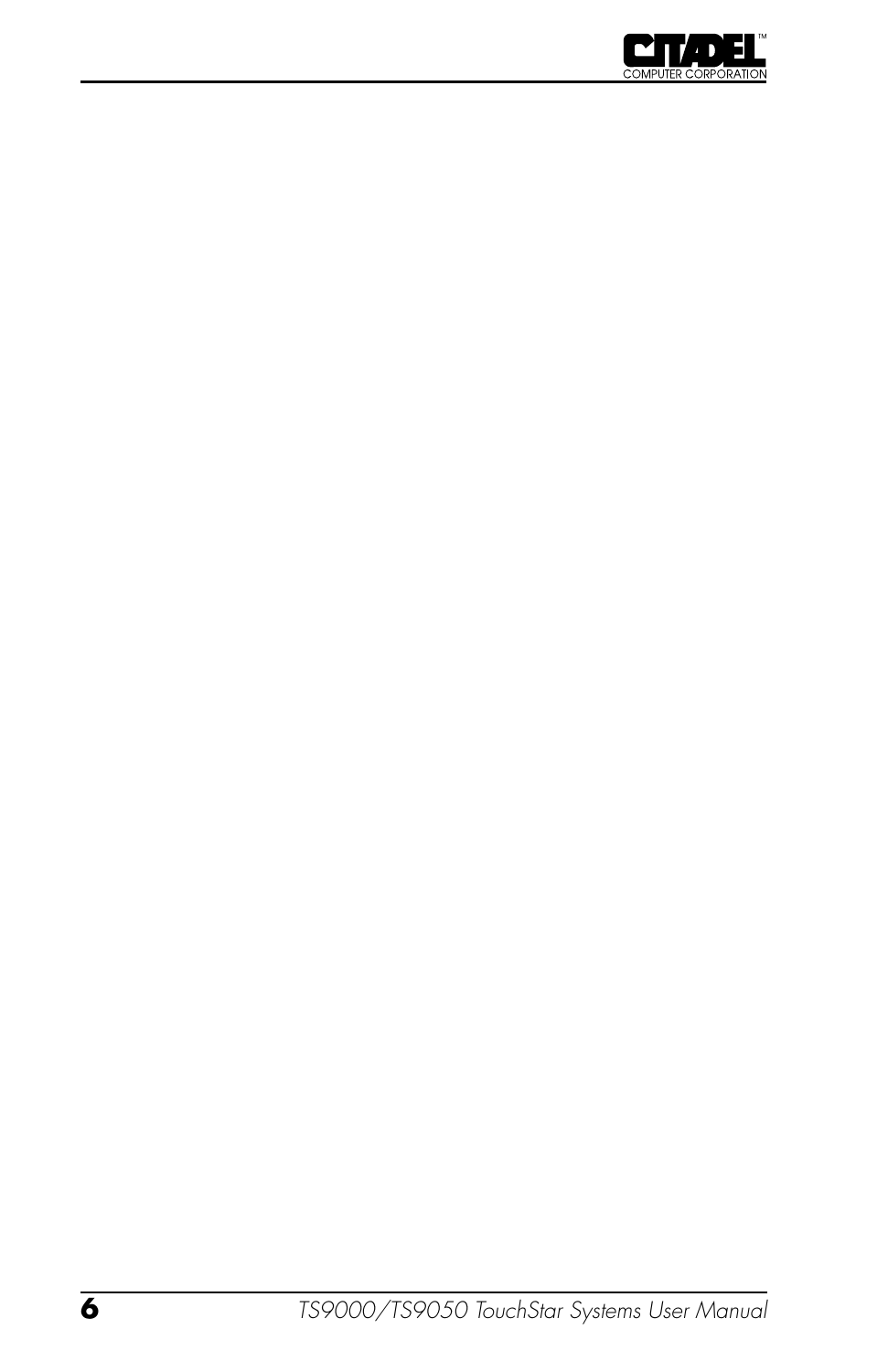

### **INTRODUCTION**

#### **TOUCHSTAR INFORMATION SYSTEMS OVERVIEW**

Citadel's TouchStar Information Systems are PC-compatible computers ruggedized to withstand the physical shock, vibration and temperature extremes of harsh industrial or commercial environments. All TouchStar systems provide a touchscreen, 10.4" display (either electroluminescent or LCD) multiple network options and full I/O capability. Each TouchStar system is fully PC-compatible with MS-DOS, Versions 3.3 through 6.22, Windows for Workgroups 3.11, Windows 3.1, Windows 95, and Windows NT operating systems.



**Figure 1. The TouchStar Information System (Shown with two power supply options; optional mounting brackets not shown)**

#### **TS9000**

The TS9000 is designed for fixed-mount applications. It is powered by a standard 110VAC outlet via a plug-in power supply. It is hard-wired into the local area network (LAN). Standard Ethernet or Token Ring hard-wired LAN connections are supported. The TS9000 can also be equipped with wireless (RF) network communications and used in fixed-mount applications where the installation of a hard-wired LAN is not practical or cost-effective.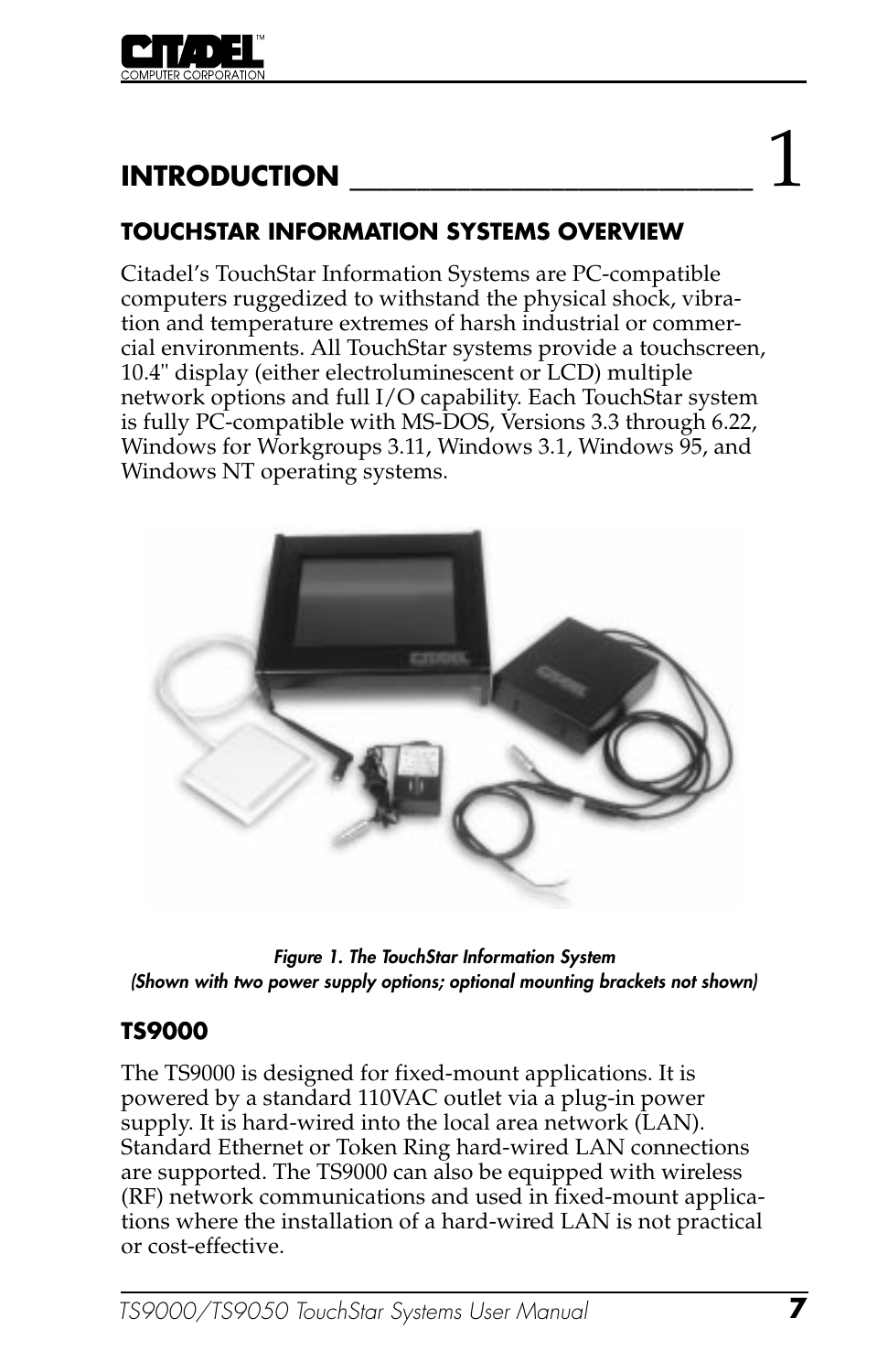

#### **TS9050**

The TS9050 is designed for vehicular-mounted applications such as on forklifts, hostlers and motorized pallets. It is powered from the vehicle's electrical system (battery) through a power converter. It uses a 2.4 GHz spread-spectrum radio link to communicate with (RF) network access points hard-wired into the LAN. Antenna options include patch and "rubber duck" types. Antenna connectors are non-standard to prevent antenna substitution and resultant operation in violation of FCC regulations.

#### **Front Panel**

The TouchStar front panel consists of a gasketed infrared touchscreen mounted over a flat-panel video display. The TouchStar is operated by touching the screen to activate functions and initiate actions. Programming guidelines for touchscreen-based applications are provided in separate manuals, *Touchscreen Driver for DOS* and *Touchscreen Driver for Windows*. An on-line help file is available for *Windows 95* and *Windows NT*. Press the help key to access the appropriate help file.

The TouchStar is factory-configured with either an electroluminescent or active-matrix LCD flat-panel display system. All touchscreen/display combinations operate in a similar manner. The type of display provided in your particular TouchStar model is matched to the specific requirements of your application including ambient lighting, available viewing angle and environmental extremes.

#### **Rear Panel**

All cabled connections to the TouchStar are made through the rear panel, with the exception of the RF connection in wireless communication-equipped systems. Located on the rear panel are a RESET button, a power connector, a parallel I/O connector, two serial I/O connectors, and dual PCMCIA slots. Also located on the rear panel are connectors for an external PS/2 keyboard, mouse, network connections, stereo speaker and microphone connections, and a locking keyboard connector. To use the locking keyboard connector, please contact Citadel Computer Corporation to order the mating cable.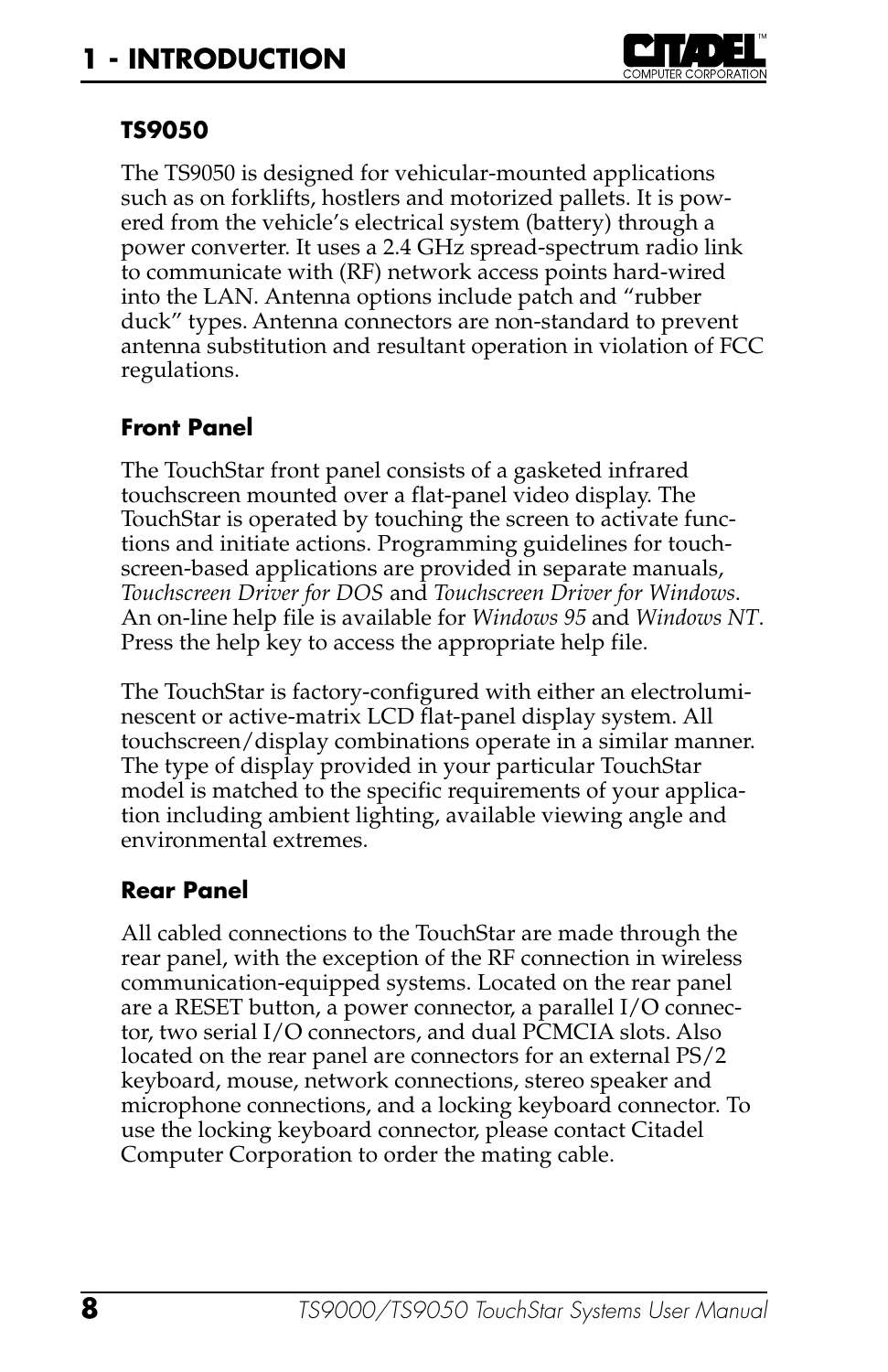



**Figure 2. Rear Panel**

#### **Internal Configuration**

Figure 3 depicts the block diagram of the TouchStar system. Each of the blocks are described briefly below.



**Figure 3. TouchStar Block Diagram**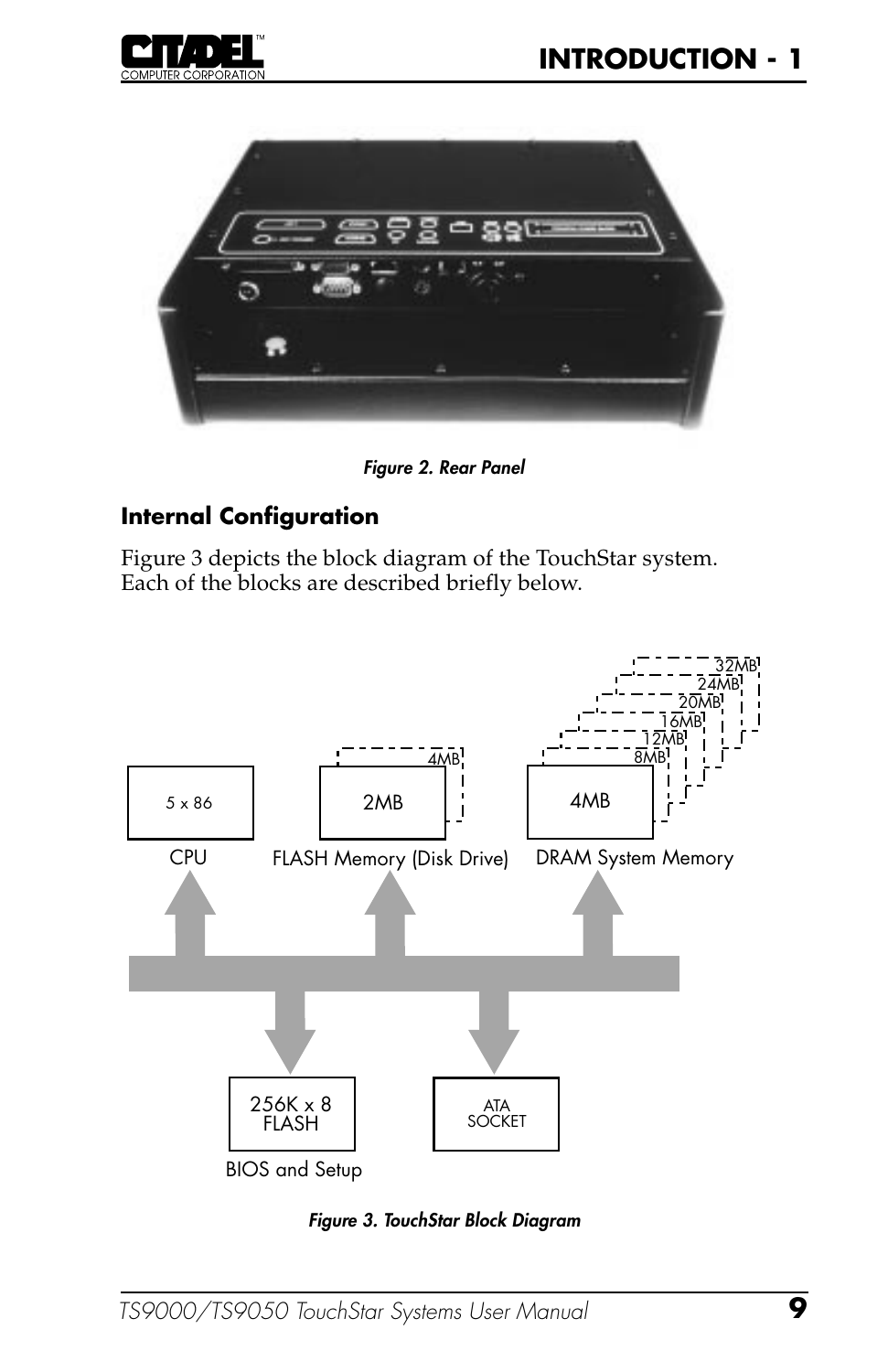

#### **• CPU and Memory**

The TouchStar is shipped with a 5X86 central processor unit (CPU). The system is configured with either 2MB or 4MB of non-volatile, solid-state FLASH memory to emulate standard drive functions. System memory is supplied as 4MB, 8MB, 12MB, 16MB, 20MB, 24MB, or 32MB of dynamic RAM (DRAM). The specific memory configuration is determined at the time the system is ordered. The FLASH device may be configured as drive c: or d:. Please refer to Table 1.

#### **• System Software**

A 256Kx8 flash device contains the System BIOS, the Video BIOS, and a Setup Utility.

#### **• Network Interface Card and Software**

The TouchStar is shipped with an on board single-chip ethernet controller. The TouchStar may also be factory configured with a Local Area Network Interface Card (NIC) installed in the system expansion slot. The specific NIC is determined by the type of network to be used, i.e. hardwired or wireless. Each NIC has a unique hardware address and interrupt and DMA channel assignments, but no logical unit designation. The NIC allows the TouchStar to be configured for a variety of network environments.

The TouchStar is shipped with network protocol layers that are specific to the operating system or NIC. For the TouchStar to communicate with the network it requires the installation of a network driver (IPX). Both ODI and NDIS drivers support standard LAN operating systems.

#### **• ATA Socket**

The TouchStar is equipped with an internal dedicated ATA socket. The socket can be accessed by removing the rear cover. A standard Type II or Type III PC card, such as a Flash Card or miniature disk drive, can be installed. The ATA socket and on-board Flash memory are configured via jumper JP7, located adjacent to the socket. Please refer to figure 4 and Table 1.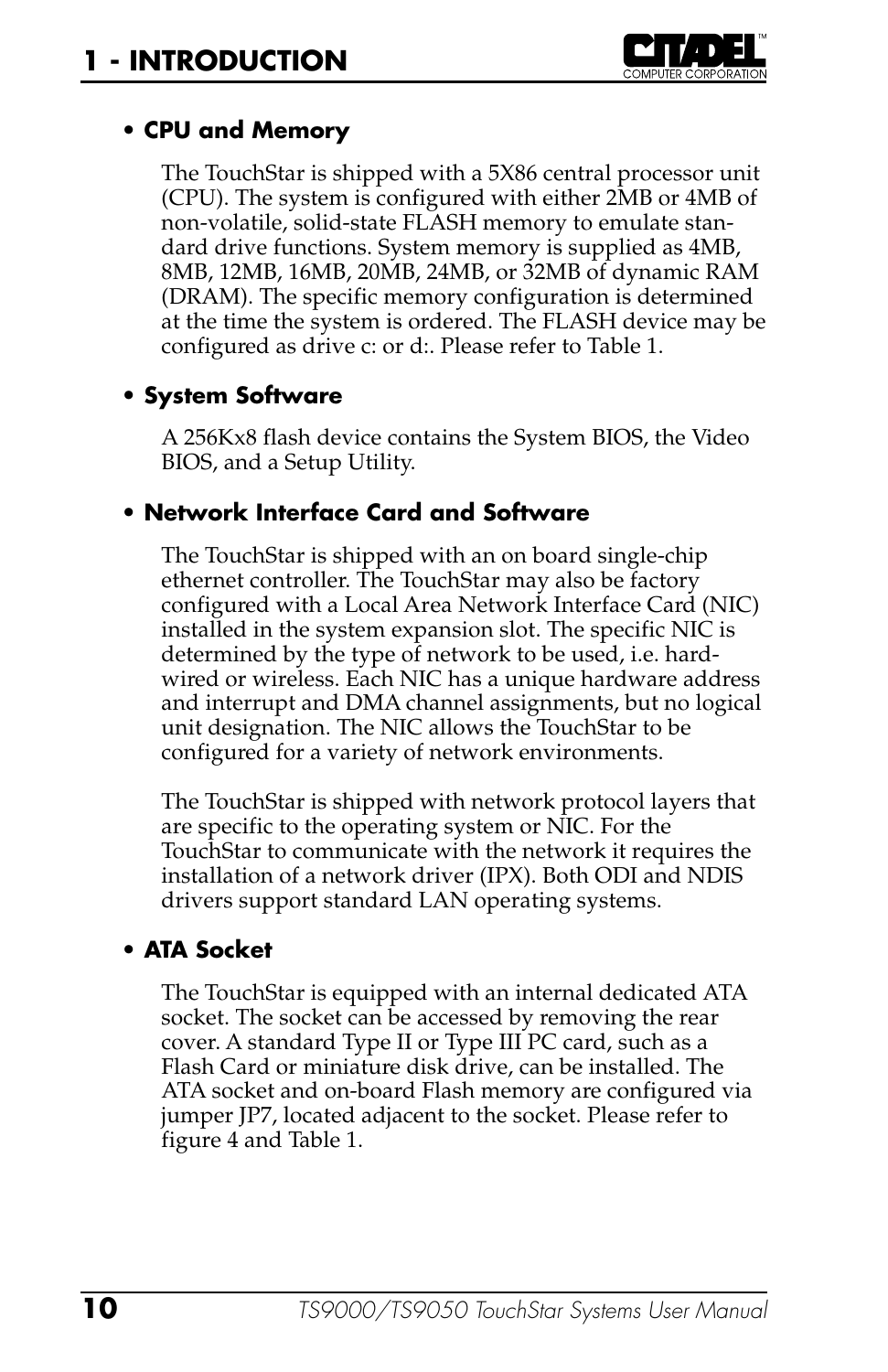



**Figure 4. ATA Socket and Jumper JP7**

| 'TABLE 1 - JUMPER JP7.                                  |                   |                   |  |
|---------------------------------------------------------|-------------------|-------------------|--|
| <b>On-Board Flash</b><br>ATA Socket (P10)<br>Jumper JP7 |                   |                   |  |
| Removed                                                 | Drive C: (Master) | Drive D: (Slave)  |  |
| Installed                                               | Drive D: (Slave)  | Drive C: (Master) |  |

**CAUTION — The ATA card is NOT hot-swappable. Power must be removed from the system before a card is installed or removed.**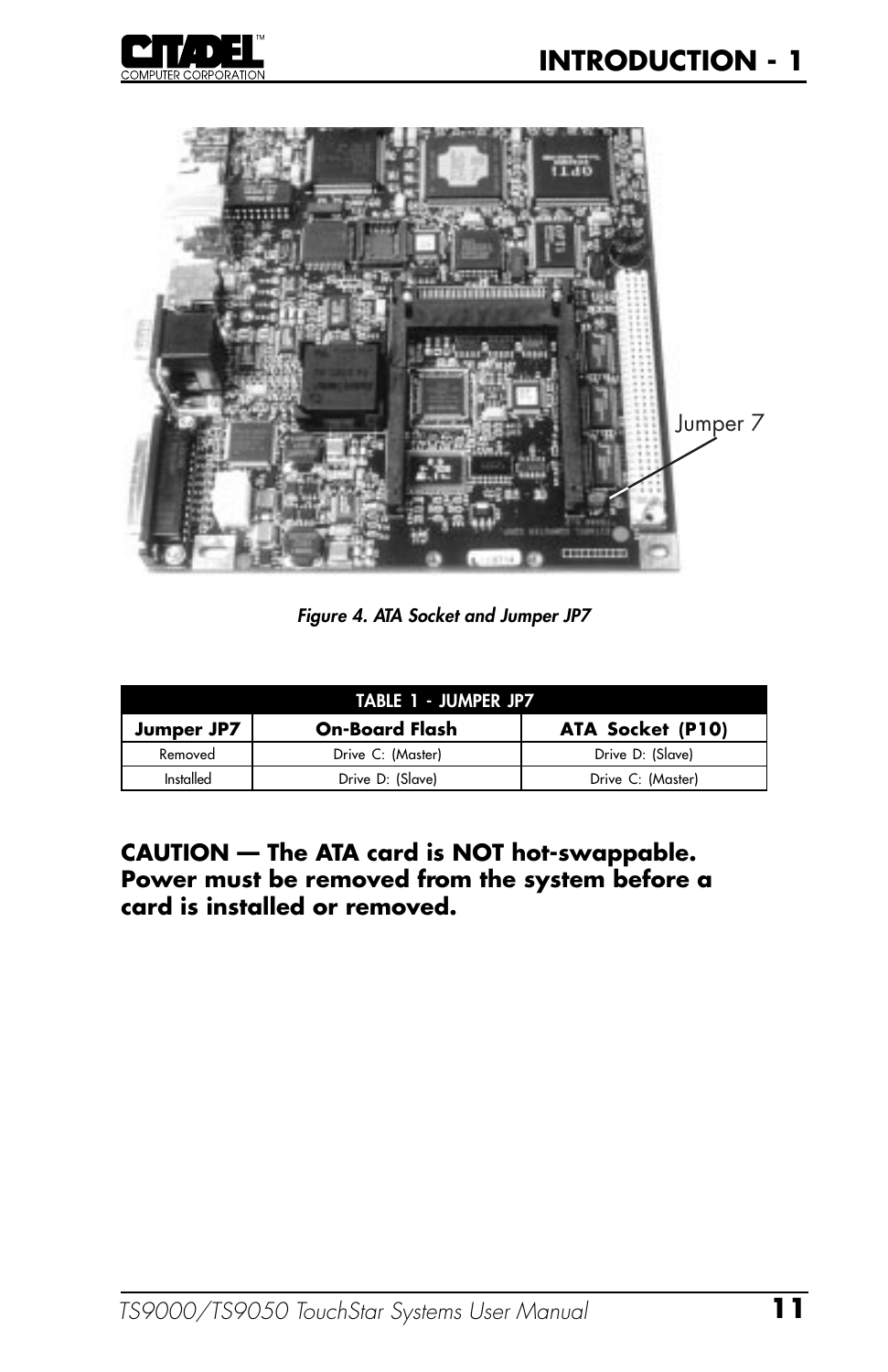

#### **Accessories**

#### **• TS9000**

Hard-wired configurations of the TS9000 are supplied with a wall-mounted 110VAC power supply, this manual, and Touchscreen-based programming references. Wireless configurations also include an antenna. The mounting bracket for the TS9000 is optional.



**Figure 5. TS9000 System and Accessories (Mounting brackets not shown)**

#### **• TS9050**

The TS9050 is supplied with the TouchStar computer itself, a vehicle mounting bracket, DC power converter, vehicular electrical system access cord, antenna, this manual, and Touchscreen-based programming references.



**Figure 6. TS9050 System and Accessories (Mounting brackets not shown)**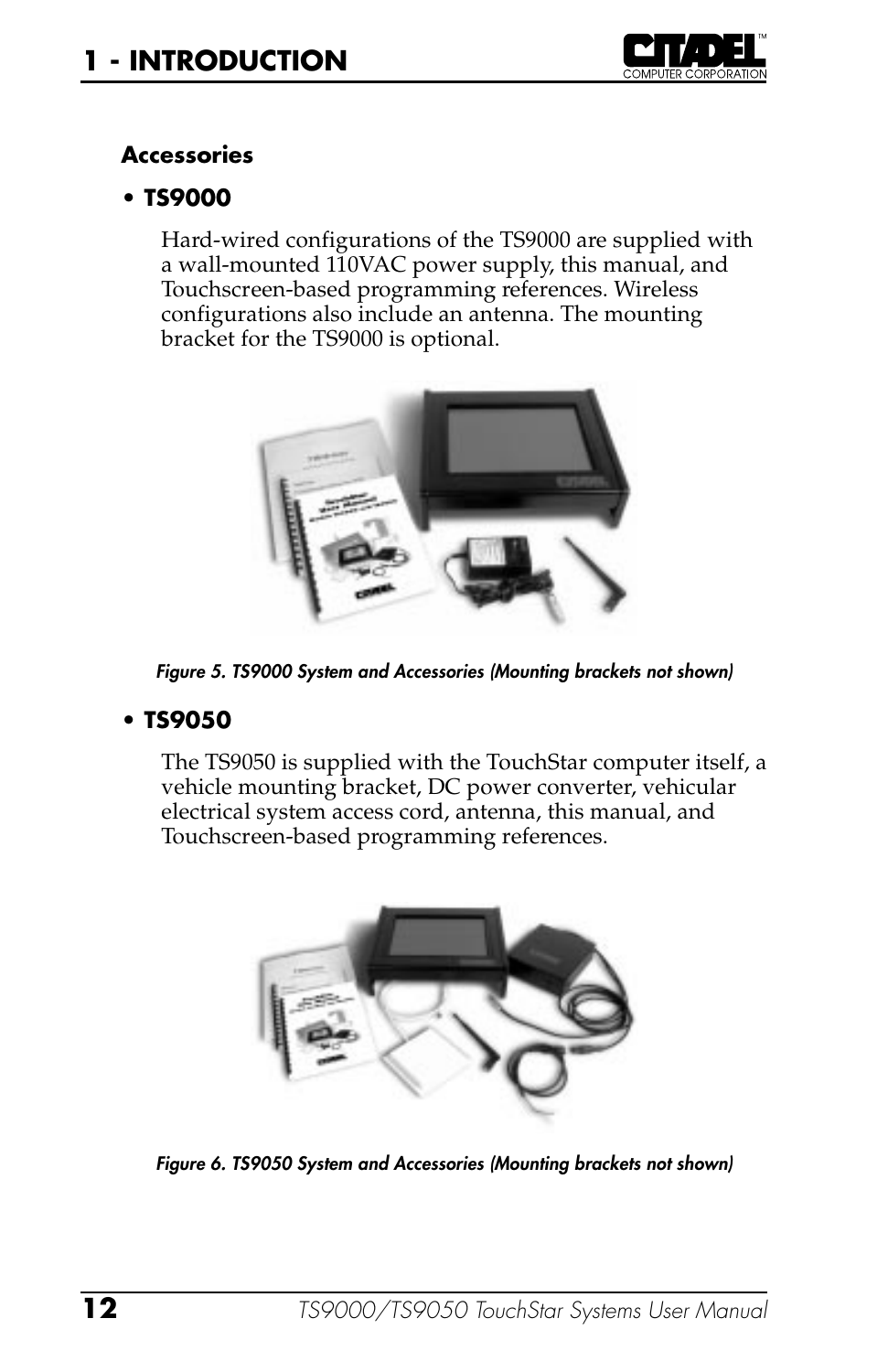

### **INSTALLATION & MAINTENANCE**

#### **PHYSICAL INSTALLATION TS9000 – Fixed Installation**

The TS9000 TouchStar can be mounted almost anywhere that is convenient to the operator. The mounting location must be near a standard 110 VAC electrical outlet, and there must be sufficient space below the unit for cable access to the rear panel, which faces downward when the unit is wall-mounted. The optional mounting bracket should be secured to the wall prior to attaching the TS9000 to the bracket.

All cable connections should be made to the TS9000 before the system is powered up. Since there is no ON/OFF switch, the unit will power up as soon as the power supply connections are completed and the power supply is plugged in to the 110 VAC outlet.

Power line transients, spikes and sags induced by other equipment in the operating environment can stress the TouchStar's power supply, and can reduce the voltage at the TouchStar below its nominal +12 VDC operating voltage. To avoid the possibility of large inrush currents which will open the power supply's internal fuses, necessitating the premature replacement of the power supply, the use of single-outlet surge suppresser/ spike protector is highly recommended.

#### **TS9050 – Wireless, Mobile Installation**

The TS9050 mounts to a forklift or other vehicle with a custom bracket. Operating power is obtained from a DC power converter that attaches to the vehicle's electrical system via an access cord. Installation of the TS9050 requires mounting the custom bracket, installing the DC power converter, and attaching the access cord to the vehicle's electrical system. Since vehicle electrical systems vary, the wiring instructions given here are intended as a guide only. If you require specific instructions for a particular make and model forklift, hostler, or motorized pallet, please contact Citadel's factory.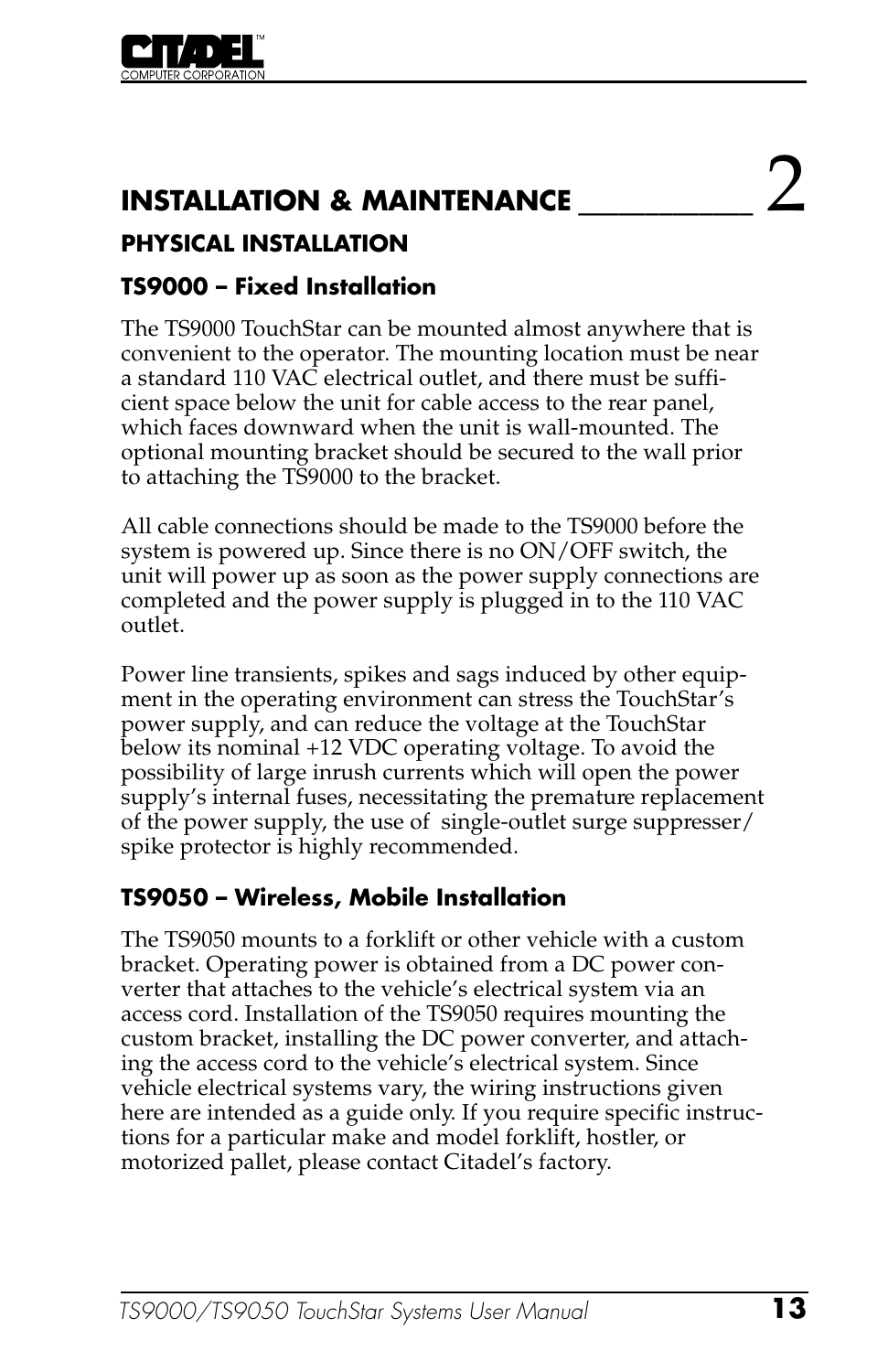

#### **• TS9050 Physical Installation**

The mounting bracket should be located so that the TS9050 touchscreen is clearly visible, easily accessible and easily operated. Also, make sure that the intended mounting location provides adequate access for cables to the rear panel (bottom) of the TS9050. To provide maximum safety for both the vehicle operator and the equipment, the TS9050 and its DC power converter should both be mounted completely within the vehicle's outer dimensions and profile.

If required, mark and drill the mounting holes, using the mounting bracket as a template. Mount the bracket, and if used, the remote antenna. Mount the TS9050 to the bracket using the knobs and washers prior to making any final cable connections.

**NOTE:** When installing the TS9050 on an electric vehicle, electrical isolation between the vehicle chassis ground and the exterior case of the TS9050 should be maintained. The standard mounting bracket provides the necessary isolation *provided that* the TS9050 is positioned such that it does not make direct contact with the vehicle chassis.

#### **• DC Power Converter Installation**

The DC power converter mounts to a steel surface on the vehicle via its magnetic feet. It should be located so as not to interfere with either moving parts on the vehicle or the operator's vision. Be certain that the TS9050 DC power cable from the converter can reach the mating connector on the TS9050.

#### **• Electrical Harness Access Cable**

The access cable should be connected to the vehicle's electrical system, at a point that provides power at all times, and that is filtered and fused. Never connect the access cable directly to the battery terminals. Possible connection points are at the horn, lights (feed) or ignition switch (feed).

#### **24-48 V Power Converter:**

The electrical harness access cable for the 24-48 V Power Converter has two leads at one end which are permanently wired into the vehicle's electrical system. The other end of the cable has a circular 2-pin connector with rubber boot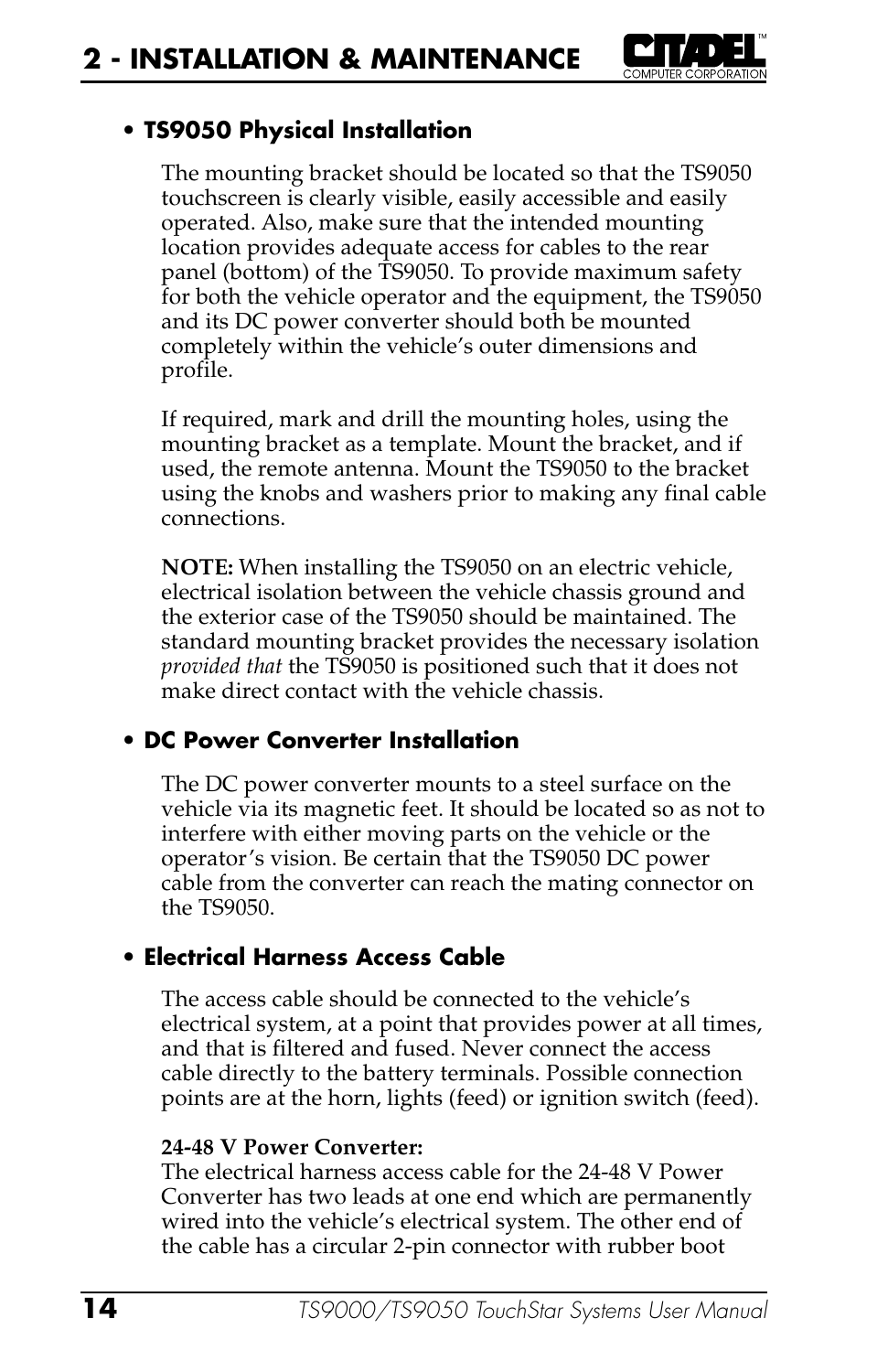that mates with a similar connector on the DC power converter's power input cable.

The BLACK harness wire is connected to a POSITIVE voltage source. The WHITE harness wire is connected to the NEGATIVE voltage source. The booted connector end of the cable should be accessible for convenient attachment to the DC power converter.

Make sure the DC power converter ON/OFF switch is in the OFF position. Once the access cable is wired to the electrical system, mate the connectors on the access cable and the DC power converter power input cable. All cable connections must be completed before applying power to the TS9050.

#### **12 V Power Converter:**

The electrical harness access cable for the 12 V Power Converter has three leads at one end which are permanently wired into the vehicle's electrical system. The leads are WHITE and BLACK, plus a third lead that is either shield braid or GREEN. The other end of the cable has a circular 3-pin connector with rubber boot that mates with a similar connector on the DC power converter's power input cable.

The BLACK harness wire is connected to a POSITIVE voltage source. The WHITE harness wire is connected to the NEGATIVE voltage source. The GREEN or braided lead is connected to chassis ground. The booted connector end of the cable should be accessible for convenient attachment to the DC power converter.

Make sure the DC power converter ON/OFF switch is in the OFF position. Once the access cable is wired to the electrical system, mate the connectors on the access cable and the DC power converter power input cable. All cable connections must be completed before applying power to the TS9050.

#### **NETWORK CONNECTIONS**

The TouchStar is factory-equipped with a network interface and the appropriate network software for communicating with the network. The physical network connection requirements for hard-wired and wireless operation are provided below. The network ports on the TouchStar use different connectors for each type of network. For Token Ring connections, a DB9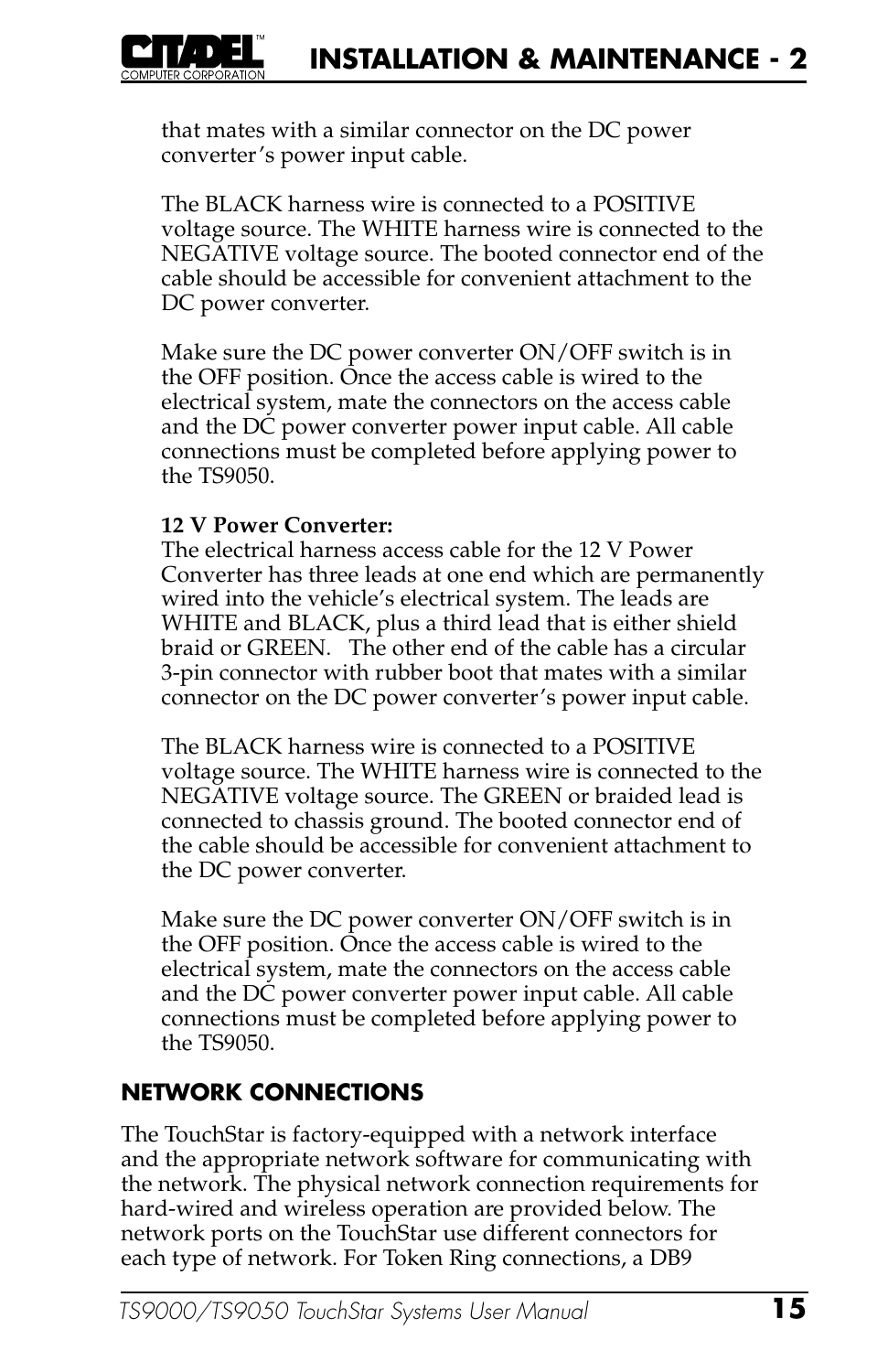

connector is used. For Ethernet connections, an RJ-45 connector is used. For wireless network communications, a non-standard RF antenna connector (reverse BNC, reverse TNC or reverse SMA) is provided.

#### **Hardwired Network Connections**

In a hard-wired, fixed-mount application, the TouchStar computer connects to the LAN and server by connecting a cable to the NET connector on the computer's rear panel. The TS9000 supports Ethernet and Token Ring connections.

#### **• Token Ring**

The TouchStar system can be configured to support a 16 megabyte per second (Mbps) Token Ring connection.

#### **• Ethernet**

The Ethernet connection operates with most network adapters that comply with IEEE 802.3 10Base2 (thin coax), 10Base5 (thick coax) or 10BaseT (twisted pair) standards.



**Figure 7. Network Connection**

#### **Wireless Network Connections**

In wireless applications, the radio link between the TouchStar and hard-wired network access points provides the network connection. The TouchStar is equipped with a 2.4 GHz spreadspectrum radio transceiver and antenna which provide the link to strategically-located network access points which are hardwired into the network. These access points provide overlapping RF coverage (cells) within a building or other facility which enables uninterrupted network communications regardless of vehicle location. Line-of-sight configurations are recommended whenever possible. A site survey should be performed to measure the link quality and received signal strengths prior to permanently mounting the access points. For detailed information regarding the planning of a wireless network, please contact Citadel directly.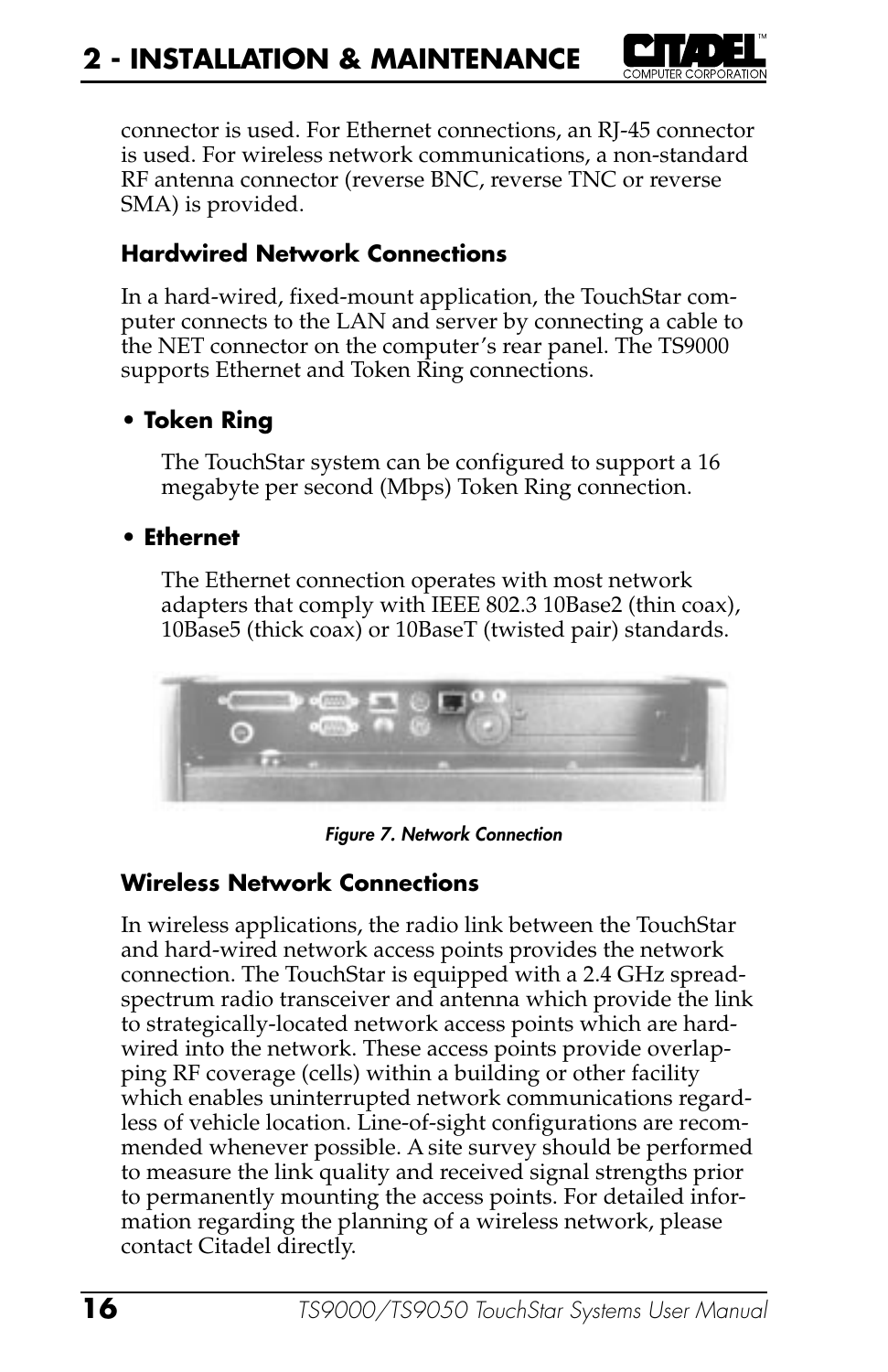

#### **CONNECTING EXTERNAL/OPTIONAL EQUIPMENT**

With the exception of the antenna connection for wireless operation, all connections to the TouchStar system are made via connectors on the rear panel.



**Figure 8. Rear Panel Connectors**

#### **DC Power Connector**

The DC power connector is a locking 3-pin connector that accepts +12VDC from either a wall-mounted power supply in fixed-mount installations, or the DC power converter in mobile, wireless installations. The power converter connector is a locking type. Remove by pulling back the connector shell. **Do not attempt to remove the power supply connector by unscrewing the strain relief.** See Figure below.



**Figure 9a. Power Connector release**



**Figure 9b. DC Power Connector**

| <b>TABLE 2 - DC POWER CONNECTOR PINOUT</b> |                                        |  |  |
|--------------------------------------------|----------------------------------------|--|--|
| Signal<br>Pin                              |                                        |  |  |
|                                            | No Connection                          |  |  |
| っ                                          | GND (+12 V Return; NOT chassis ground) |  |  |
|                                            | $+12$ VDC                              |  |  |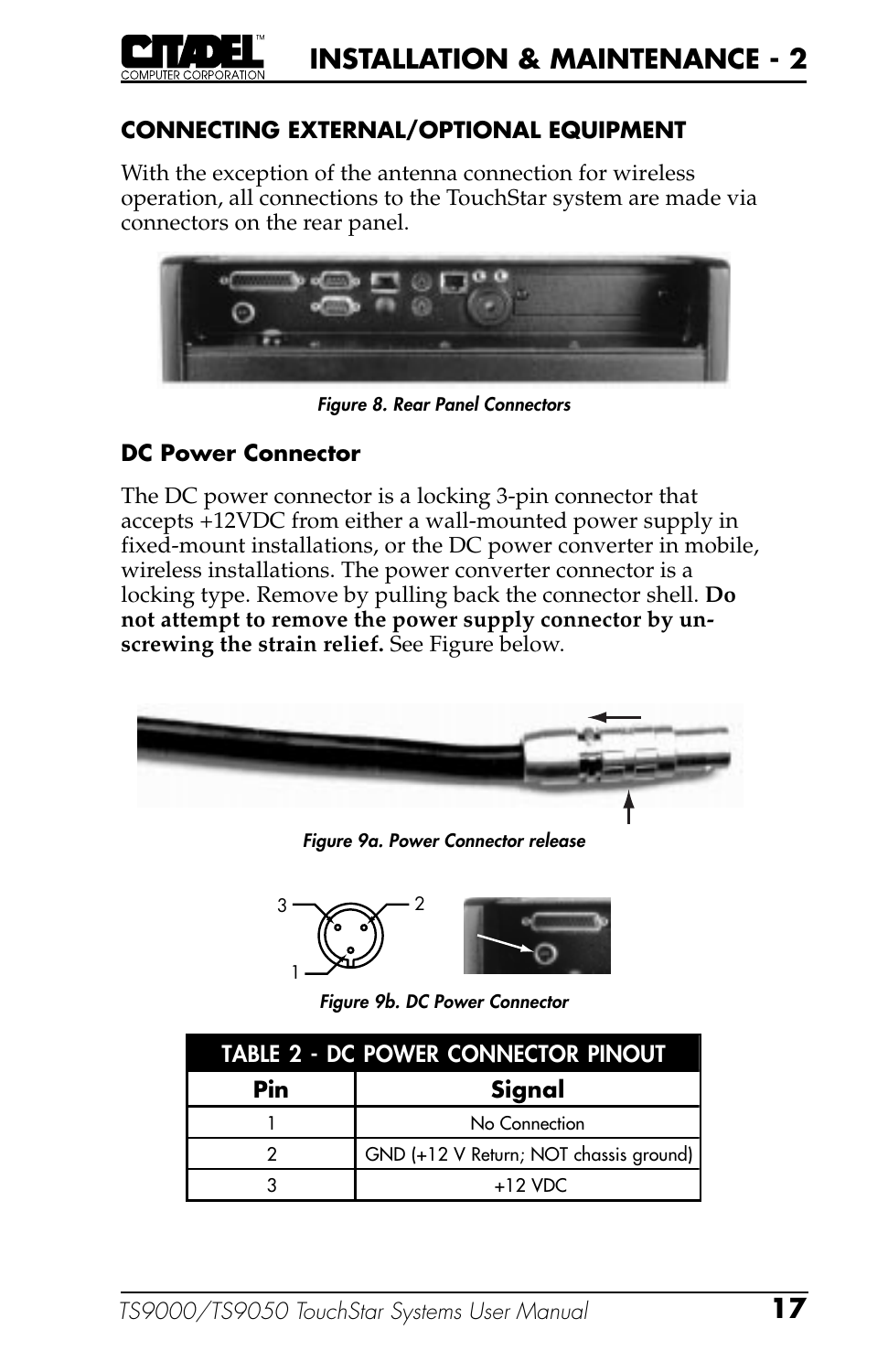

#### **LPT1 – Enhanced Parallel Port**

The LPT1 printer port is an enhanced parallel port with a 25-pin (DB25) female connector. It provides bi-directional data communications. Line printers, floppy drives and CD-ROM drives are connected to the TouchStar via this parallel port.



**TABLE 3 - LPT1 PARALLEL PORT CONNECTOR PINOUT**

**Figure 10. LPT1 Parallel Port Connector**

| Pin                     | Signal                                                                           |
|-------------------------|----------------------------------------------------------------------------------|
| 1                       | PSTB; data strobe                                                                |
| $\overline{2}$          | PLD0; data 0                                                                     |
| 3                       | PLD1; data 1                                                                     |
| $\overline{\mathbf{4}}$ | PLD2; data 2                                                                     |
| 5                       | PLD3; data 3                                                                     |
| 6                       | PLD4; data 4                                                                     |
| 7                       | PLD5; data 5                                                                     |
| 8                       | PLD6; data 6                                                                     |
| 9                       | PLD7; data 7                                                                     |
| 10                      | PACK; acknowledge                                                                |
| 11                      | PBUSY; busy                                                                      |
| 12                      | PPE; paper end                                                                   |
| 13                      | PSLCT; printer selected                                                          |
| 14                      | PAFD; auto feed                                                                  |
| 15                      | PERR; printer error                                                              |
| 16                      | PINIT; printer initialized                                                       |
| 17                      | PSLIN; printer select                                                            |
| 18-23                   | Ground                                                                           |
| 24                      | Ground; parallel not floppy; connect to +5V to switch the EPP to the floppy mode |
| 25                      | Ground                                                                           |

#### **Serial Communication Ports**

The TouchStar provides two serial ports, labeled COM1 and COM2. These ports are used to connect devices such as serial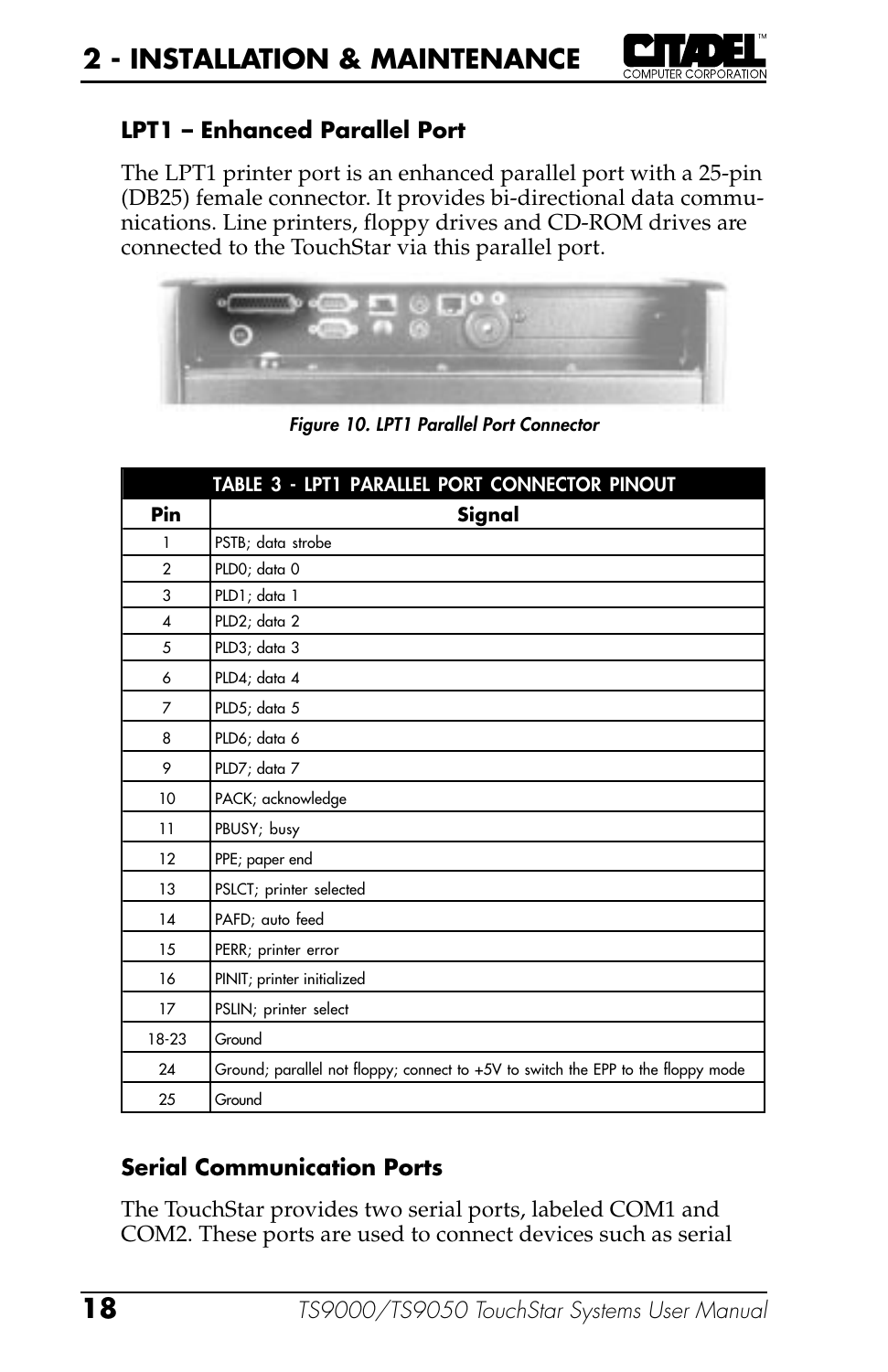

printers, a mouse, an external modem, or to make a serial network connection.

COM1 is a 9-pin (DB9), DOS-compatible, RS232C serial port, with its own address. COM1 occupies two input/output locations. The maximum supported data rate for serial channel operation through any of these ports is programmable up to 115.2Kbaud. The serial controller tied to these ports conforms to the UAR/T industry-standard PC16550 device architecture (including 16-byte FIFOs) with fully independent baud rate generation. Pin 9 (RI) can be factory-configured as a +5 VDC supply for optional barcode scanner power.

COM2 is a 9-pin (DB9), DOS-compatible, serial port that can be software-configured to support RS232C or RS422/RS485 protocols. COM2 has its own address, and occupies two input/output locations. The maximum supported data rate for serial channel operation through any of these ports is programmable up to 115.2Kbaud. The serial controller tied to these ports conforms to the UAR/T industry-standard PC16550 device architecture (including 16-byte FIFOs) with fully independent baud rate generation.

Software-configuration of the COM2 port protocol is accomplished by running the Setup Utility and specifying which protocol is to be used.

| <b>TABLE 4 - SERIAL PORT CONFIGURATION</b> |                 |     |  |
|--------------------------------------------|-----------------|-----|--|
| Port                                       | <b>Base I/O</b> | IRQ |  |
| COM <sub>1</sub>                           | 03F8            |     |  |
| COM2.                                      | 02F8            |     |  |



**Figure 11. Serial Port (DB9) Connectors**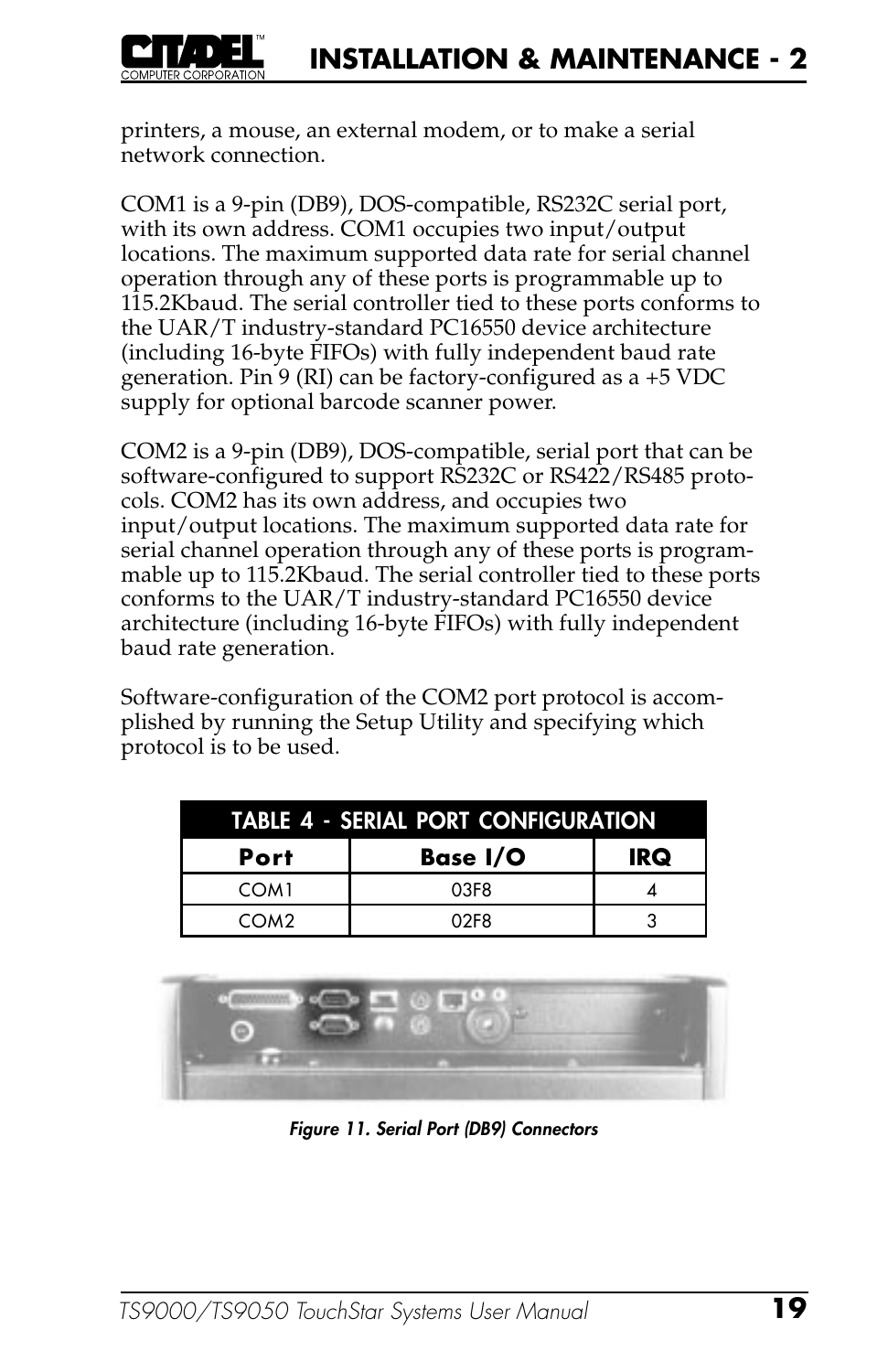

| TABLE 5 - SERIAL PORT CONNECTOR PINOUT |            |                                            |  |
|----------------------------------------|------------|--------------------------------------------|--|
| Pin                                    | Signal     | <b>Description</b>                         |  |
|                                        | <b>DCD</b> | Data Carrier Detect                        |  |
| $\overline{2}$                         | <b>RXD</b> | Receive Data                               |  |
| 3                                      | <b>TXD</b> | <b>Transmit Data</b>                       |  |
| 4                                      | <b>DTR</b> | Data Terminal Ready                        |  |
| 5                                      | <b>GND</b> | Ground                                     |  |
| 6                                      | <b>DSR</b> | Data Set Ready                             |  |
| 7                                      | <b>RTS</b> | Request To Send                            |  |
| 8                                      | <b>CTS</b> | Clear To Send                              |  |
| 9                                      | RI         | Ring Indicator; optional +5V scanner power |  |

#### **Keyboard Ports**

Two keyboard connectors are provided. One is an IBM PS/2 standard, 5-pin mini-DIN connector. This connector accepts an optional traditional ASCII keyboard. Wedge-type barcode scanners should be connected to this port; the (optional) keyboard should then be plugged into the barcode scanner.



**Figure 12. Keyboard Connectors**

| TABLE 6 - KEYBOARD 5-PIN DIN CONNECTOR PINOUT |                |  |  |
|-----------------------------------------------|----------------|--|--|
| Pin                                           | Signal         |  |  |
|                                               | Keyboard data  |  |  |
| 2                                             | No connection  |  |  |
| 3                                             | Ground         |  |  |
|                                               | $+5V$          |  |  |
|                                               | Keyboard clock |  |  |

The second keyboard port is a 4-pin locking connector. It is typically used in mobile applications where movement and vibration would require a more robust connection than the standard connector can provide.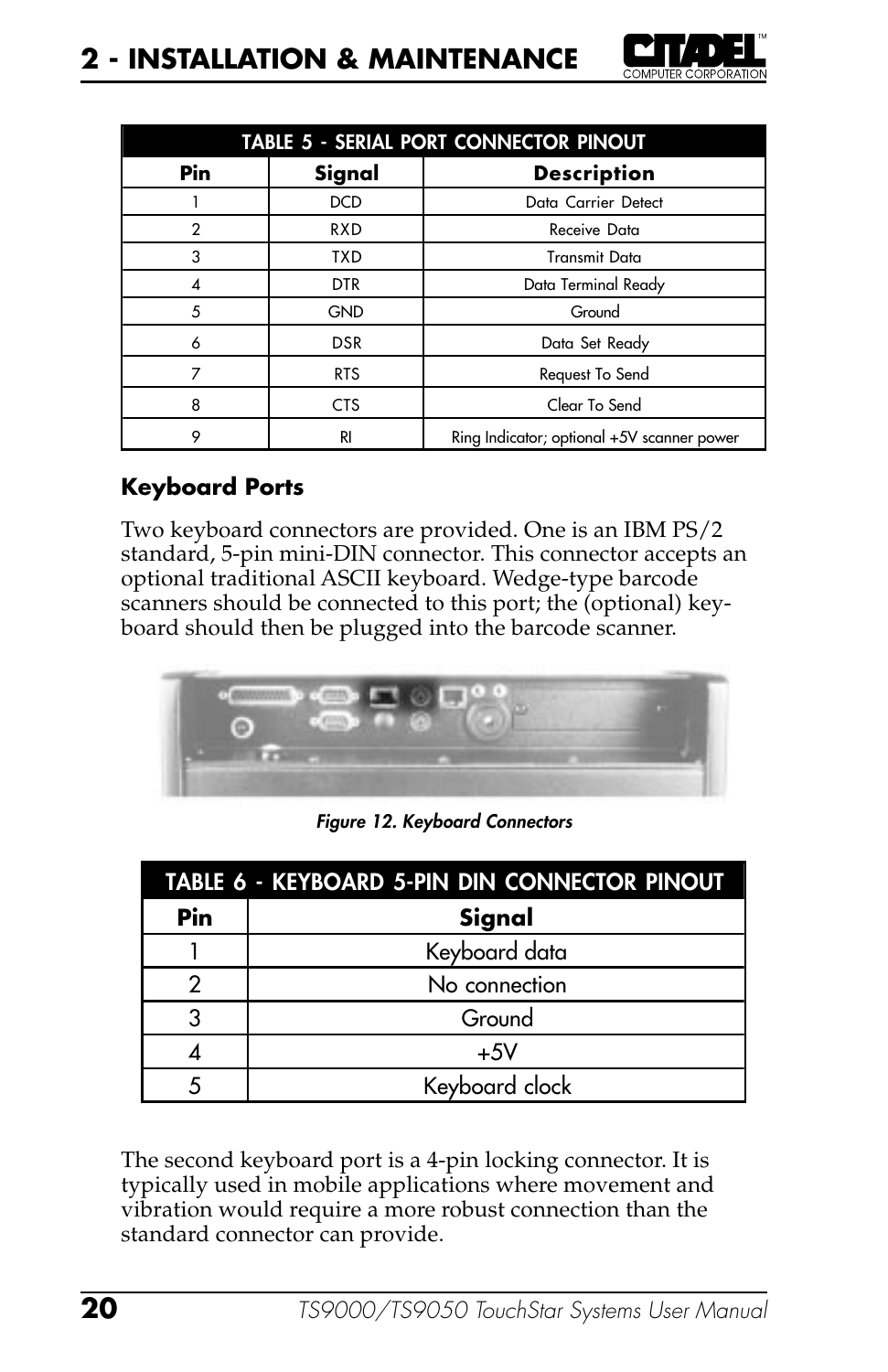

| TABLE 7 - KEYBOARD 4-PIN LOCKING CONNECTOR PINOUT |                |  |
|---------------------------------------------------|----------------|--|
| Pin                                               | Signal         |  |
|                                                   | $+5V$          |  |
|                                                   | Keyboard Data  |  |
|                                                   | Keyboard Clock |  |
|                                                   | Ground         |  |

#### **Mouse Port**

The mouse connector is a IBM PS/2 standard, 5-pin mini-DIN connector.



**Figure 13. Mouse DIN Connector**

| TABLE 8 - MOUSE 5-PIN DIN CONNECTOR PINOUT |               |  |  |
|--------------------------------------------|---------------|--|--|
| Pin                                        | Signal        |  |  |
|                                            | Mouse Data    |  |  |
|                                            | No Connection |  |  |
| 3                                          | Ground        |  |  |
|                                            | $+5V$         |  |  |
|                                            | Mouse Clock   |  |  |

#### **PCMCIA**

The TouchStar is supplied with dual PCMCIA slots which provide an interface for portable memory cards, miniature disk drives, modems, fax/modem cards, and network connections. The TouchStar system software is provided with the appropriate PCMCIA drivers which work with all operating systems supported by the TouchStar. The TouchStar's two PCMCIA slots each contain a standard 68-pin PCMCIA connector, and can accept both Type II (add-on devices such as Flash Cards, modems and network adapters) and Type III (miniature disk drive interface) cards. Memory and storage cards will typically appear on the system as drive  $E:\ \ or F:\ \ .$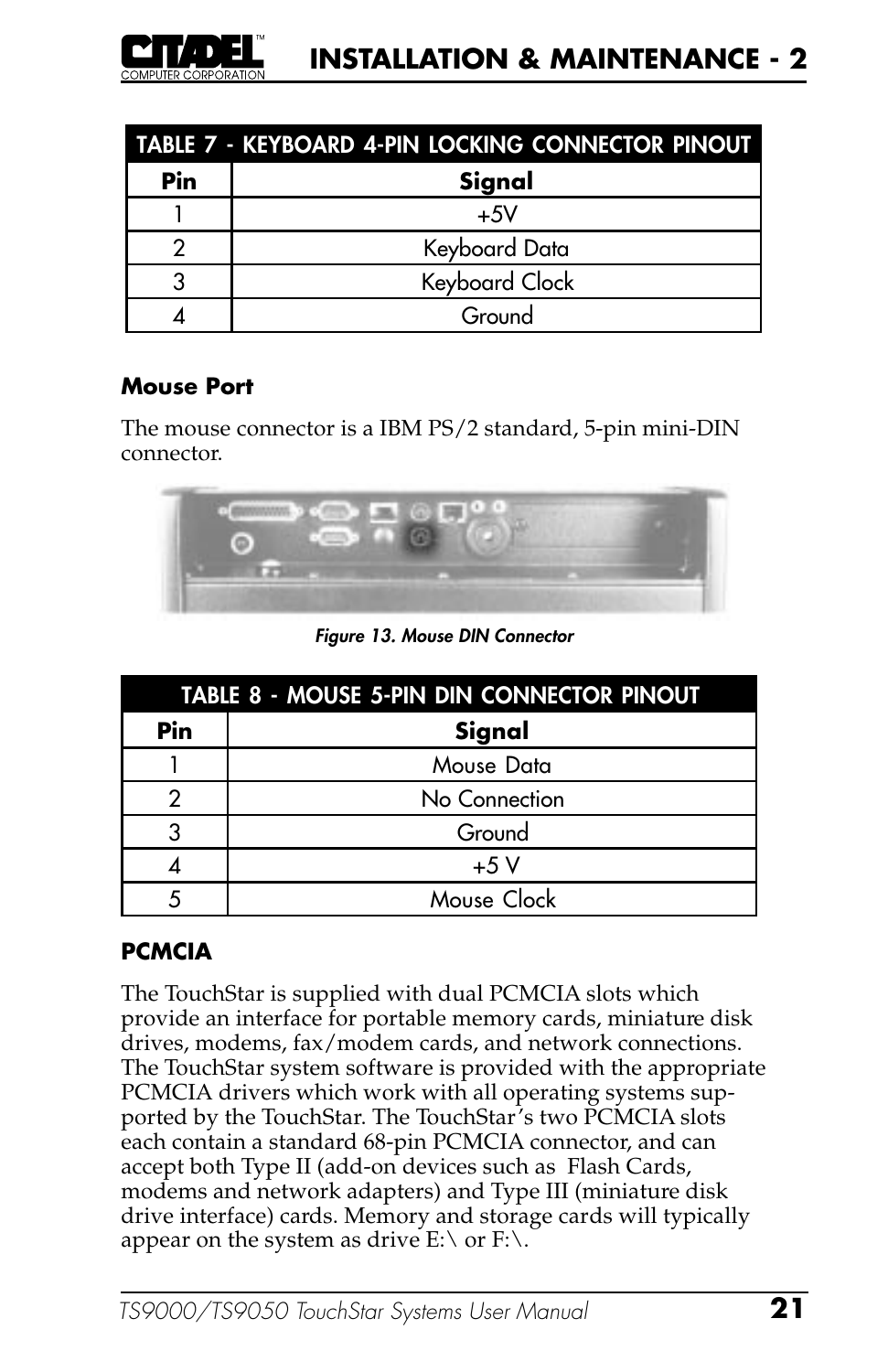

PCMCIA cards are inserted into Slot 0 (lower) or Slot 1 (upper) on the rear panel by holding the card with the connector facing toward the slot and sliding the card into the slot until firmly seated. System access of the card can be verified under the operating system software.



**Figure 14. PCMCIA Slot**

#### **Audio Input/Output**

The TouchStar is equipped with a 16-bit Plug-N-Play audio input/output sound system (Windows and Soundblaster compatible). Standard 3.5mm phono jacks are provided on the rear panel for connection to a microphone input and headphone/line output.



**Figure 15. Audio Input/Output**

#### **Audible Indicator**

The TouchStar is equipped with a 95dBA @ 12" ceramic audible indicator. The indicator is activiated by writing a logic "1" to I/O address 300H, Bit 1.



**Figure 16. Audible Indicator**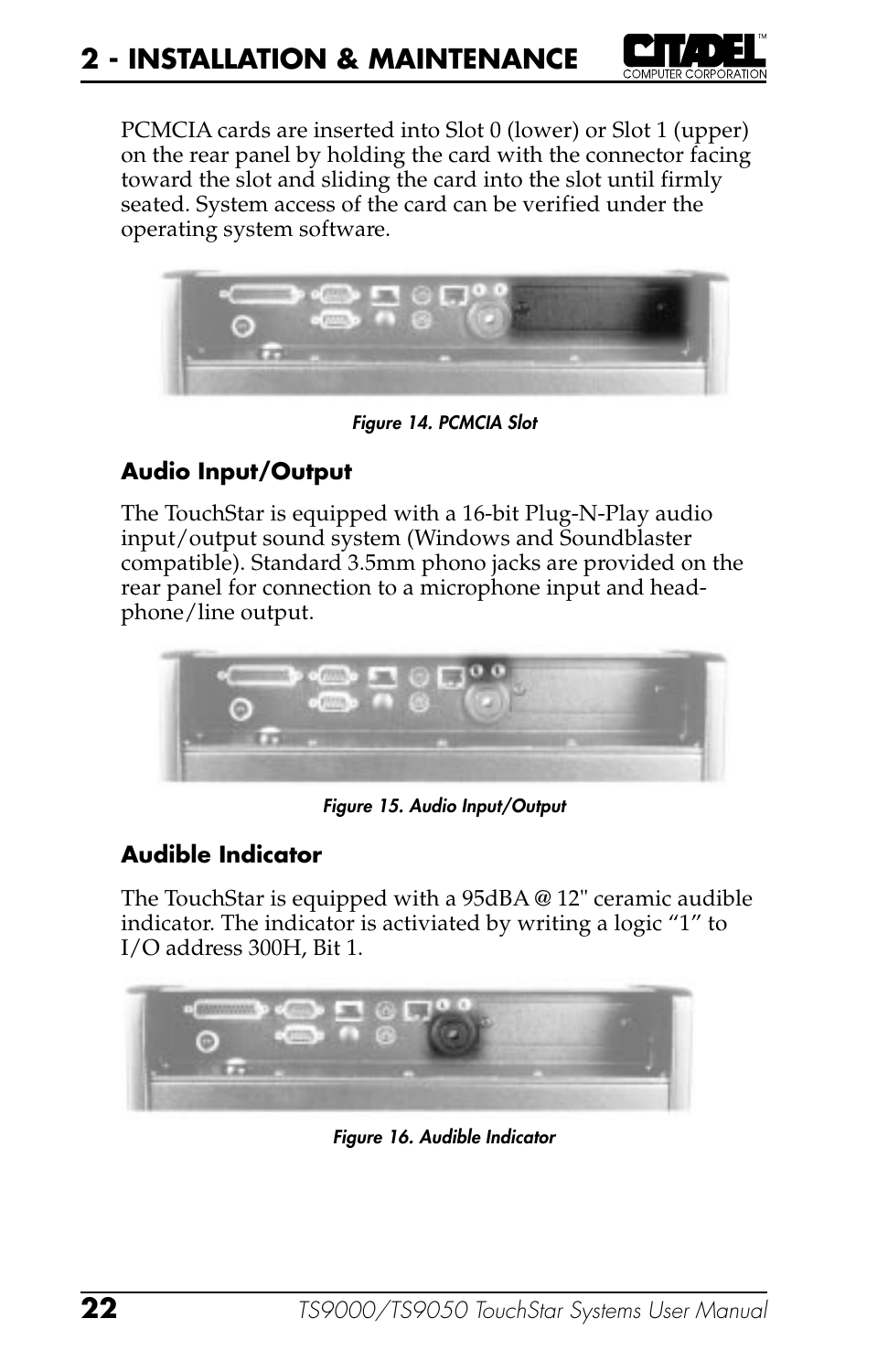

#### **RF Connection**

TouchStar systems configured with the 2.4 GHz spread-spectrum transceiver for wireless operation can be supplied with patch or "rubber duck" type antennas. Antenna connections may be made to connectors mounted on the top or bottom of the case or internally, depending on the specific system configuration. All antenna connections use non-standard connectors to prevent antenna substitution and subsequent violation of FCC regulations.



**Figure 17. RF Connection**

#### **Maintenance**

The TouchStar computer is designed to operate normally in industrial environments which may contain high levels of airborne contaminants including dirt and smoke. Periodic cleaning of the TouchStar is recommended to remove build-up of foreign substances on the case and touchscreen. Before cleaning the TouchStar, remove power from the unit. Wipe accumulated dirt and dust from the aluminum case with a slightly dampened cloth, paying particular attention to the angled edge of the bezel. Clean the touchscreen with a commercial brand of computer screen cleaner and a soft, damp cloth, or compressed air.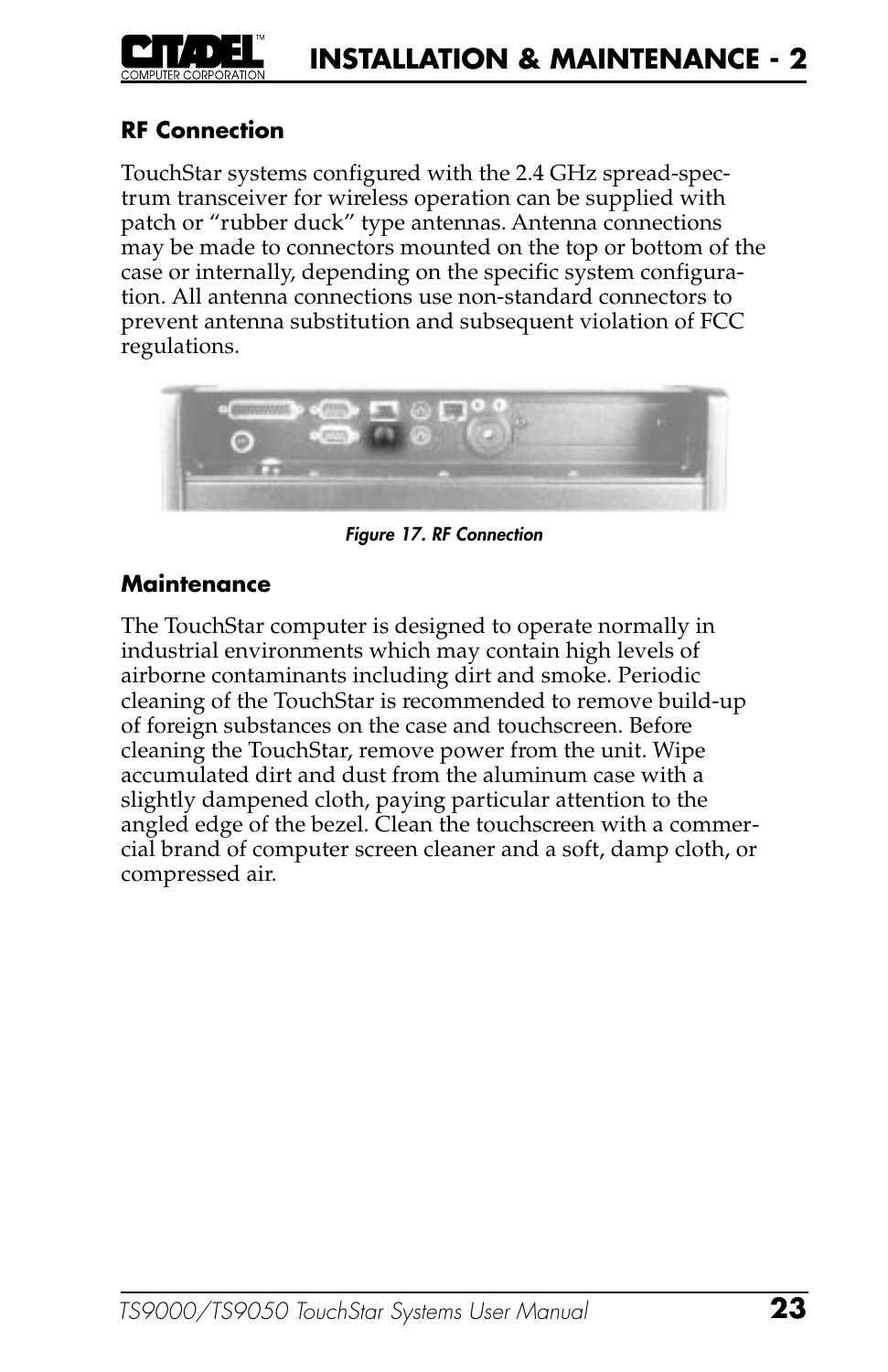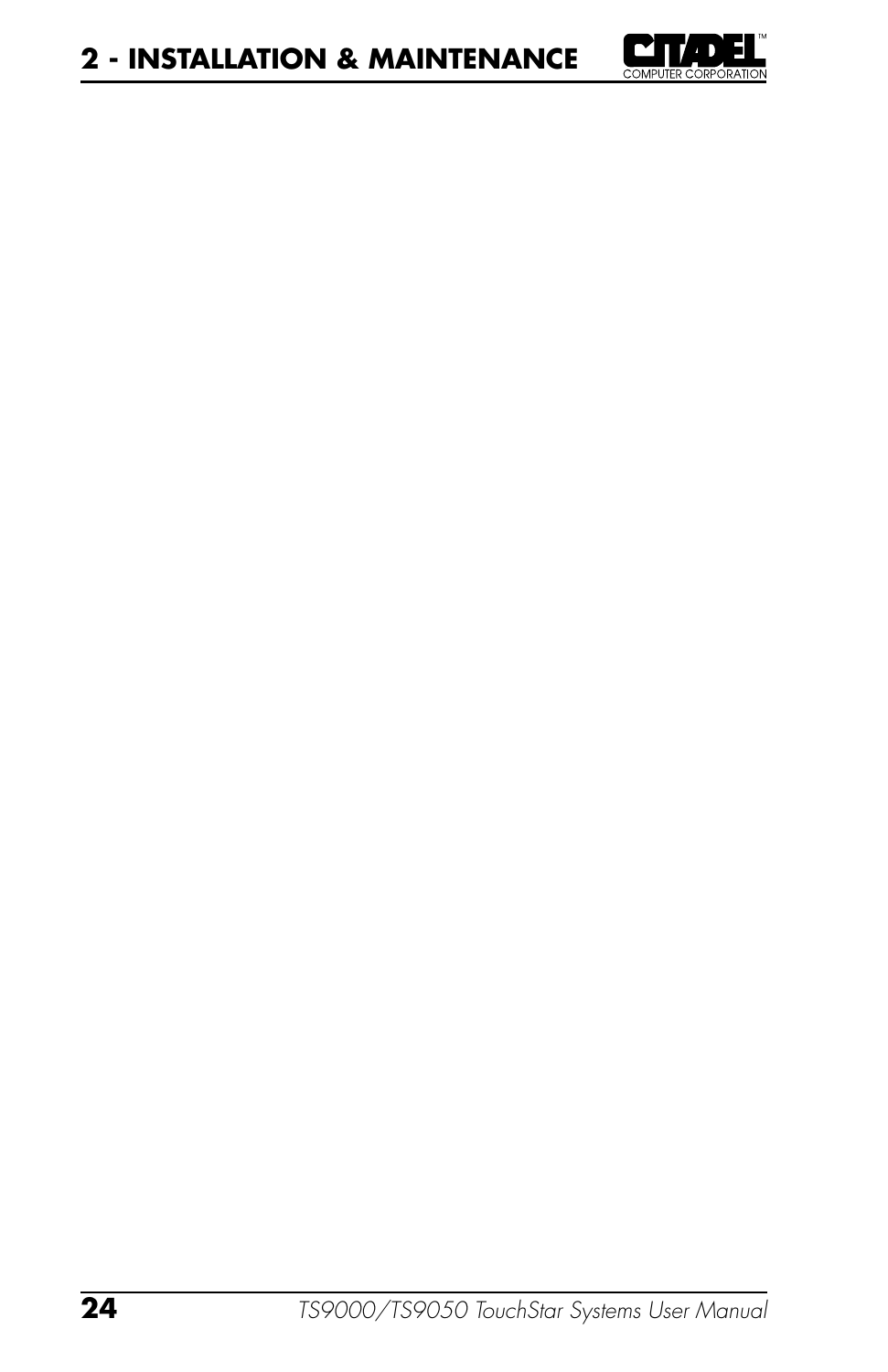

### **BASIC OPERATION**

#### **POWER-UP**

Before powering up the TouchStar for the first time, be sure it is securely mounted, that all cable connections have been made, and that the DC power cable is securely attached to the DC connector on the rear panel.

The TouchStar computers do not have an ON/OFF switch. Both models will power up immediately when they receive incoming electrical power. **It is important to make all peripheral connections BEFORE powering up the TouchStar system.**

To turn on the TS9000, plug the wall-mounted power supply into a surge-protected 110VAC outlet. To eliminate potential damage to the TS9000, be sure the power supply is removed from the wall outlet before connecting or disconnecting the power cord to the rear panel.

To turn on the TS9050, turn the DC power converter ON/OFF switch to ON.

#### **SYSTEM CONFIGURATION UTILITY (SCU)**

The System Configuration Utility is accessed by pressing CTRL-ALT-S on the keyboard when prompted during boot-up. This prompt occurs just after the system memory tests. The system settings (CMOS) may now be configured.

#### **Start up**

The Start up menu contains date and time, fast/normal boot and boot device options.

#### **Boot Device**

Set the boot configuration to FULL if you are using DOS or Windows 3.x operating systems.

Set the boot configuration to BOOT DEVICES only if you are using Windows 95.

These options allow the sound and ethernet controllers to be properly configured and activated. (see Ethernet and Sound System Controller sections in Appendix B).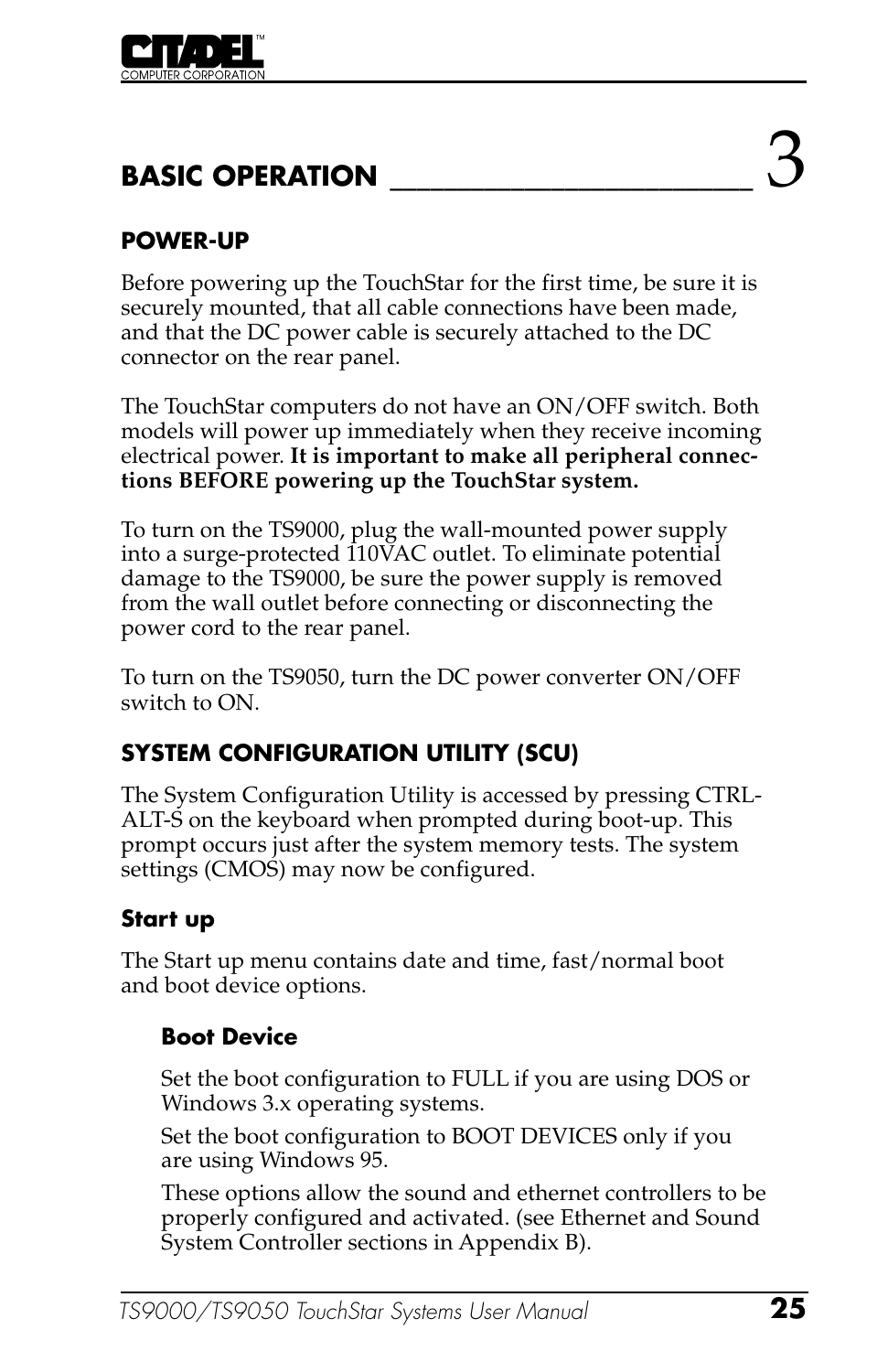

#### **Disks**

The disks menu contains settings for diskette and hard disk configurations.

#### **Components**

The components menu contains settings for COM ports parallel (LPT) ports, the Ethernet port and keyboard settings.

#### **Ethernet Port**

- Set to DISABLED if the onboard ethernet controller is not in use.
- Set to ENABLED to activate controller.

#### **BOOTING-UP**

Upon receiving electrical power, the TouchStar will boot up immediately with no action required. On power up, the TouchStar conducts a power-on self-test, runs the hardware initialization program, and then boots DOS. (If your system does not boot, or does not have a factory-installed version of DOS, refer to the following section, "Installing the DOS Operating System".) The system then processes the config.sys and autoexec.bat start-up files from the boot drive, which is typically the Flash Drive  $(C:\S)$ . When the boot process is completed, the  $C:\$  prompt is displayed on the screen. If Windows is installed, the system will then load the Windows graphical user interface. Please refer to Figure 4 and Table 1 for information on configuration of the Flash Drive and ATA Socket.

PCMCIA cards appear as unique drives under the TouchStar operating system. Their drive designation depends on the PCMCIA slot in which it is installed.

#### **REBOOT**

If the system freezes or locks up during normal operation, the system can be reset by performing a reboot. The type of reboot will depend upon the desired state of the TouchStar system.

Perform a warm boot when you

- need to clear the system's memory to run another program,
- do not want the computer to perform a self-test.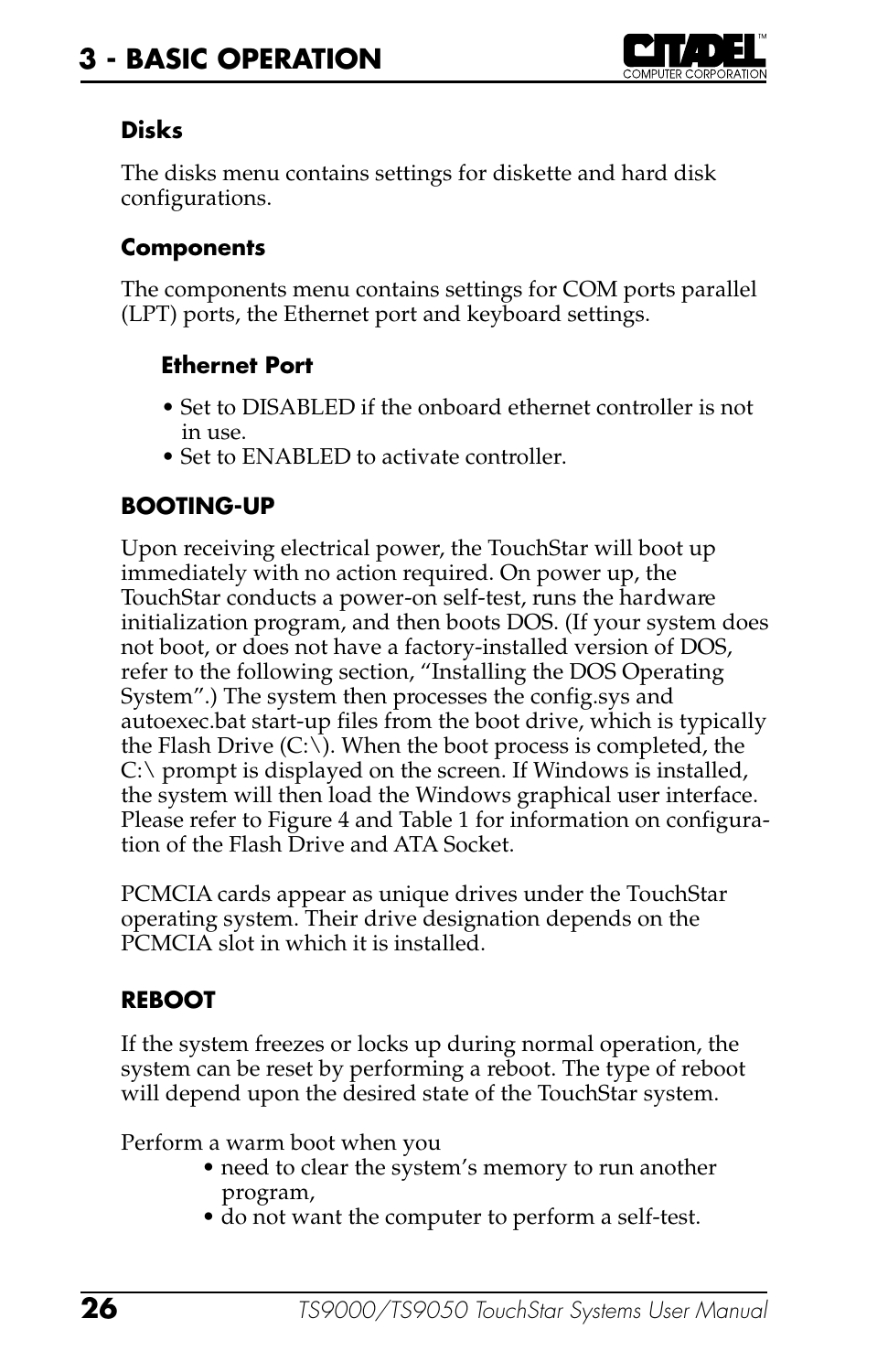

You must have a keyboard or keyboard emulator previously attached to the system to perform a warm boot.

Perform a cold boot when the screen is frozen, or the system is otherwise locked up. The cold boot is essentially a power-up sequence.

#### **Warm Boot**

To perform a warm boot:

- 1. Press CTRL-ALT-DEL on the keyboard. This causes the system to reprocess the config.sys and autoexec.bat files.
- 2. Reload the desired software application, if necessary.

#### **Cold Boot**

To perform a cold boot:

- 1. Remove power from the TouchStar by removing the power supply from the wall outlet (TS9000), or turning off the power ON/OFF switch on the DC power converter (TS9050).
- 2. Turn the power back on by plugging the power supply back into the wall outlet (TS9000) or turning on the power ON/OFF switch on the DC power converter (TS9050).

OR,

3. Push the RESET button on the rear panel of either unit.

#### **OPERATING MODES AND ENVIRONMENTS**

The TS9000/TS9050 TouchStar systems can be operated in either a client-server environment, or in a terminal emulation mode. Operating software installation is briefly described for each mode.

#### **Client-Server Environment**

**• Installing The DOS Operating System**

If your TouchStar system has not been factory-configured with a bootable Flash drive, the unit will display the following message on power-up after the self-tests have been completed.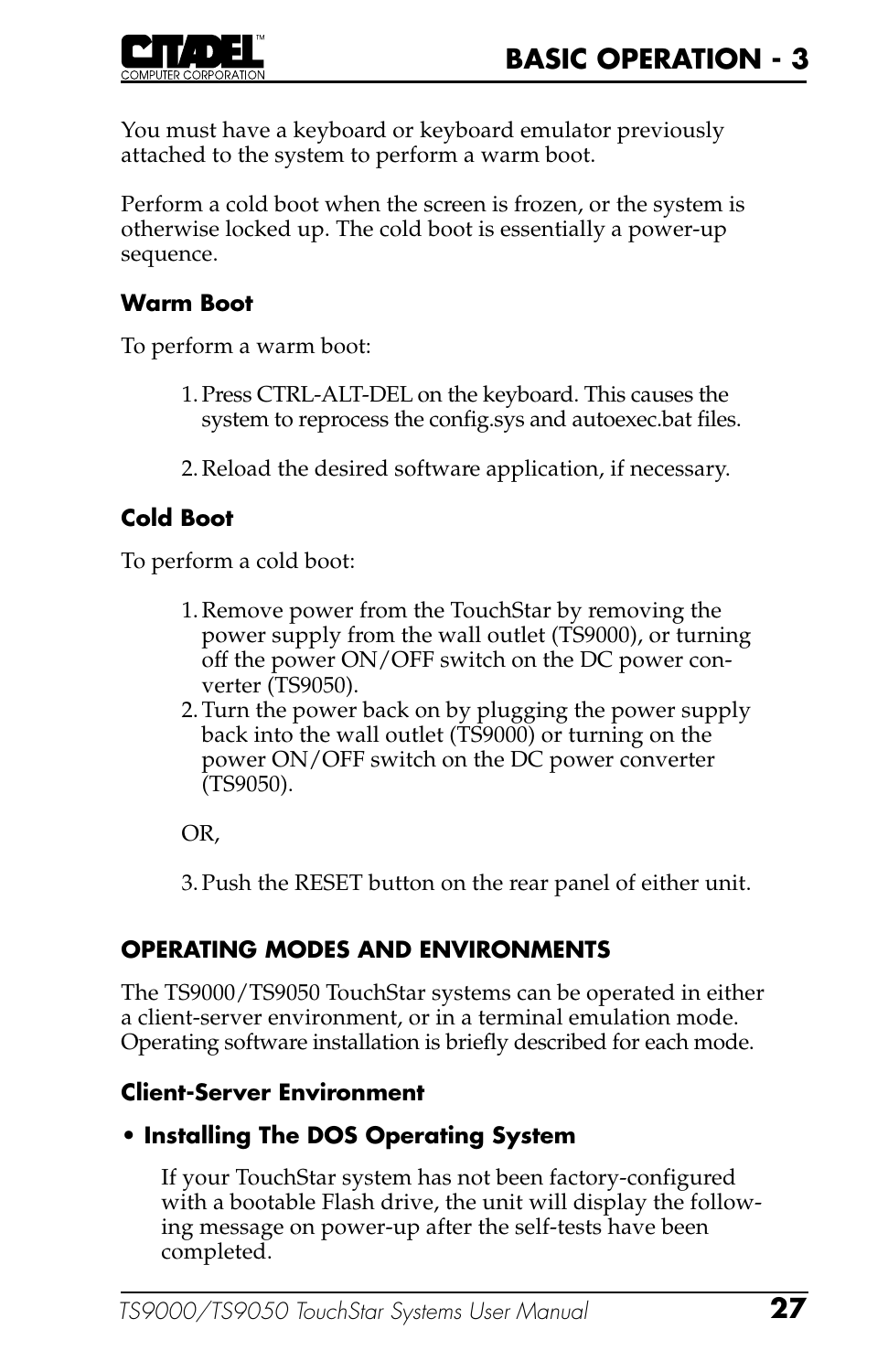

#### **No Boot Device Found**

For information on initializing a bootable Flash disk, refer to Appendix B, System Reference.

To install a DOS operating system using a floppy disk drive, perform the following procedure. Please note that the floppy drive must be specially modified by CITADEL to operate with the TouchStar system. Please contact CITADEL COMPUTER directly.

- 1. Remove power from the system to turn it off. Unplug the TS9000 system's wall-mounted power supply, or turn off the power switch on the TS9000's power converter.
- 2. Attach a floppy drive to the LPT1 parallel port on the rear panel of the TouchStar. If there is no keyboard connected to the TouchStar, attach one to the KEY-BOARD connector on the rear panel.
- 3. Insert a bootable disk in the floppy drive.
- 4. Power up the TouchStar unit again.
- 5. Press CTRL-ALT-S on the keyboard to go into the Setup Mode.
- 6. In the Disks menu, set the drive for a 1.44MB diskette.
- 7. Select Save and reboot in the Exit menu.

DOS will now boot.

#### **• Loading DOS Applications**

#### **FLASH Disk**

Standard DOS applications can be developed and tested on a floppy or hard disk and then conveniently moved onto the FLASH disk.

The FLASH disk can be loaded with DOS or another suitable operating system to serve as the system boot device. This allows programs to be executed without the need to boot from a floppy drive or other external disk drive.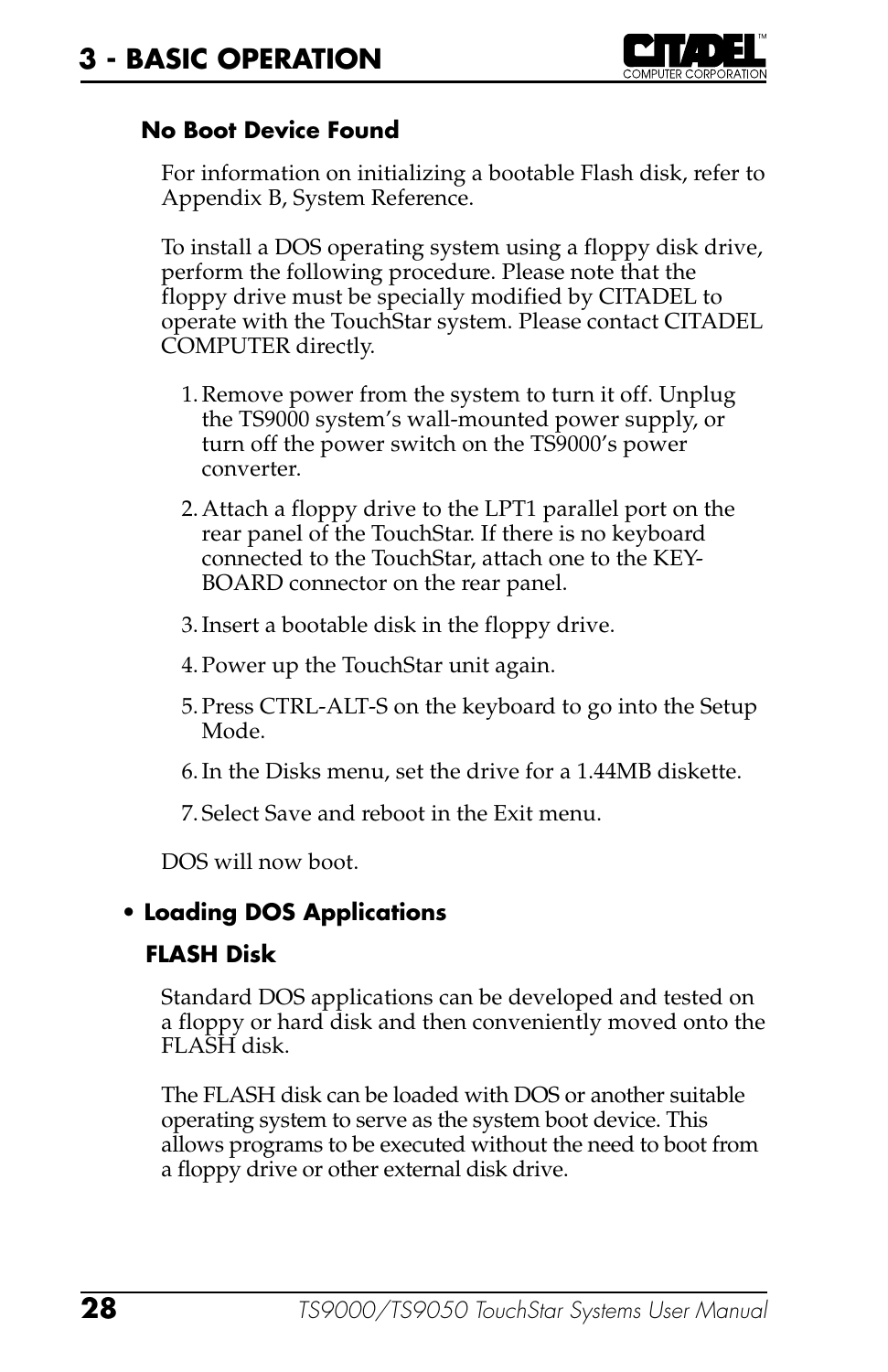

#### **Floppy Disk**

If there is no floppy drive attached to the TouchStar, install one using steps 1-4 of the previous procedure (Installing the DOS Operating System). In step 3, instead of a bootable disk, insert the disk containing the software application to be loaded into the drive.

#### **Downloading from the Network**

When multiple copies of a software application must be installed on a number of TouchStar units, copy the software application from the server onto the Flash drive  $(C:\)$  of each TouchStar using the DOS copy command.

#### **Installing Windows 95**

Windows 95 (CD) can be installed on the TouchStar's ATA drive. To do so, the ATA drive is first formatted and prepared, then the software is installed from the CDROM as described below. It is recommemded that the ATA drive be configured as the Master C: drive (Please refer to the ATA Socket Table 1 - Jumper JP-7.)

1. Connect the backpack floppy drive to the TouchStar's parallel port, and install the floppy drive in the setup portion of the System Configuration Utility (SCU).

2. Set the Boot Device to BOOT DEVICES ONLY (WIN95), and either enable or disable the Ethernet controller as desired.

3. Format and prepare the TouchStar's ATA drive using CITADEL's WIN95 ATA Drive Prep diskette. Once the drive is prepared, disconnect the floppy drive and remove the drive in the SCU.

4. Connect the backpack CDROM drive to the parallel port.

5. Boot the system from the ATA Drive (C:). The CDROM drive should be visible as either Drive D: or E:.

6. Install the Windows 95 CD in the CDROM drive, and run Setup. Windows 95 will prompt you for the remainder of the installation. Note the TouchBase (T5) driver for Windows 95 is available from CITADEL, and may be installed after the Windows 95 installation is complete.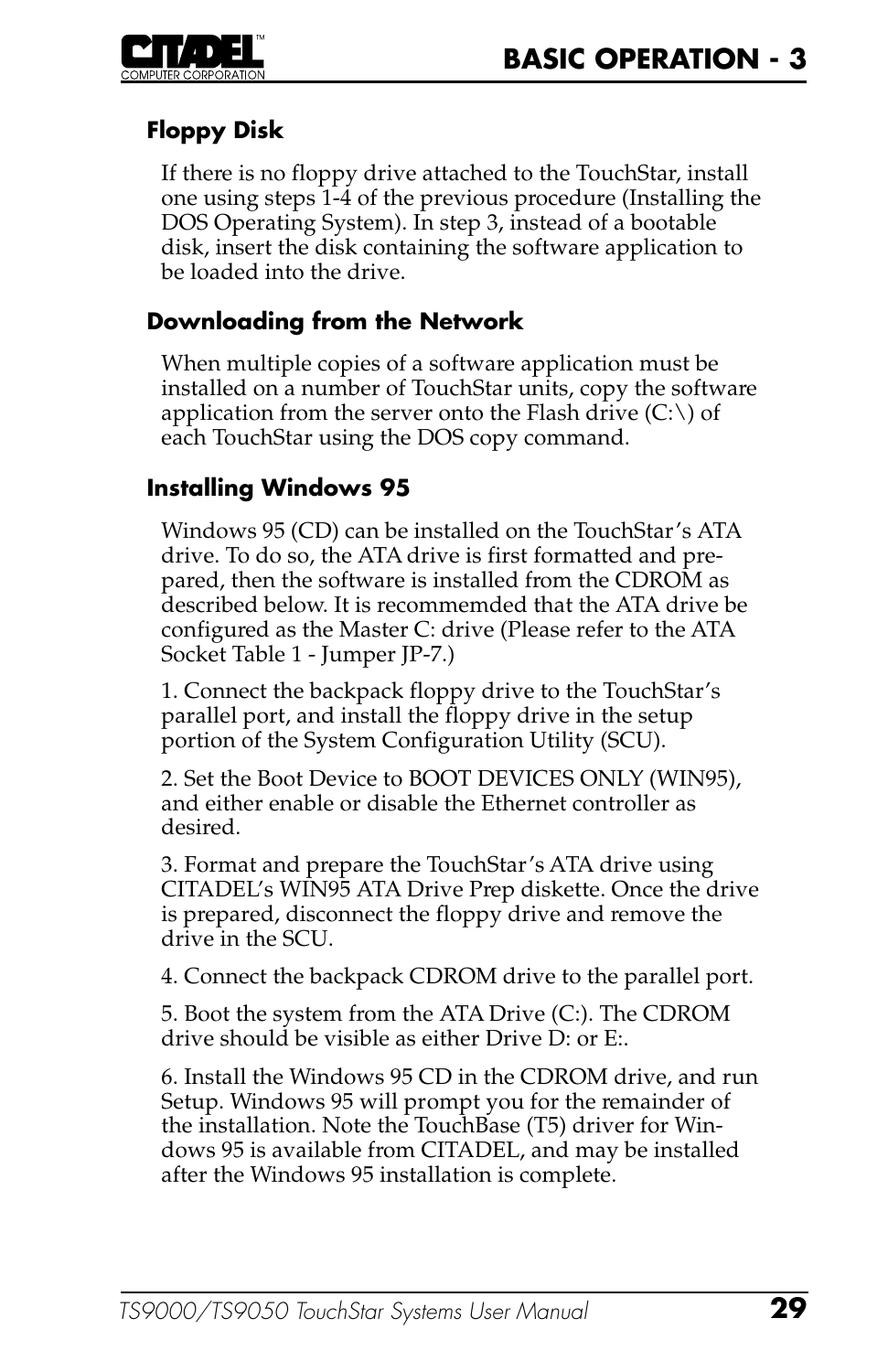

#### **• Logging On to the Network**

The TouchStar is shipped with network drivers that will allow a specific network connection whenever the system is booted.

#### **Terminal Emulation Mode**

The TouchStar system can be configured to operate in terminal emulation mode by running a terminal emulation application loaded on a PCMCIA card or Flash Disk. Terminal emulation programs are available from a number of sources to operate with a variety of hosts.

#### **THE TOUCHSCREEN SUBSYSTEM AND TOUCH-BASED OPERATION**

The touchscreen subsystem is a collection of components that provides the touch-based control of the TouchStar computer. These components – the touch frame, and touch controller firmware – combined with specific touch-based programming techniques, allow touch-based applications to be implemented on the TouchStar system.

#### **Touchscreen Components**

#### **• Touch Frame and Protective Bezel**

The touch frame is a screen overlay mounted on top of the TouchStar's video display. Around the periphery of the overlay, behind a protective bezel, are 34 horizontal and 26 vertical infrared emitter/detector pairs mounted on opposite sides. These emitter/detector pairs form a grid of scanning beams which detect where the video display is touched. The location information is passed to the TouchStar's CPU by the touch system controller firmware.

#### **• Touch Controller Firmware and Driver Software**

The touch controller firmware accepts and interprets incoming coordinate data from the touch frame. The firmware outputs specific coded data based upon the physical location on the screen that was touched. The touch driver software provides additional smoothing and anti-aliasing to support cursor tracking for mouse-based touch applications. The TouchStar system currently supports DOS, Windows, Windows 95, Windows NT, and Windows for Workgroups driver software.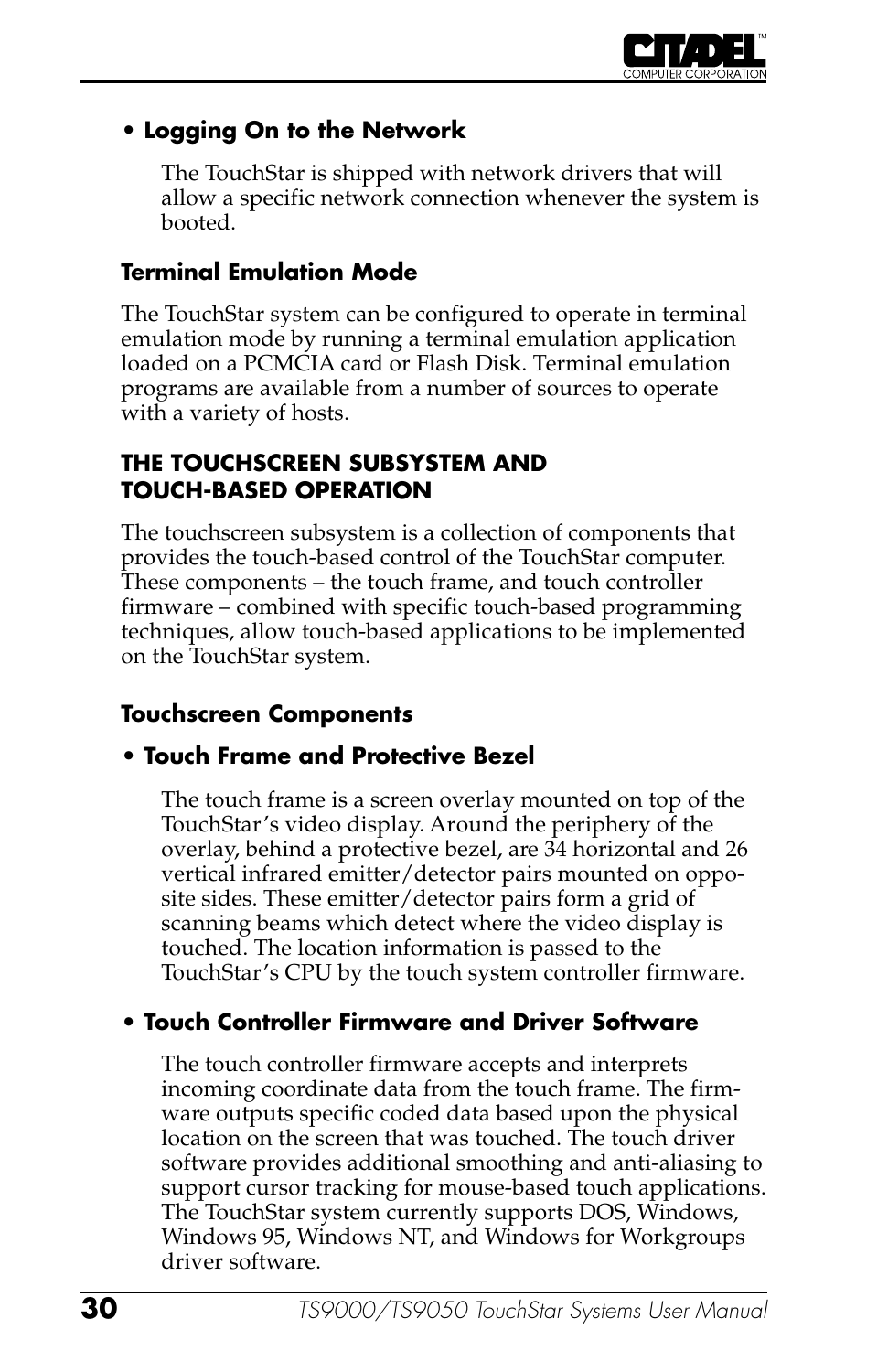

#### **Programming Touch-based Applications**

The following information is provided to impart an overview of how touch-based applications are structured. For specific details on programming touch-based applications, please refer to the programming manuals supplied with your TouchStar system – *Touchscreen Driver for DOS* and *Touchscreen Driver for Windows*. An on-line help file is available directly in both *Windows 95* and *Windows NT*. Press the help key for the appropriate help file.

#### **• General Functions and Guidelines**

The TouchStar is designed and configured for touch-based applications, where the video screen displays graphical icons whose corresponding function is activated when touched by a user. Touch-based applications can be divided into two different categories:

- Graphical User Interface (GUI) applications, based on a GUI operating system, such as Windows
- DOS-based applications

For GUI applications, a "mouse-like" touch driver is installed allowing standard applications to be executed. However, for optimum ease of use, applications should:

- use only one button
- avoid double-clicks whenever possible
- keep touch targets large (for example, scroll bars are very difficult to use)

With these provisions, applications can be developed using standard tools and practices including Visual C++, Visual Basic, etc.

Touch-based applications are composed of three parts – the main application program, a touch library, and a graphics library. Each of these is described below.

#### **• Main Application Program**

The main application program must perform the functions of system initialization, enabling of touch targets, processing of touch input data, and providing feedback to the user.

During system initialization, the program initializes the system hardware, establishes a communication path to the touch system, checks the touch system status, and converts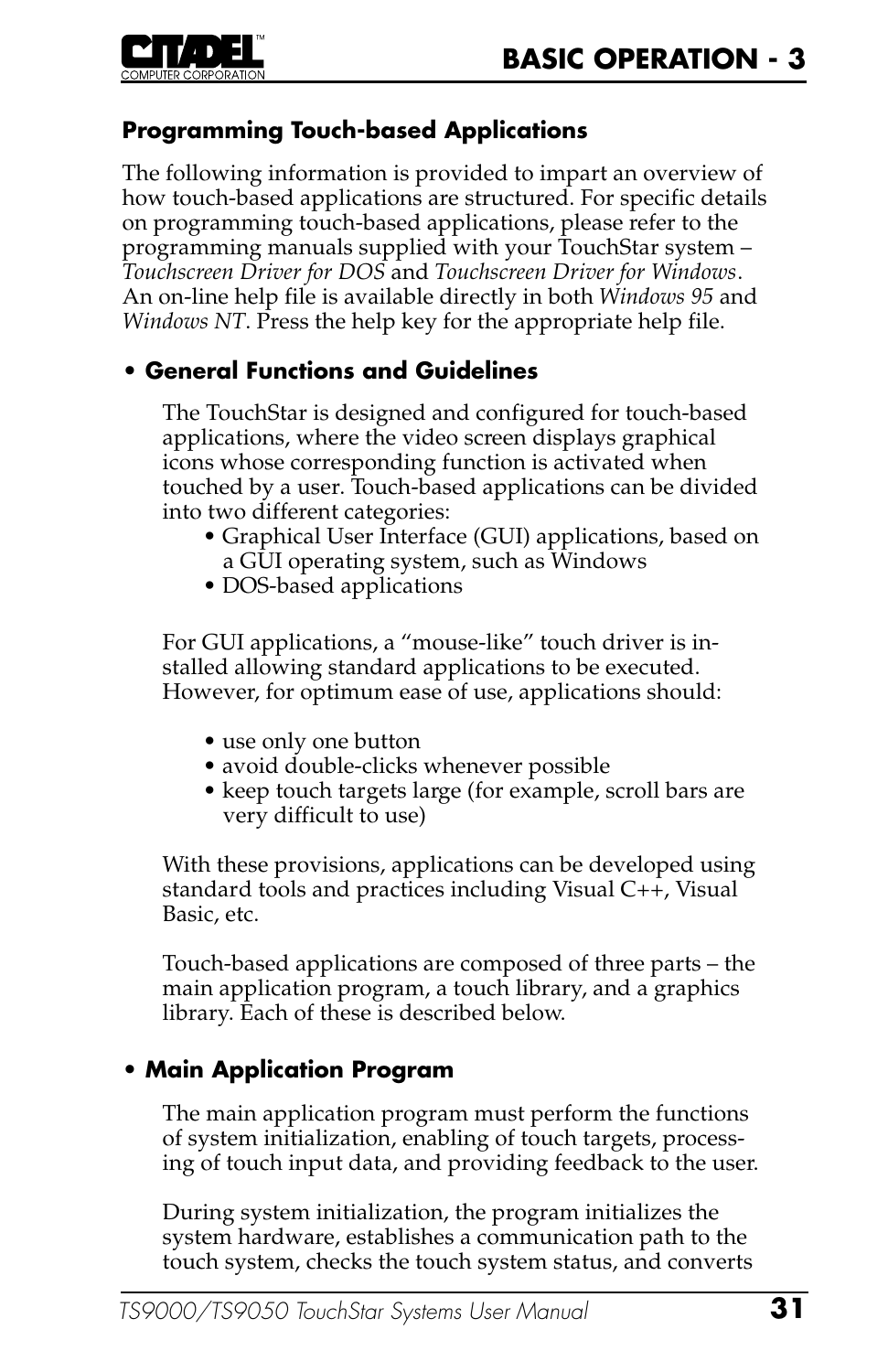

the touch system coordinates to screen coordinates, thereby allowing the application's display to fit on the TouchStar's video display.

After initializing the system, the program must establish a list of active target areas which correspond to the current graphics menu. The target manager does this by loading a specific set of targets from a previously created target database.

To process touch input, a touch system handler and the target manager are used. When a touch is detected, the main program module calls the target processing function from the target manager, which in turn, calls a low-level input routine from the touch handler. The low-level routine accepts and processes touch reports and exit reports while polling other input devices.

When writing touch-based applications, it is important to provide visual feedback to the user that their input has been accepted. Without some form of feedback, it is easily assumed that the system is not functioning properly. Reversing the touched icon or "zooming" to the next screen are two examples of visual feedback.

#### **• Touch Library**

The touch library manages the application's touch targets, and also sends and receives information from the touch system and the CPU.

A touch target is a very specific area of the display screen that the user touches to accomplish a task. The target consists of two pieces – a graphic icon representing the task or function to be performed, and an invisible touch target that resides directly over and completely contains the graphic icon. The touch target should be at least as large as the end of a typical finger, and should completely cover its associated touch target so that a touch anywhere on the icon will activate the target. Large, well-spaced targets allow quick and precise selections. Touch targets should be separated by large non-active touch areas ("dead" zones) to prevent unintentional activation of more than one target at the same time.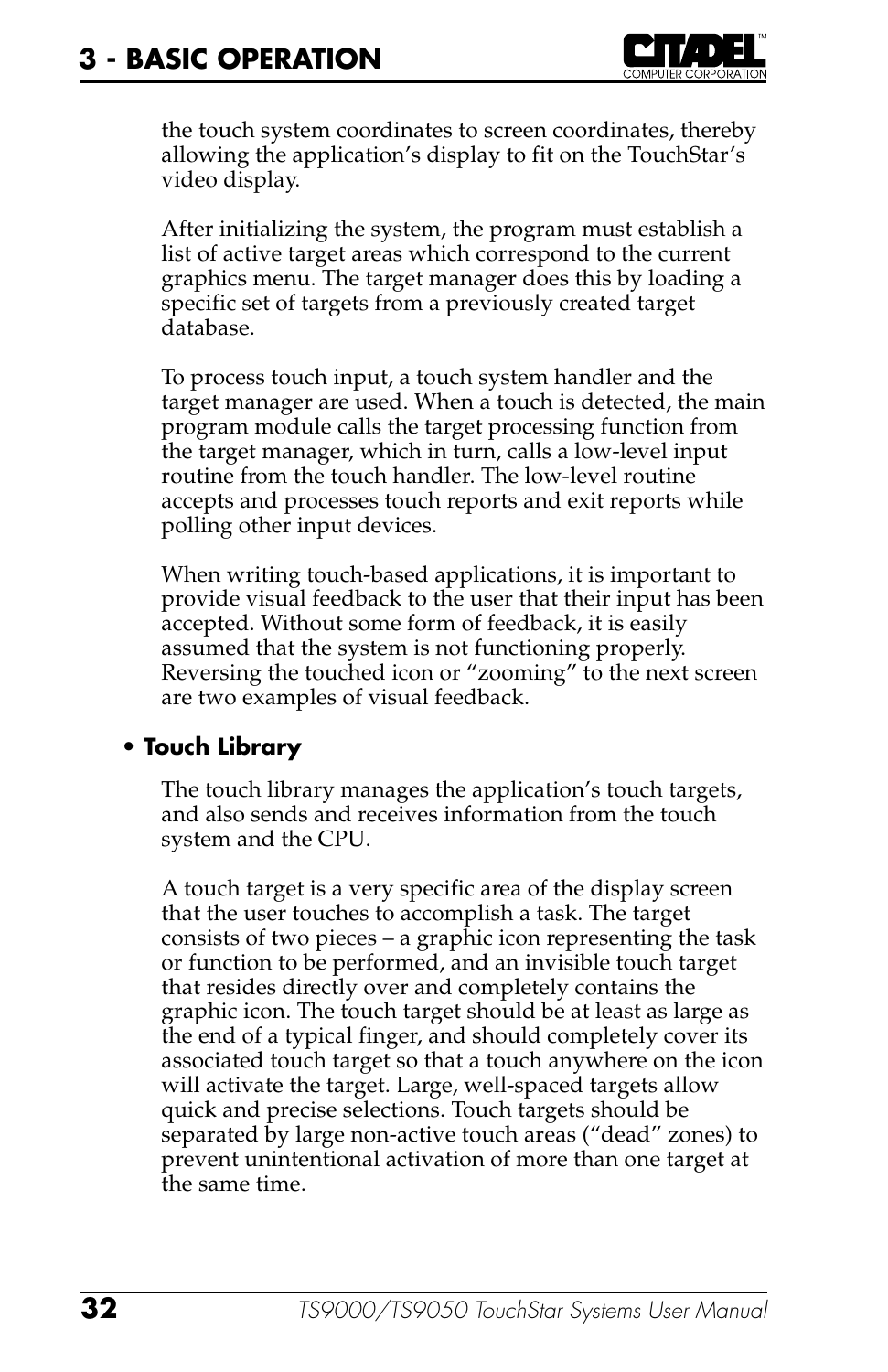

#### **• Graphics Library**

The graphics library portion of the touch-based application contains the graphics displayed on the TouchStar video display. These graphic images are maintained separately until they are needed in response to input from the touch system.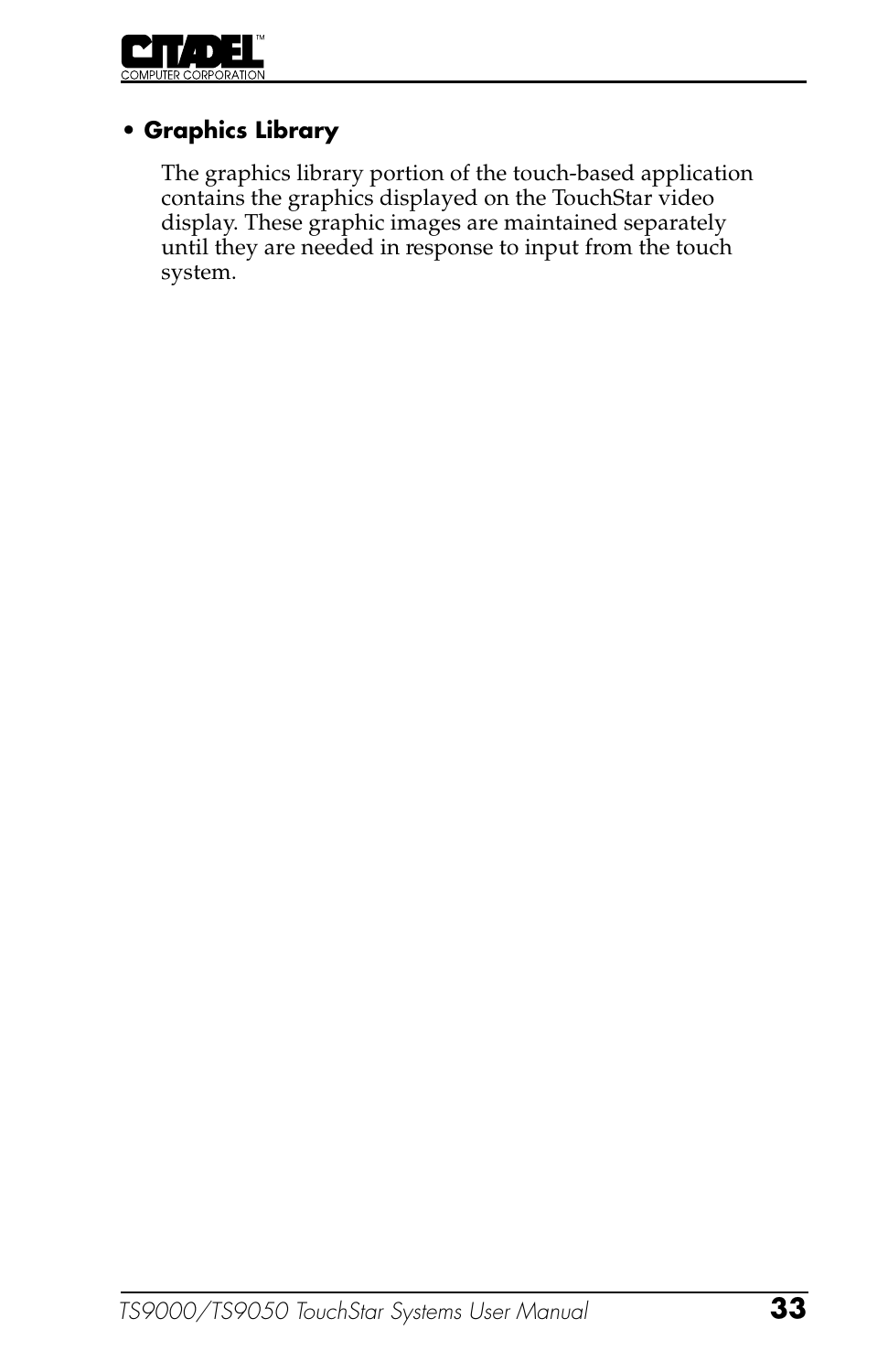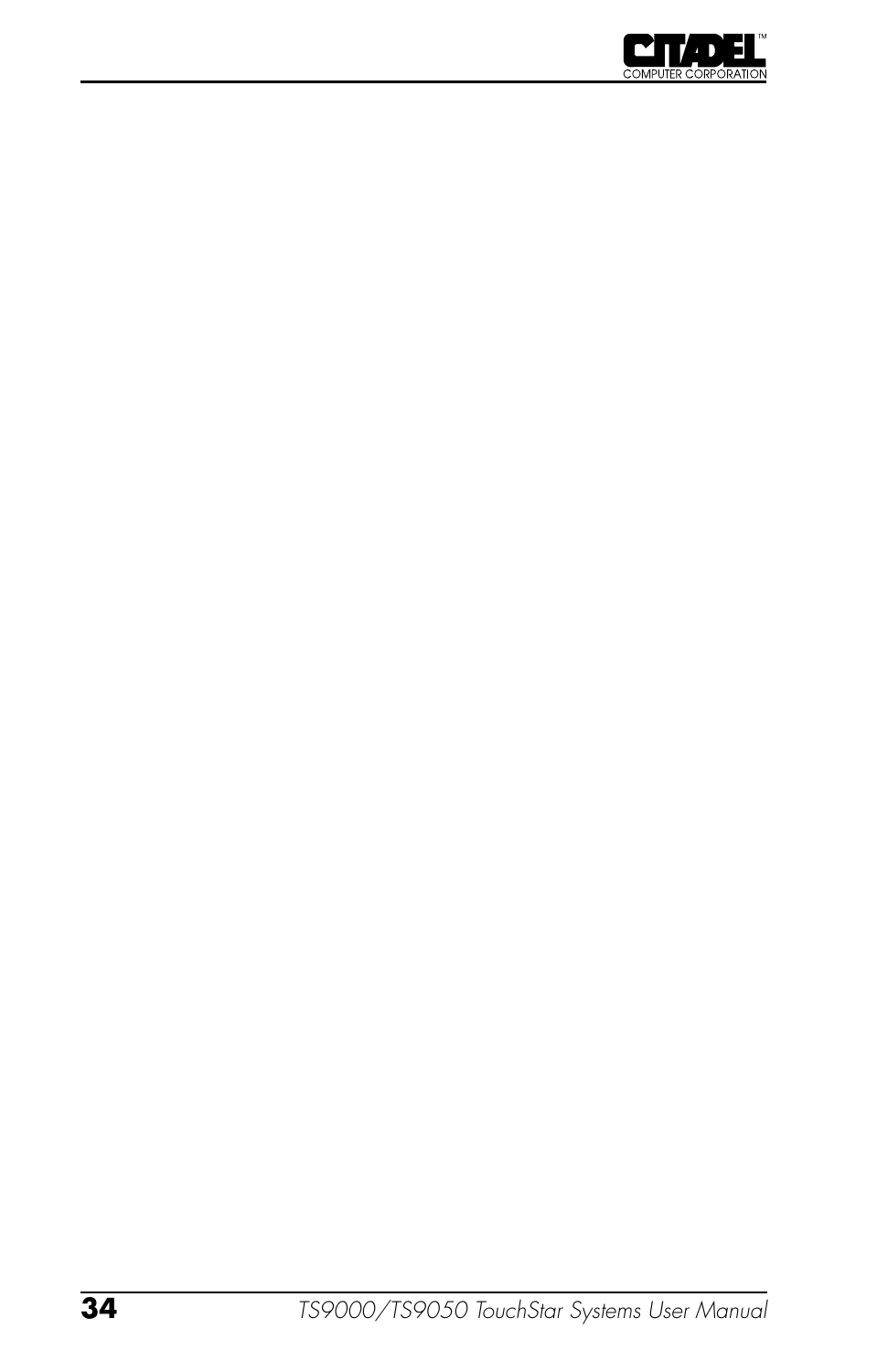

# **APPENDIX\_\_\_\_\_\_\_\_\_\_\_\_\_\_\_\_\_\_\_\_\_\_\_\_\_\_\_\_\_\_\_\_\_\_\_**A



#### **TROUBLESHOOTING, TECHNICAL SUPPORT & EQUIPMENT RETURNS**

This chapter provides a checklist of common problems and their potential solutions.

#### **Initial Checklist**

Perform an initial check of the TouchStar unit as follows:

- 1. Check the unit for any signs of exterior damage.
- 2. Check and reseat all rear panel cable connections.
- 3. Check to be sure the TouchStar is receiving operating power.

a. TS9000 - Check the circuit breakers feeding the 110VAC wall outlet supplying power to the TouchStar. Make sure the wall-mounted power supply is firmly seated in the wall outlet. If a surge protector is installed between the wall-mounted power supply and the wall outlet, make sure that if it has an ON/OFF switch, that it is on, and that any fuses or circuit breakers on the surge protector have not blown or tripped. b. TS9050 - Be sure the vehicle's battery is not dead. Verify that the ON/OFF switch on the DC power converter is on. Reseat the connectors on both the power input and output cables on the DC power converter.

#### **Specific Problems**

The following pages present solutions to specific problems or malfunctions.

#### **PROBLEM: Touchscreen Does Not Respond**

The video display appears to be working properly, however, touching the screen does not cause anything to happen.

#### **Possible Causes and Solutions:**

The touchscreen drivers did not load, the touchscreen may be disconnected or defective. Reboot the TouchStar. If this does not solve the problem, contact the factory for assistance. In DOS applications, in CONFIG.SYS, verify command line reads TBDRIVER /A: 2AO /I:9l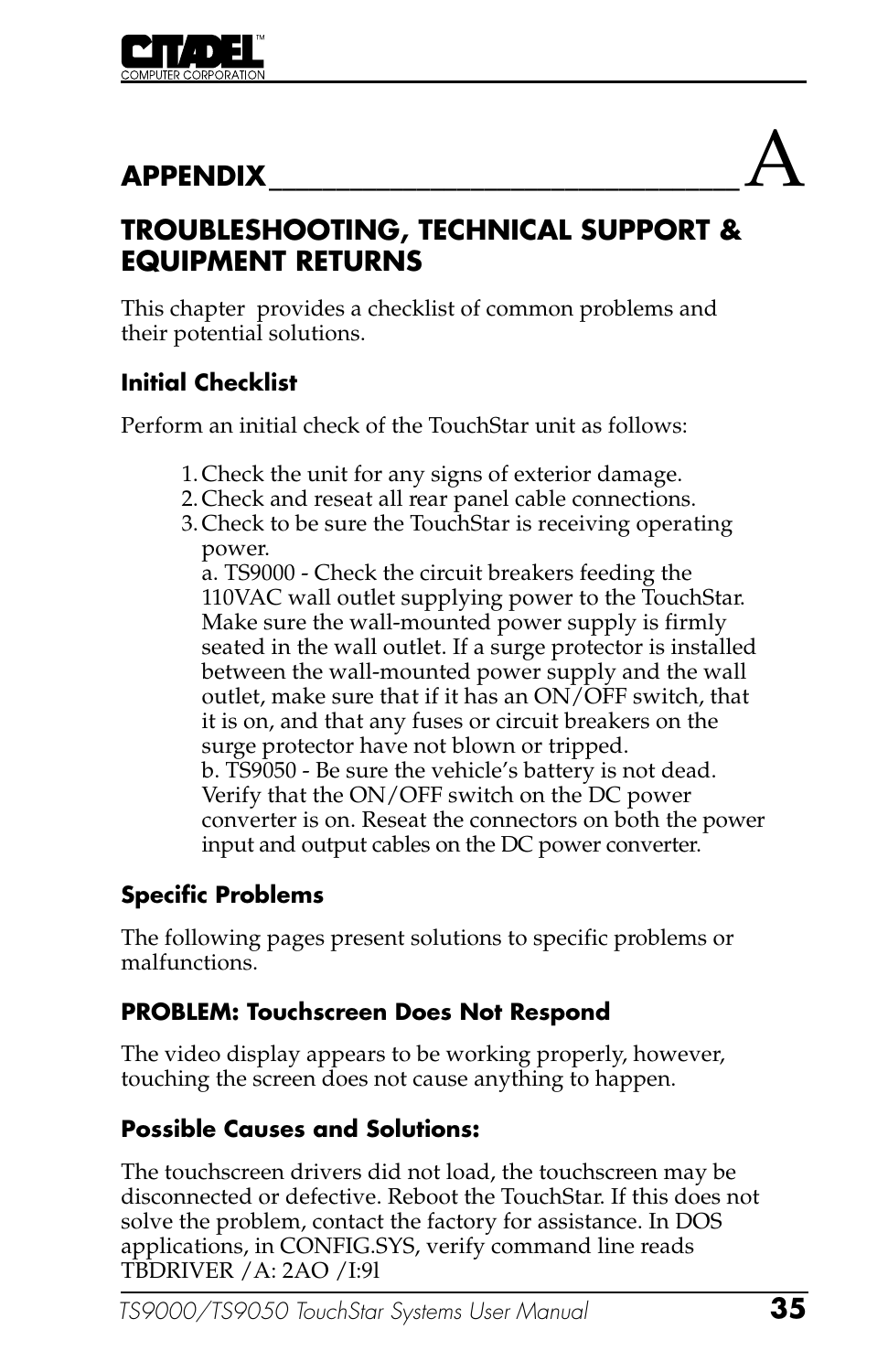

#### **PROBLEM: Application Program Does Not Appear**

An image is displayed on the display, such as the self-test message, but the application is not displayed.

#### **Possible Causes and Solutions**

The application software is corrupted, or the config.sys and autoexec.bat files are not set up properly. Reload the application software on the system, verify the config.sys and autoexec.bat files are set up correctly to load the application program and reboot the system.

#### **PROBLEM: PCMCIA Card(s) Not Working**

The peripheral on the PCMCIA card does not function, or the system does not display the card as drive  $E:\ \ or \ F:\ \$ .

#### **Possible Causes and Solutions**

Verify the config.sys and autoexec.bat files are set up correctly to recognized PCMCIA cards, try the card in the other PCMCIA slot, or check to make sure the card is firmly seated in the slot.

#### **PROBLEM: Modem Card Does Not Work**

With a PCMCIA modem card installed in one of the slots, the TouchStar does not receive a dial tone.

#### **Possible Causes and Solutions**

Check to be sure the modem card is firmly seated in the PCMCIA slot. Check the modem setup strings in the software package used with the modem card. Check the telephone line connections.

#### **PROBLEM: TS9000 Does Not Communicate with the Network**

The TS9000 is operating, but does not communicate with the network through its hard-wired connection.

#### **Possible Causes and Solutions**

Check for cable breaks, shorts and bad crimps using a cable scanner. Check for electrical interference. Check the security ID and domain station type.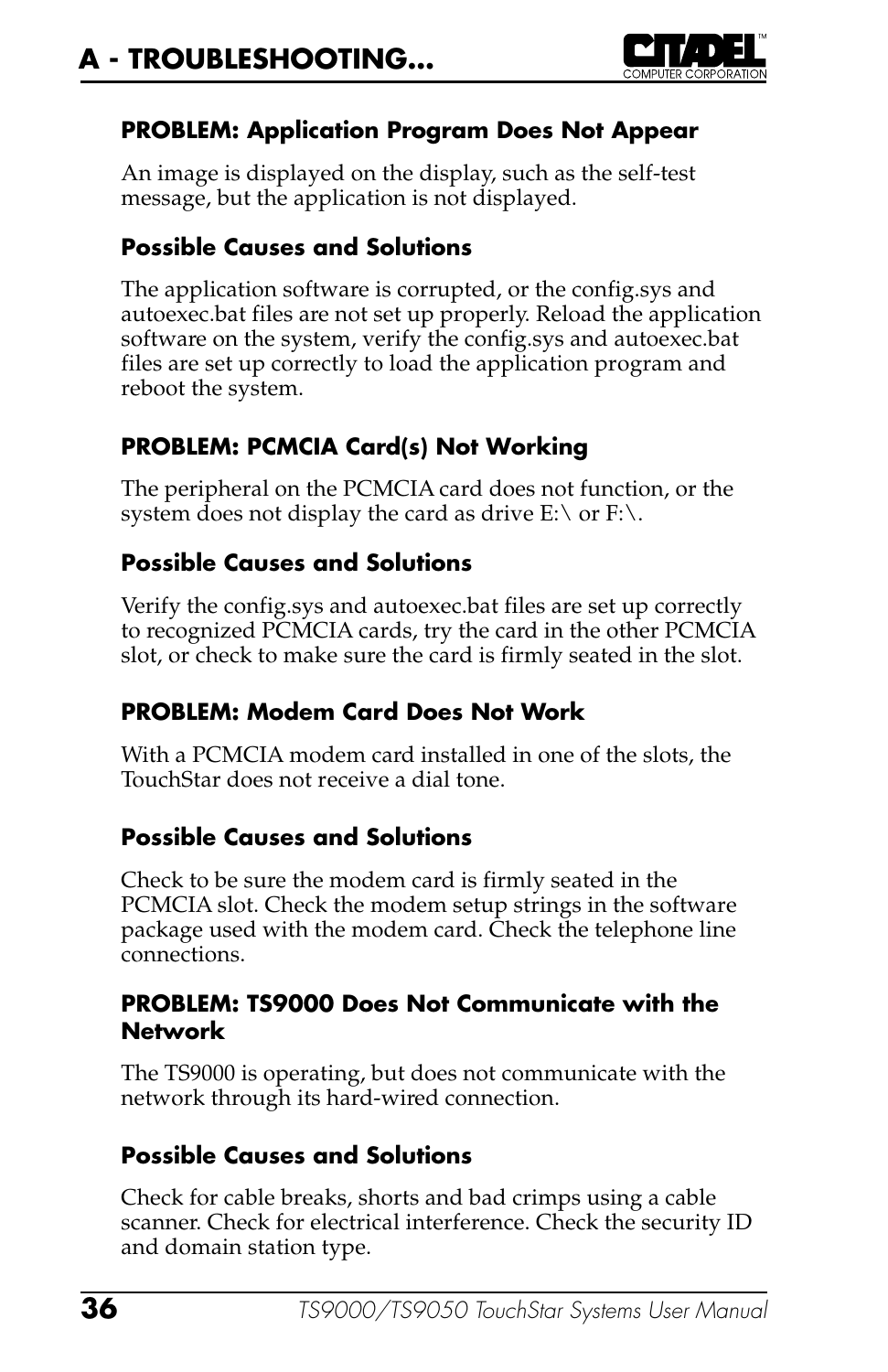

#### **PROBLEM: TS9050 Does Not Communicate with the Network**

The TS9050 is operating, but does not communicate with the network through its wireless or ethernet connection.

#### **Possible Causes and Solutions – Wireless Connection**

Check that the antenna connection is secure. Replace broken antennas or cables. Check the security ID and domain station type.

#### **Possible Causes and Solutions – Ethernet Connection**

Remove any other installed NICS in the ISA expansion slot or PCMCIA slots. Check that the Network configuration is set for I/O 240, interrupt 15 and DMA 3.Check that the Ethernet is enabled.

#### **Technical Support**

If a problem persists, direct technical support assistance is available from the Citadel Technical Support Center at (603)␣ 672-5500. The Center is open Monday through Friday, 8:30 am to 5:30 pm, Eastern time. When calling, please have the unit's serial number available. Also, please tell the operator whether you are requesting a system upgrade or reporting a system failure. When requesting a system upgrade, please do so by specifying the upgrade number.

#### **Equipment Returns**

If you are reporting a system failure, please be able to provide a description of the problem. In many cases, inoperable equipment is not damaged, and may simply need a minor modification that can be accomplished over the telephone. If the system is significantly damaged, the unit will need to be returned to Citadel for authorized repair. Do not return a unit to Citadel without first speaking with a Center representative. If it is necessary to return a unit to Citadel, specific instructions and a Return Material Authorization will be provided.

If instructed to return the unit to Citadel for repair, pack the unit securely to prevent damage in transit. In addition to the unit, include the following in the package: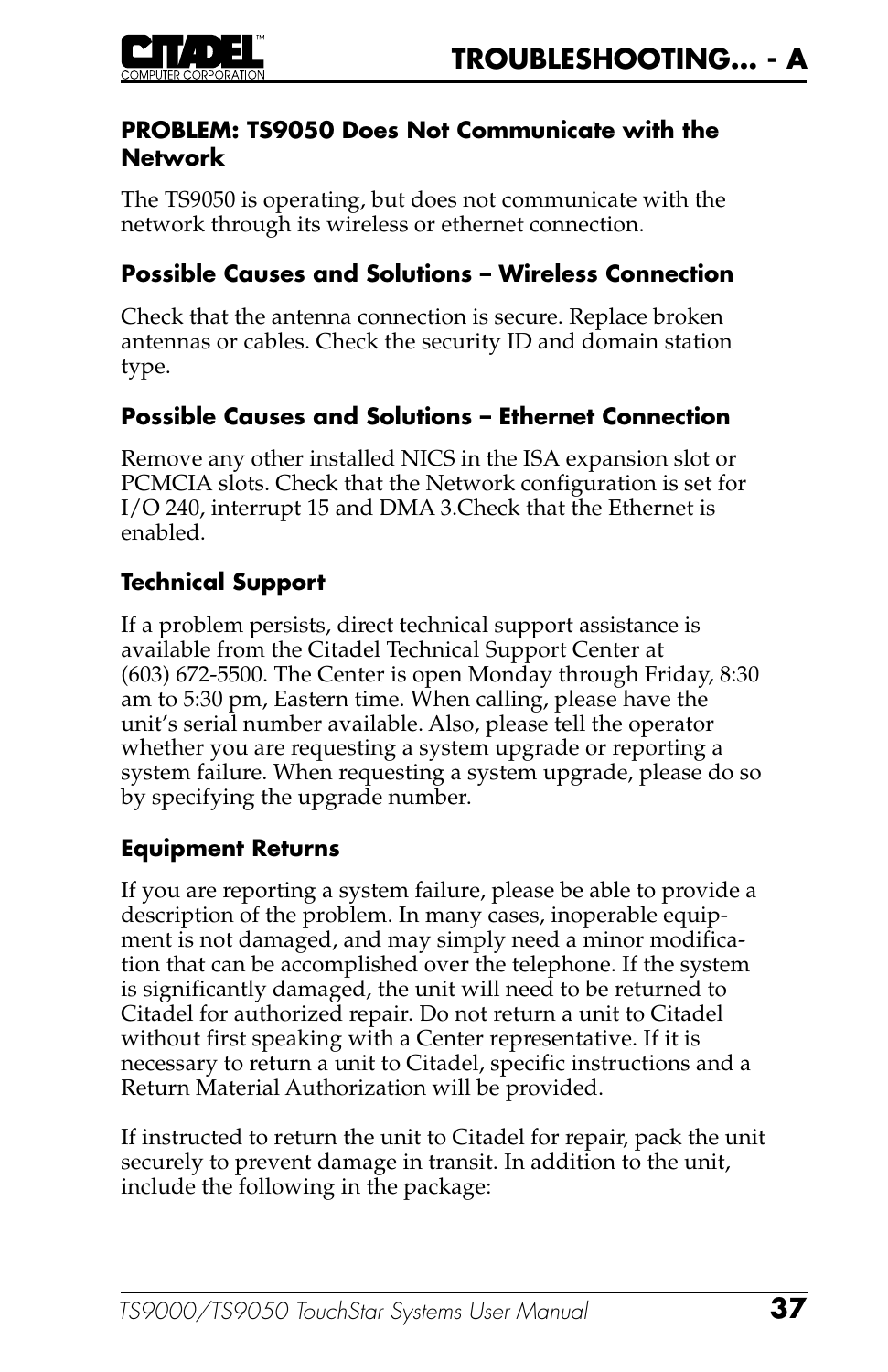

- the RMA number provided by Citadel
- a description of the problem or an upgrade request
- a telephone contact at your company

Instructions to Citadel to either repair the problem or call the telephone contact with an estimate prior to starting repairs should also be included.

Mark the outside of the shipping carton with the RMA number. Ship the unit to:

> Citadel Computer Corporation 29 Armory Road Milford, NH 03055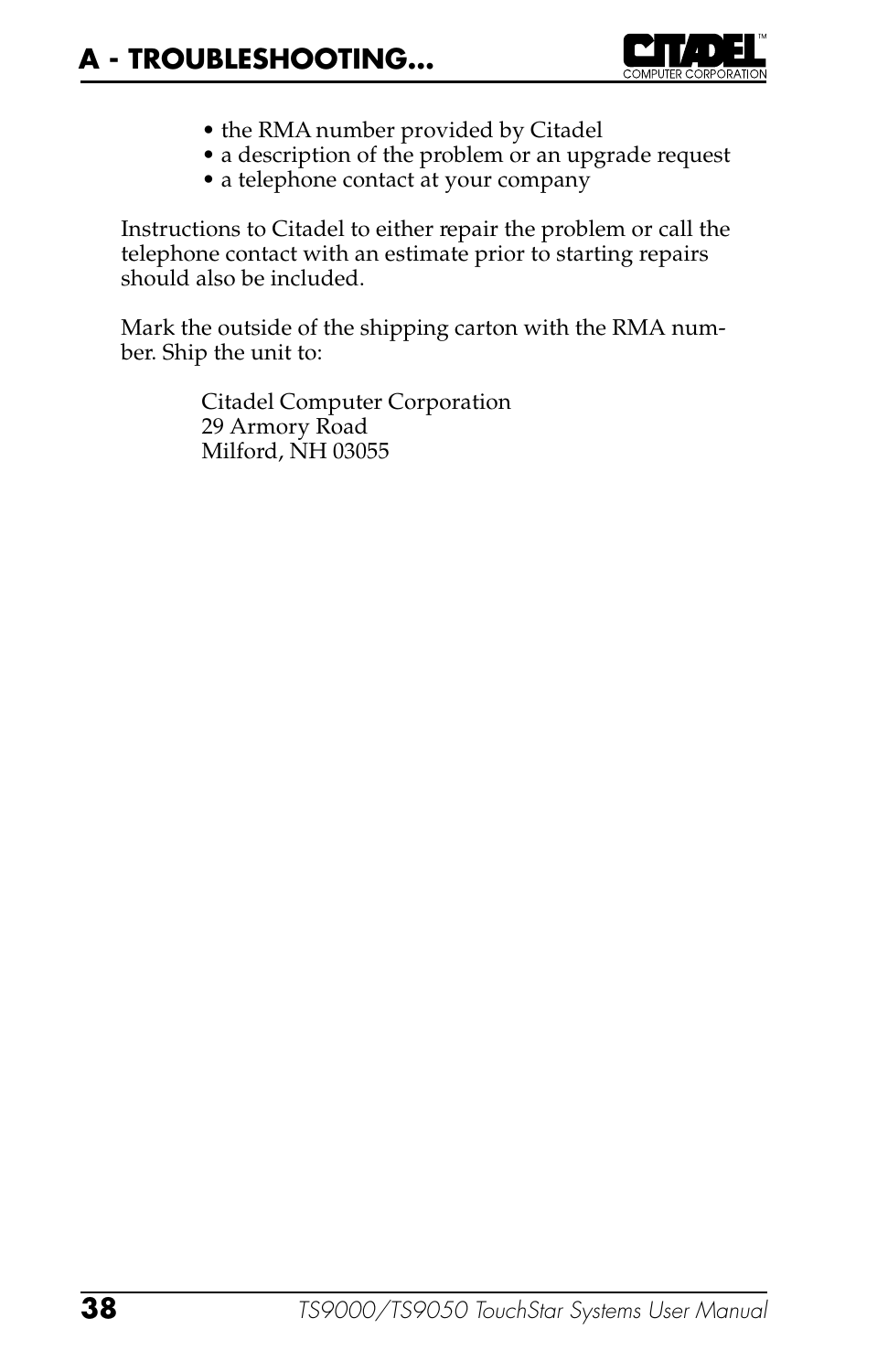

# **APPENDIX\_\_\_\_\_\_\_\_\_\_\_\_\_\_\_\_\_\_\_\_\_\_\_\_\_\_\_\_\_\_\_\_\_\_\_\_**B

### **SYSTEM REFERENCE**

#### **CPU**

The TouchStar main circuit board assembly contains the central processing unit (CPU), DRAM, and an optional Flash-ROM configured as a DOS device. The TouchStar is configured with an AMD 5X86 processor. This CPU is driven by a 33MHz clock signal from the main timer circuits. It runs internally at 133MHz.

#### **System Cache**

The TouchStar is configured with a 16 KB Level 1 processor cache memory. Optional configurations include 128 KB or 256 KB Level 2 processor cache memory.

#### **TouchStar System BIOS**

The TouchStar System BIOS is an industry-standard basic input/output system configured to support all onboard input/ output (I/O) functions. It incorporates an advanced system setup utility, as well as an extensive series of internal diagnostics for system test and verification.

The standard BIOS is contained in a single 128Kbyte Flash device and uses non-volatile CMOS RAM to store the real-time clock, system configuration, and system diagnostic information. The Flash device supports in-circuit reprogramming for BIOS updates, adding features, or reconfiguring certain system parameters.

The BIOS has been initialized to facilitate all communications between the operating system, CPU and peripheral devices. The TouchStar BIOS includes the main System BIOS, the Video BIOS, and the system Set-Up Utility. Additional device drivers can also be added.

The System BIOS consists of a routine designed to test the sys– tem hardware, bootstrap load the operating system and bootstrap load the device drivers. The 64Kbyte System BIOS module resides in memory address spaces  $0C,0000_H$  to  $0C,FFFF_H$ .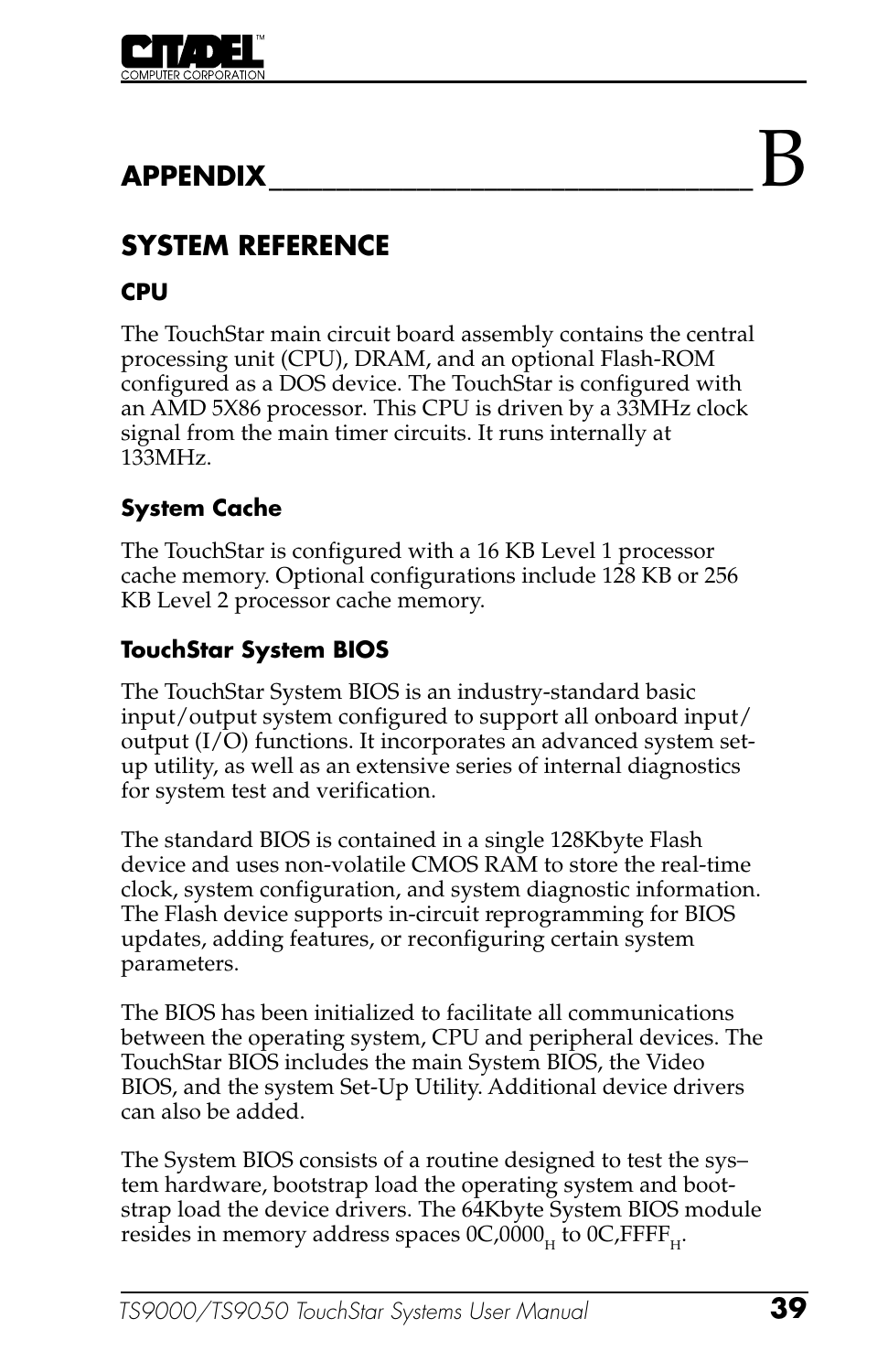

The 32Kbyte Video BIOS module resides in memory address spaces  $0E,0000_H$  to  $0E,7FFF_H$ .

The Set-Up Utility is used to configure the system parameters.

#### **System Memory Configuration**

The TouchStar system memory can be configured with up to 64MB of dynamic random access memory (DRAM). The DRAM is implemented in two 3.3 Volt SODIMMs (small outline dualin-line memory modules) that plug into sockets on the motherboard. Each SODIMM socket can hold either a SODIMM containing 4, 8, or 16 MB. All system memory above 1MB is accessible as extended memory. Table 9 illustrates some possible DRAM combinations installed in the two SODIMM sockets. SODIMMs differ in physical dimensions; please refer to Figure 18 for the required outline dimensions and component clearances on SODIMMs used in the TouchStar system.

| TABLE 9 - SYSTEM MEMORY SODIMM COMBINATIONS |          |          |  |
|---------------------------------------------|----------|----------|--|
| <b>Total RAM</b>                            | Socket 1 | Socket 2 |  |
| 4MB                                         | ◢        |          |  |
| 8MB                                         | ◢        | 4        |  |
| 8MB                                         | 8        |          |  |
| 12MB                                        | 8        | ◢        |  |
| 16MB                                        | 8        | 8        |  |
| 16MB                                        | 16       | Ω        |  |
| 20MB                                        | 16       | 4        |  |
| 24MB                                        | 16       | 8        |  |
| 32MB                                        | 16       | 16       |  |
| 32MB                                        | 32       |          |  |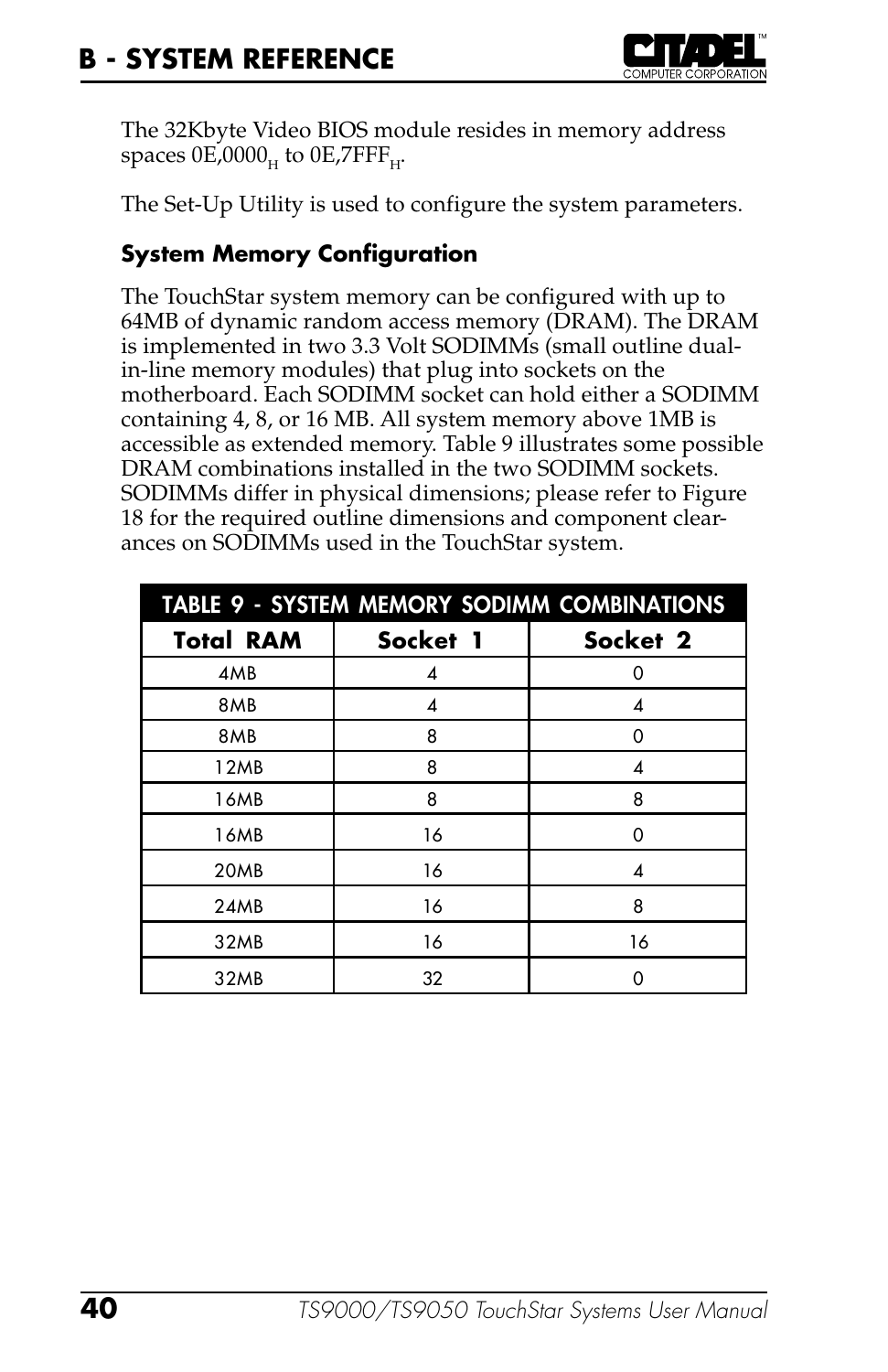



**Figure 18. SODIMM Guide Clearance Requirements**

#### **CMOS RAM**

On-board feature configuration information is stored in AT-style CMOS random access memory (RAM). The TouchStar integrates 128 bytes of CMOS RAM and real time clock (RTC) into the main system controller. The system's CMOS RAM is accessed via I/O locations 0070<sub>H</sub> - 0071<sub>H</sub>. Table 9 shows the configuration of the system's available memory.

| TABLE 10 - CMOS RAM MEMORY ALLOCATION |                                 |
|---------------------------------------|---------------------------------|
| Location                              | <b>Description</b>              |
| $0 - 13$                              | Real-time Clock (RTC) Functions |
| 14 - 127                              | General Low-Power Static RAM    |

Multiple memory locations in the TouchStar are reserved for storing BIOS-dependent configuration information. To access CMOS RAM, the index address (0 to  $7F_{H}$ ) is output to port  $70_{H}$ , and the data is then read or written at port  $71<sub>µ</sub>$ . Interrupts should be inhibited while the entire port  $70_H/71_H$  sequence is completed. Alternatively, the port sequence can occur during an interrupt service routine before re-enabling interrupts. If these precautions are not observed, an interrupt service routine could potentially intervene between the output to port  $70<sub>H</sub>$  and the subsequent I/O to port  $71_H$ , overwriting the port  $70<sub>H</sub><sup>T</sup>$  value.

#### **Flash Drives**

The TouchStar contains 2MB or 4MB of Flash memory configured as a solid-state drive. The on-board flash array is supported as a bootable, read-writable drive. Once the Flash Array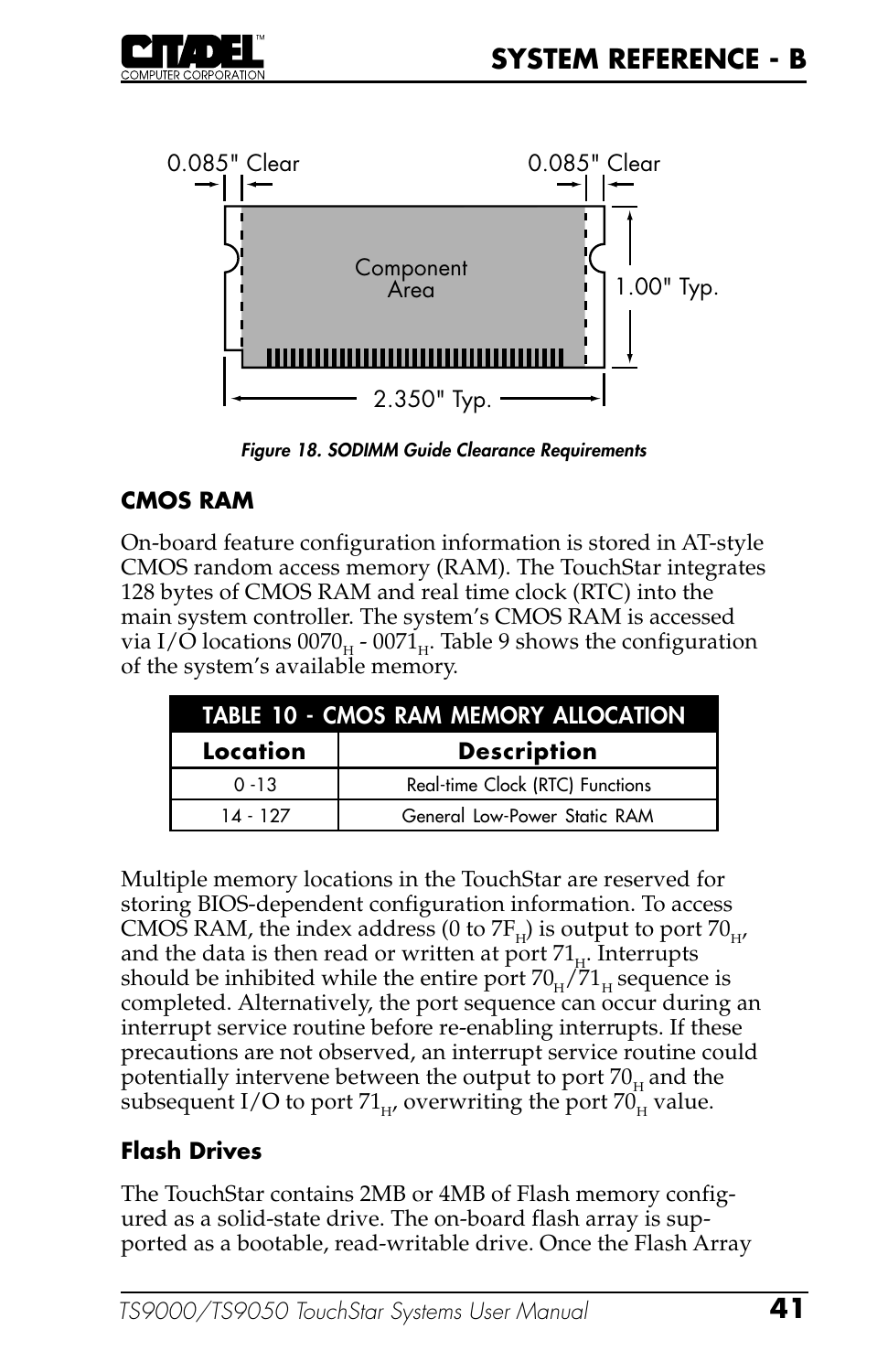

is formatted, the arrays becomes a bootable drive accessible as a normal DOS fixed disk (such as drive C:\). Standard start-up files config.sys and autoexec.bat can be placed on the drive to tailor the system configuration and automatically start application programs. Any standard DOS application developed and tested on floppy or hard disks can be moved onto the Flash drive using standard DOS utilities and commands, such as copy, etc.

#### **Real-Time Clock**

The CMOS real time clock combines a complete time-of-day clock and alarm with a one hundred year calendar and a programmable periodic interrupt.

#### **Battery Backup**

An on-board, socket-mounted, Rayovac FB2325 H2 six volt battery operates the clock and maintains RAM amount, video adapter type and I/O device configuration information when external electrical power is removed from the system. Citadel recommends replacing the battery every 10 years.

#### **Interrupt Controller**

Hardware-level interrupts are used to support several of the TouchStar system's on-board I/O functions. The system controller incorporates two programmable interrupt controllers that are compatible with the Intel 82C59A. These controllers accept requests from peripherals, resolve priority on both pending interrupts and interrupts in service, issue interrupt requests to the CPU, and provide a vector used by the CPU as an index to determine which interrupt service routine to execute.

The controllers are addressed and cascaded in a manner compatible with the IBM AT. The Master controller is located at I/O addresses  $020_H$  -  $021_H$ , while the Slave controller is located at addresses  $0A0_H^+$  -  $0A1_H^+$ . The priority assignment modes can be reconfigured at any time during system operation, allowing the complete interrupt subsystem to be restructured, as needed.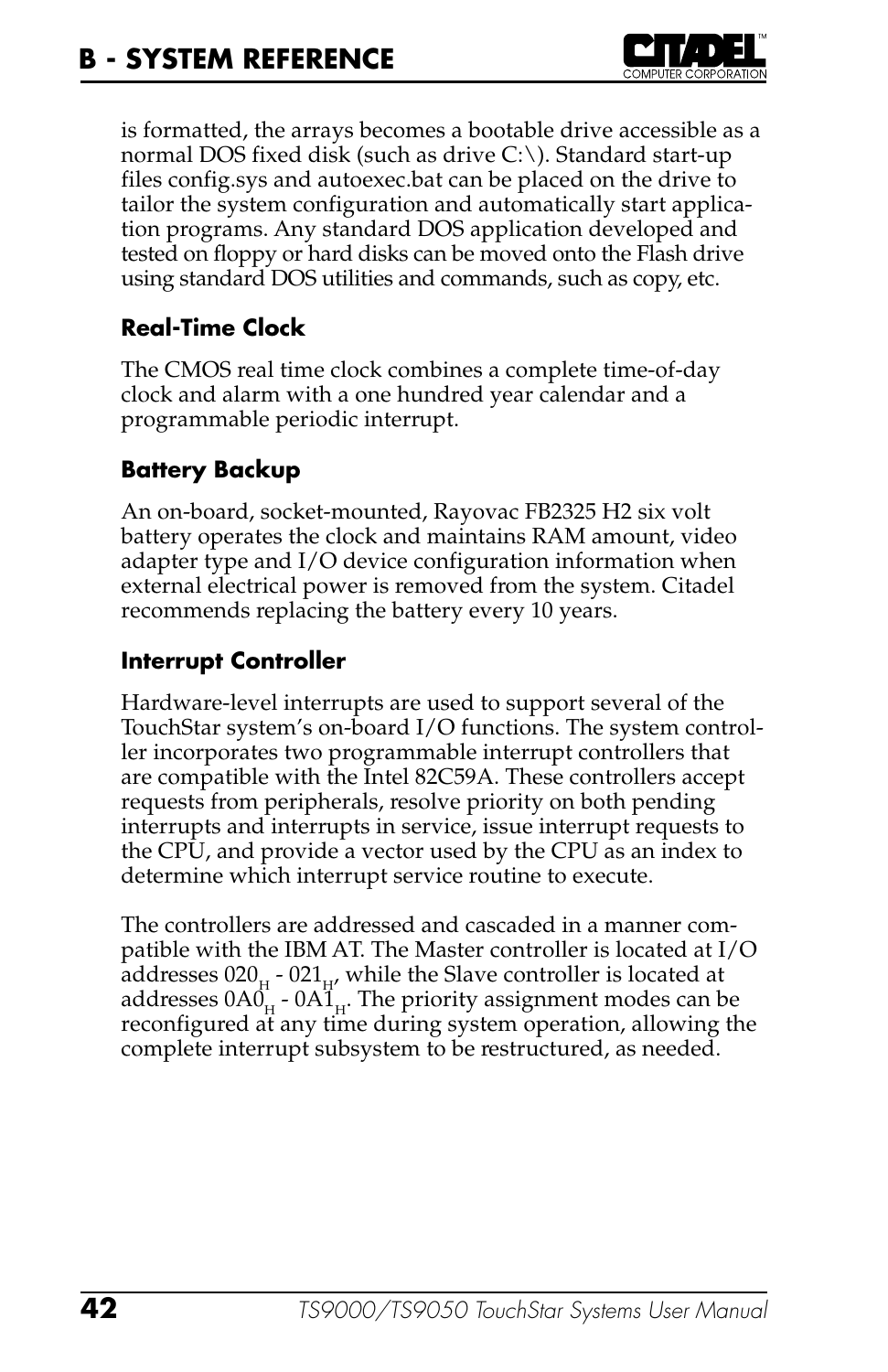

| <b>TABLE 11 - HARDWARE INTERRUPTS</b> |                 |                                         |
|---------------------------------------|-----------------|-----------------------------------------|
|                                       | Interrupt       | <b>Level Function</b>                   |
| IRQ0                                  | 08H             | Counter/Timer (18.2 fps)                |
| IRQ1                                  | 09H             | Keyboard                                |
| IRQ <sub>2</sub>                      | 0AH             | Slaved from IRQ8 - IRQ15                |
| IRQ3                                  | <b>OBH</b>      | COM2/COM4                               |
| IRQ4                                  | 0CH             | COM1/COM3                               |
| IRQ5                                  | 0 <sub>DH</sub> | Unassigned                              |
| IRQ6                                  | <b>OEH</b>      | Unassigned                              |
| IRQ7                                  | 0FH             | Parallel port                           |
| IRQ8                                  | 70H             | Real-time clock (RTC)                   |
| IRQ9                                  | 71H             | Touchscreen, slaved to IRQ2 in software |
| IRQ10                                 | 72H             | Unassigned                              |
| IRQ11                                 | 73H             | Mouse                                   |
| <b>IRQ12</b>                          | 74H             | Unassigned                              |
| IRQ13                                 | 75H             | Coprocessor                             |
| IRQ14                                 | 76H             | <b>Fixed disk</b>                       |
| <b>IRQ15</b>                          | 77H             | Unassigned                              |

#### **DMA Controller**

The direct memory access (DMA) controller handles requests for input/output activity that can transfer data without intervention from the CPU. This allows data transfers to occur at a 5 to 10MB per second rate.

Each of the two controllers is a four-channel DMA device that can generate the memory addresses and control signals necessary to transfer information directly between a peripheral device and memory. The two DMA controllers are internally cascaded to provide four DMA channels for transfers to 8-bit peripherals (DMA1), and three channels for transfers to 16-bit peripherals (DMA2). Table 12 provides a summary of the DMA channel assignments.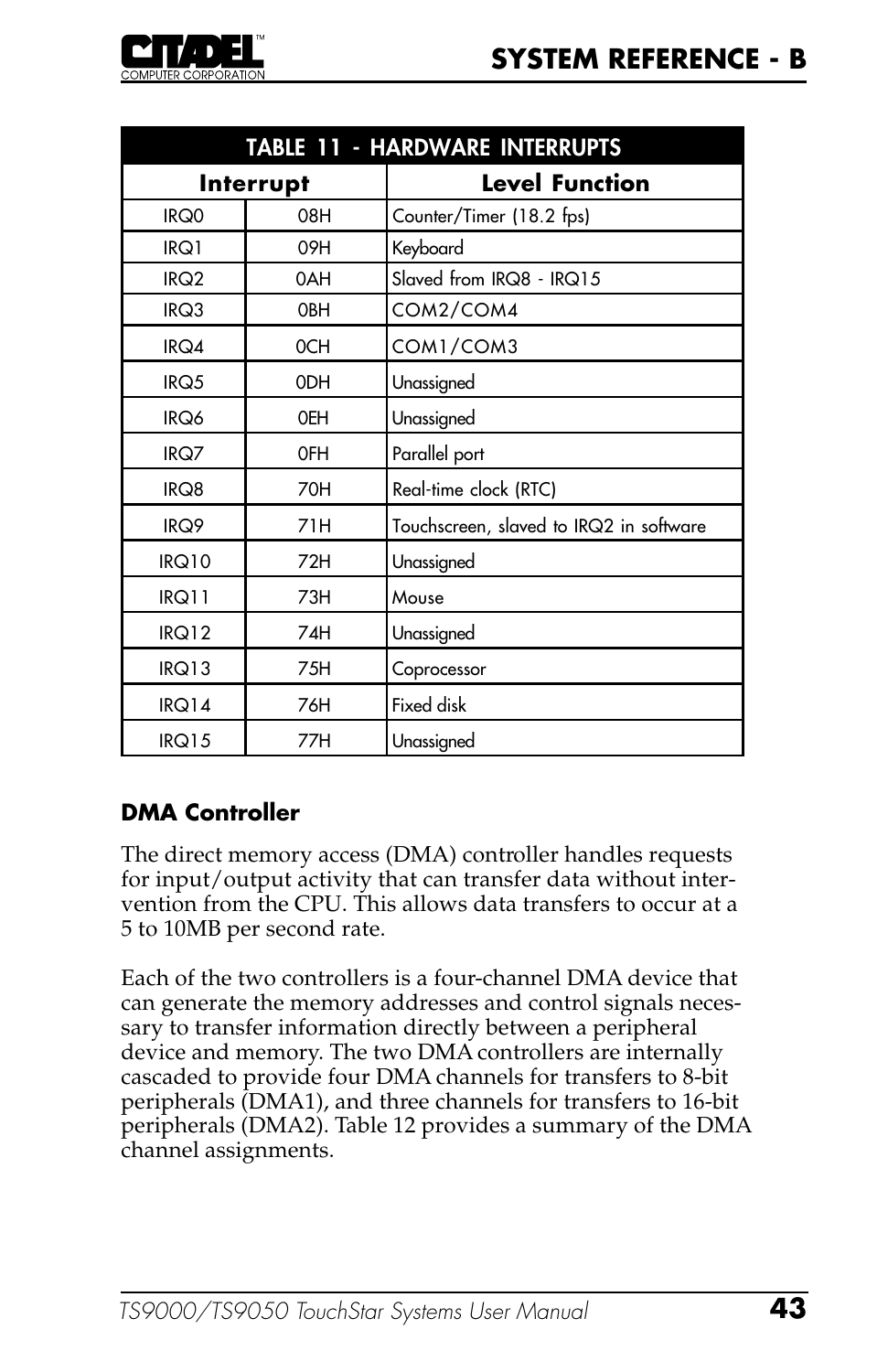| <b>TABLE 12 - DMA CHANNEL ASSIGNMENTS</b> |             |                                                                     |
|-------------------------------------------|-------------|---------------------------------------------------------------------|
| <b>Channel</b>                            | I/O Address | <b>Description</b>                                                  |
| DMA0                                      | 000H - 00FH | DMA Controller                                                      |
| DMA <sub>1</sub>                          | OCOH - ODFH | I/O addresses 080H - 08FH are occupied by<br>the DMA page registers |
| DMA <sub>2</sub>                          |             | Floppy Disk Controller                                              |
| DMA3                                      |             | AMD Ethernet Adapter (Windows 3.X, DOS)                             |
| DMA4                                      |             | DMA Access Controller                                               |
| DMA5                                      |             | Unused                                                              |
| DMA6                                      |             | Unused                                                              |
| DMA7                                      |             | Unused                                                              |

#### **Programmable Interval Timer**

The programmable interval timer is equivalent to the Intel 8254, and occupies I/O addresses  $0040_H$  through  $0043_H$ . This general purpose counter/timer generates accurate time delays under software control.

#### **Counter/Timer Circuit**

The counter control circuit (CCC) contains three independently operating, 16-bit counters driven by a common 1.19MHz clock. Each counter counts in binary or binary-coded decimal (BCD). Each can be programmed for operation as either a counter or timer. Common control logic decodes the information written to the counter control circuit to load, read, configure, and control each timer.

Counter 0 connects to IRQ0 of the internal interrupt controller for system time-keeping and task-switching.

Counter 1 generates pulses for the DRAM refresh generator.

Counter 2 is used as an interval time, counter, or gated rate/ pulse generator. Counter 2 output can be used as an audio speaker tone generator.

Each counter can be programmed to operate in any of the six modes shown in Table 13. It should be noted that modes 1 and 5 do not have external hardware trigger signals.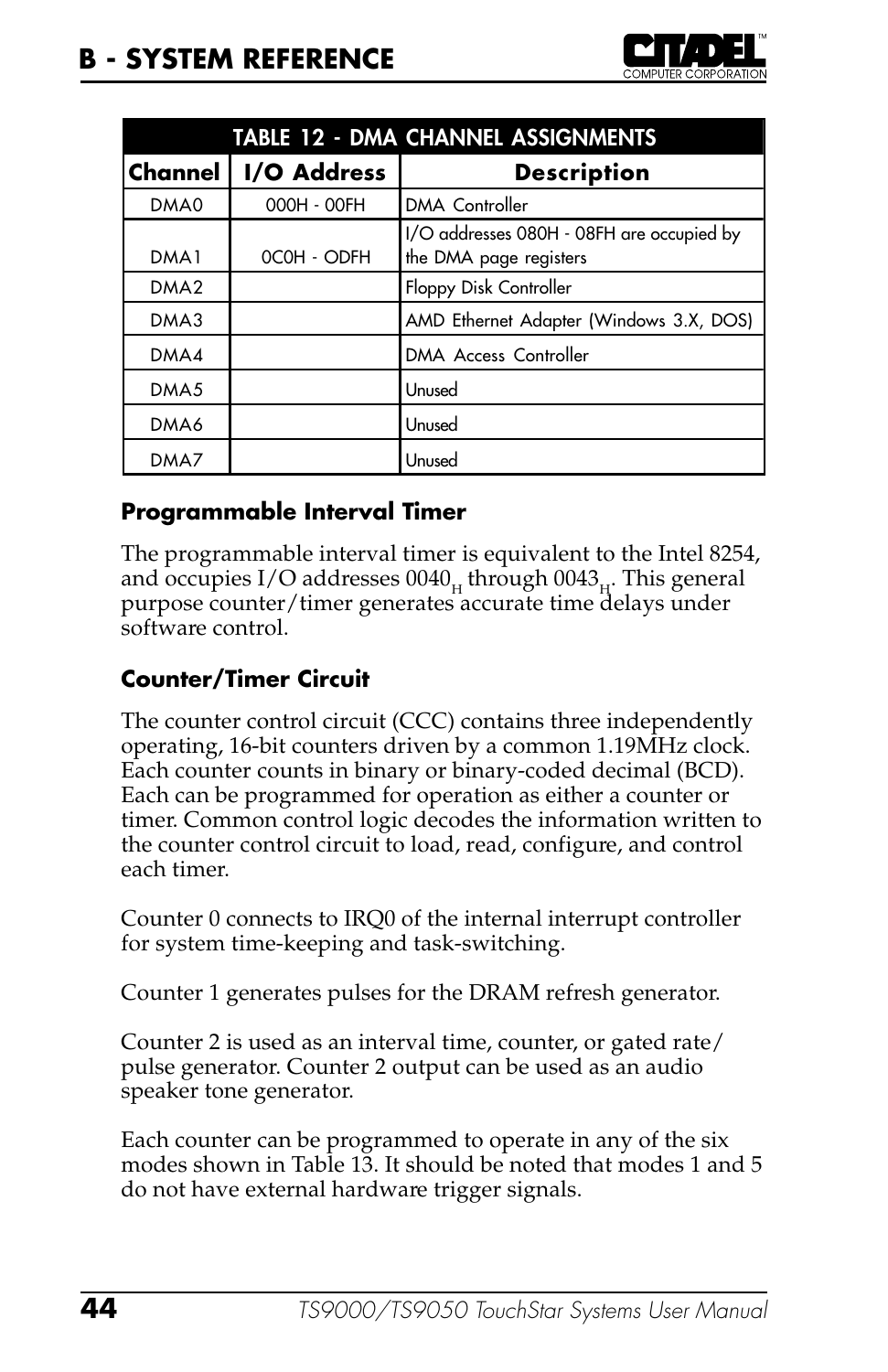

| <b>TABLE 13 - COUNTER MODES</b> |                                 |
|---------------------------------|---------------------------------|
| Mode                            | <b>Function</b>                 |
|                                 | Interrupt on terminal count     |
|                                 | Hardware-retriggerable one-shot |
| 2                               | Rate generator                  |
| 3                               | Squarewave generator            |
|                                 | Software-triggered strobe       |
| 5                               | Hardware-retriggerable strobe   |

#### **PCMCIA Slots**

The following is the typical PCMCIA section of config.sys supporting ATA drivers:

> DEVICE HIGH = C:\CARDSOFT\SS365SL.EXE DEVICE HIGH = C:\CARDSOFT\SC.EXE DEVICE HIGH = C:\CARDSOFT\ATADRV.EXE /S:2 DEVICE HIGH = C:\CARDSOFT\MTSRAM.EXE DEVICE HIGH = C:\CARDSOFT\MTDDRV.EXE DEVICE HIGH = C:\CARDSOFT\CARD ID.EXE

Save the changes, return to the Program Manager, and reboot the system. The PCMCIA driver will not be deleted if the system is not rebooted.

To disable a pre-loaded PCMCIA drivers, modify the config.sys file by typing "rem" (remark) in front of every device showing PCMCIA. This instructs the operating system to ignore those lines. Save the changes, return to the Program Manager, and reboot the system. The PCMCIA drivers will not be disabled if the system is not rebooted.

#### **Audible Indicator**

The TouchStar is equipped with an audible indicator capable of producing tones at output levels of 95dBA at one foot. This can be used to alert the system operator to error conditions, acknowledge data entry or to provide other (audible) feedback. It is controlled at I/O 300, Bit 1.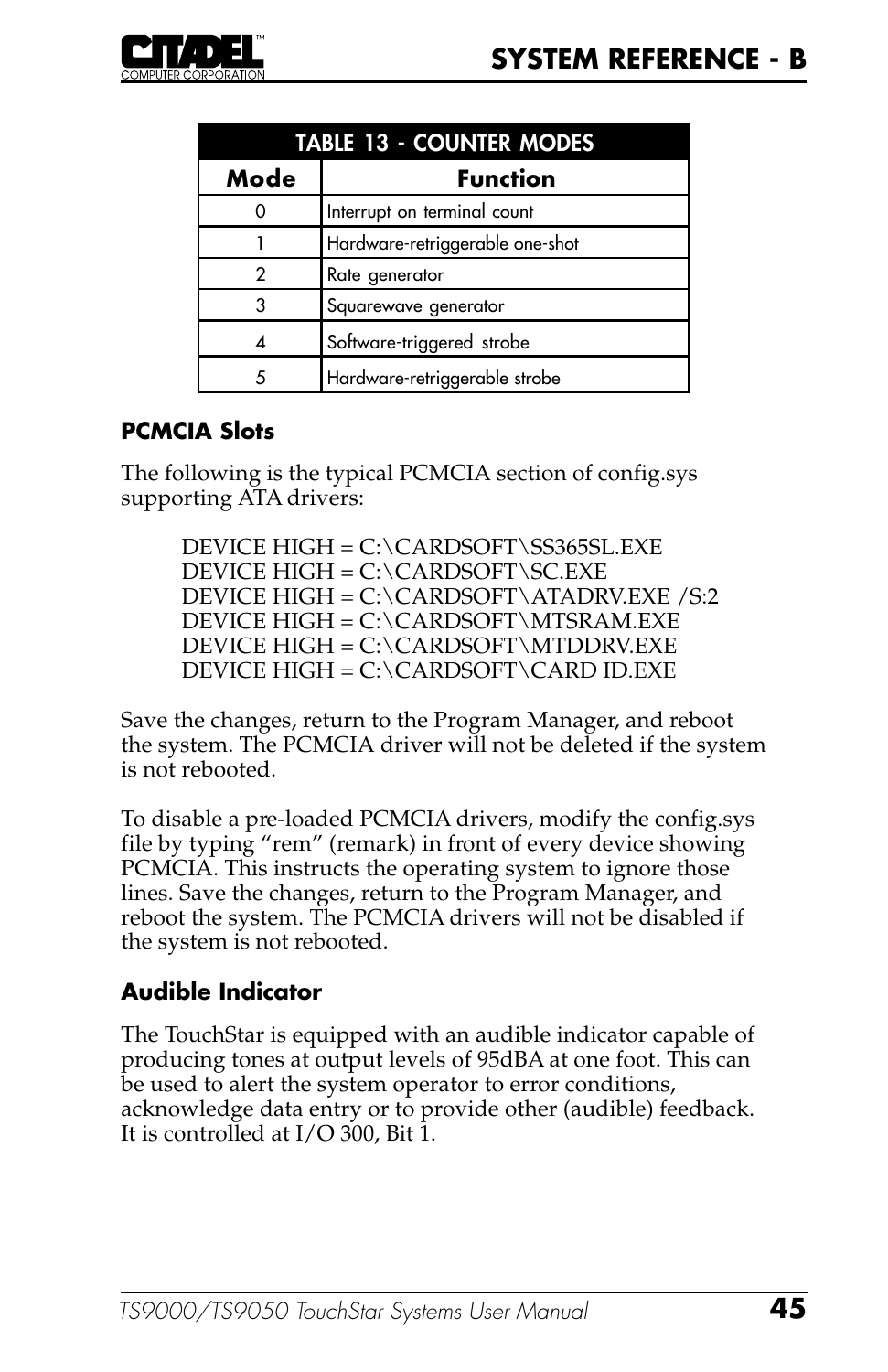



**Figure 19. Audible Indicator**

#### **ATA-Drive Socket**

The TouchStar is equipped with an internal ATA-drive socket. Options using this dedicated slot are factory-configured.

#### **System Expansion**

The TouchStar is equipped to accommodate single ISA bus expansion options. Options using these slots are factoryconfigured.

#### **Ethernet Controller**

The AMD PCNET ISA II on-board Ethernet controller is enabled by selecting the "Enabled (PNP Mode)" item in the Components menu of the SCU (setup).

The controller is configured for I/O address 240, interrupt 15 and DMA 3 when the start up boot configuration is set to full (DOS, Windows 3.x) in the SCU.

#### **16 Bit Plug and Play Sound system**

The TouchStar is shipped with an on-board integrated singlechip audio controller. It supports full duplex stereo audio and Windows 95 compliant 16-bit plug and play. The microphone input and stereo output jacks are located on the rear panel. The audio controller is factory configured via serial EEPROM to be Sound Blaster Pro-compatible and use the following resources:

| $I/O$ Ranges: | $0534 - 0537$ |
|---------------|---------------|
|               | $0380 - 038B$ |
|               | $0220 - 022F$ |
|               | $OESD - OESF$ |
| Interrupt:    | 5             |
| DMA:          | 00, 01        |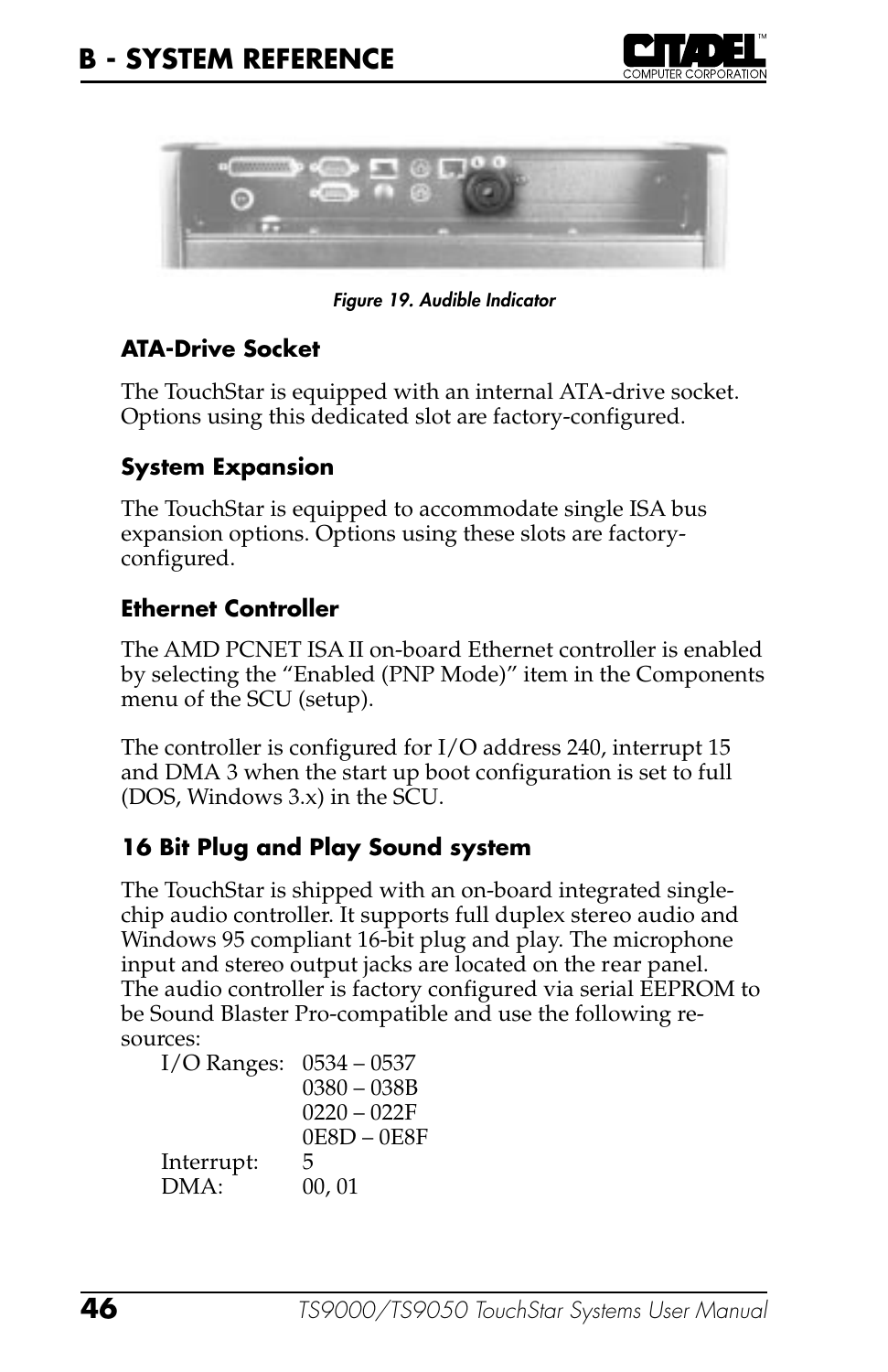

## $\blacksquare$   $\blacksquare$   $\blacksquare$   $\blacksquare$   $\blacksquare$

#### **SPECIFICATIONS**

| CPU                                   | 5X86 (133 MHz)                                                                                                                                                                               |
|---------------------------------------|----------------------------------------------------------------------------------------------------------------------------------------------------------------------------------------------|
| <b>Operating System Compatibility</b> | Fully PC-compatible, industry-standard<br>software environment<br>MS-DOS, Version 3.3 through 6.22<br>Windows, Version 3.1<br>Windows for Workgroups 3.11<br>Windows 95<br><b>Windows NT</b> |
| <b>System Memory</b>                  | 4, 8, 12, 16, 20, 24, and 32 MB                                                                                                                                                              |
| <b>System Cache</b>                   | 16 KB Level 1 standard<br>128 KB and 256 KB Level 2 optional                                                                                                                                 |
| <b>Supported Network Interfaces</b>   | Ethernet; [Plug-N-Play] 10Mbps<br>Token Ring; 4/16Mbps<br>Wireless; spread-spectrum RF interface<br>(802.11 compliant)<br>2.4G Hz                                                            |
| Input/Output<br>Serial I/O            | 1 channel; RS232C, DB9 standard;<br>1 channel; RS232C/422/485,<br>software-configurable; DB9                                                                                                 |
| Parallel I/O                          | 1 port, enhanced; DB25 standard                                                                                                                                                              |
| Keyboard                              | IBM PS/2 standard 5-pin mini-DIN<br>4-pin locking connector                                                                                                                                  |
| Mouse                                 | IBM PS/2 standard 5-pin mini-DIN                                                                                                                                                             |
| Power                                 | 3-pin locking circular connector                                                                                                                                                             |
| Network                               | Token Ring, 16 Mbps; DB9<br>Ethernet, 10 Mbps; RJ-45<br>Wireless, internal and external<br>antenna options                                                                                   |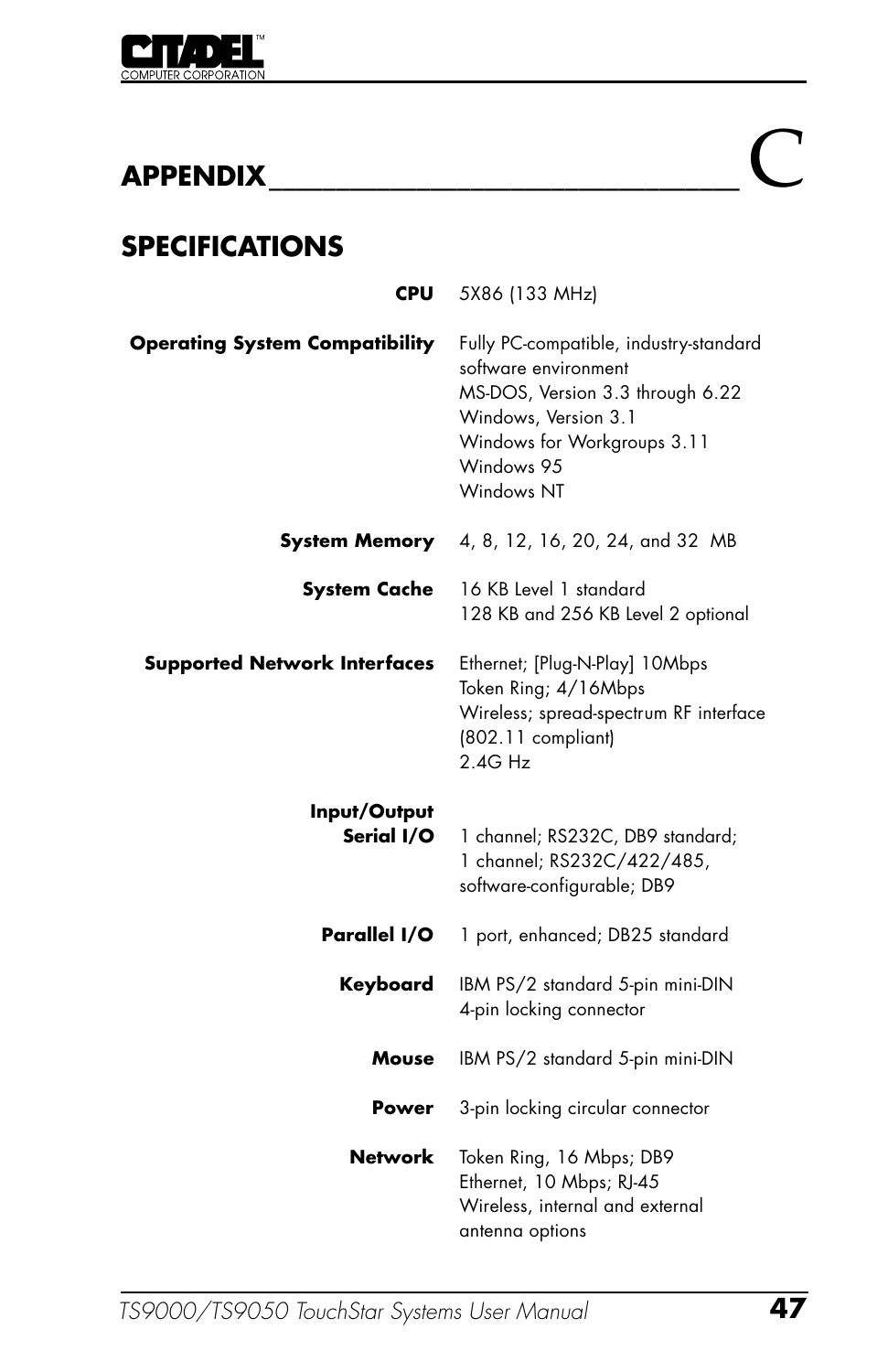

| Audio                 | 16-bit, Plug-N-Play sound system<br>(Windows and Soundblaster compatible)<br>3.5mm phone jack for microphone<br>and headphone/line out |
|-----------------------|----------------------------------------------------------------------------------------------------------------------------------------|
| Audible Indicator     | 95 dBA at 12" (30cm), typical                                                                                                          |
| Clock                 | Real-time, battery-backed; time/day/<br>date                                                                                           |
| <b>Battery Backup</b> | Rayovac FB2325 H2; 6 volts<br>10 year expected life                                                                                    |
| Solid-state Storage   | 2 MB & 4 MB FLASH disk<br>configurations                                                                                               |

#### **PCMCIA Slots**

#### **Slot A**

Type PCMCIA V2 Compatibility Type II; Slot A can be used alone or with Slot B while using Type II devices. Type III; Slot A must be used alone while using Type III devices; do not use Slot B

#### **Slot B**

|             | Type PCMCIA V2                                                                                                                                                                                  |
|-------------|-------------------------------------------------------------------------------------------------------------------------------------------------------------------------------------------------|
|             | Compatibility  Type II; Slot B can be used alone or<br>with Slot A while using Type II<br>devices.<br>Type III; Slot B must be used alone<br>while using Type III devices; do not<br>use Slot A |
| , Subsystem |                                                                                                                                                                                                 |

**Video Display Subsy** 

**Video Memory** 1 MB; with hardware-based Windows acceleration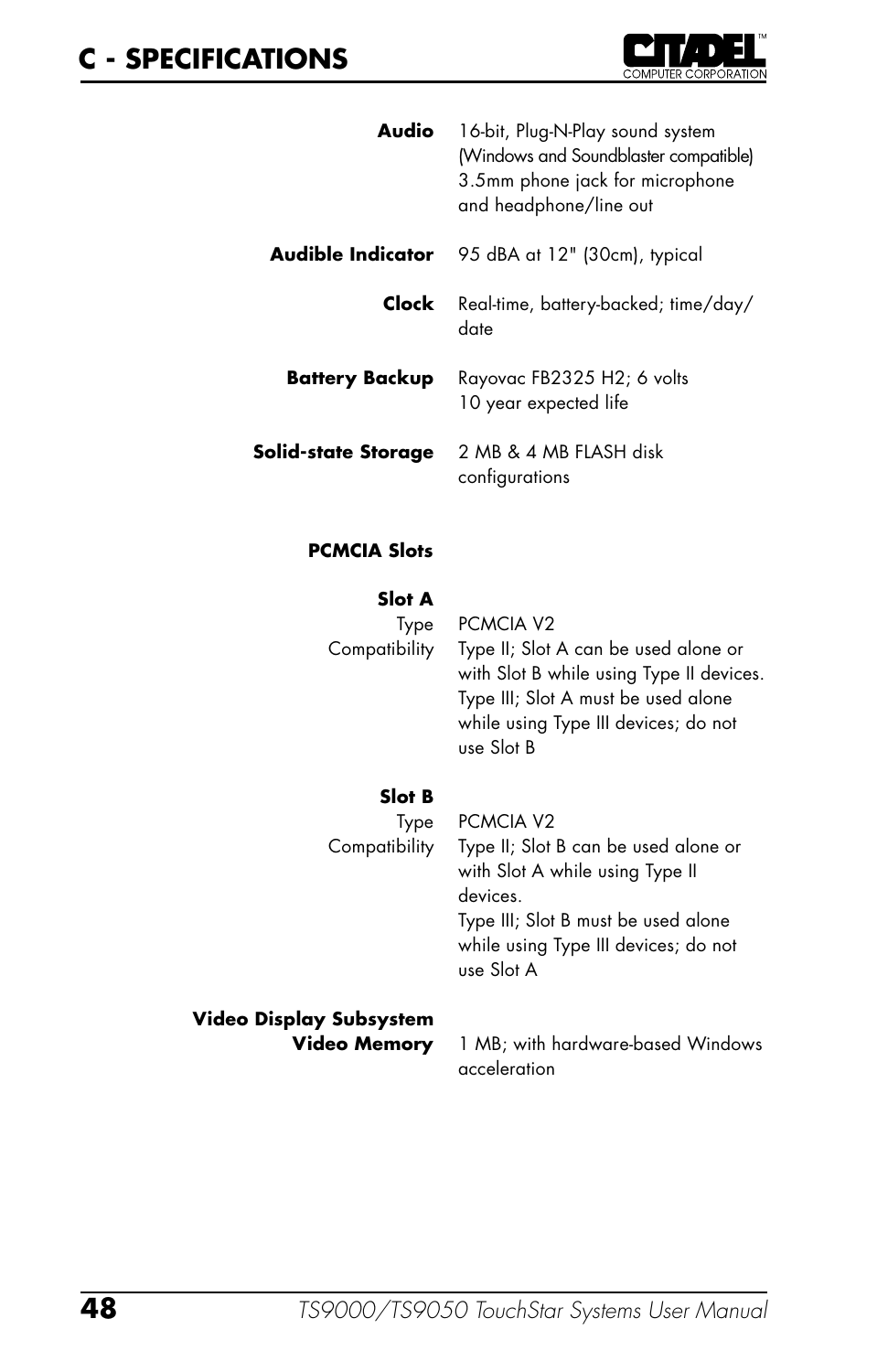



#### **Video Display Options**

| Electroluminescent (EL)<br>Color<br>Gray Levels<br>Viewing Angle<br>Active Area<br>Pitch                            | amber<br>64<br>160 degrees<br>8.31" x 6.23" (21.11cm x 15.83cm)<br>10.4" (26.41cm) diagonal<br>$.33 \times .33$ mm                                                                         |
|---------------------------------------------------------------------------------------------------------------------|--------------------------------------------------------------------------------------------------------------------------------------------------------------------------------------------|
| Active-Matrix<br>Liquid Crystal Display (LCD)<br>Colors<br>Active Area<br>Pitch                                     | 262,140<br>9.70" x 7.06" (24.65cm x 17.94cm)<br>10.4" (26.41cm) diagonal<br>$.33 \times .33$ mm                                                                                            |
| <b>VGA Resolution</b>                                                                                               | $640 \times 480$                                                                                                                                                                           |
| <b>SVGA Resolution</b>                                                                                              | $800 \times 600$                                                                                                                                                                           |
| Touchscreen Controller<br>Height<br>Width<br>Depth<br>Scan Rate<br><b>Reporting Modes</b><br><b>Operating Modes</b> | 9.47" (24.05 cm)<br>11.78" (29.92 cm)<br>$0.36"$ $(0.91 cm)$<br>45 scans/second; typical<br>Scan/coordinate<br>Enter Point; Tracking; Continuous; Exit<br>Point; Add Exit Point (modifier) |
| <b>Input Power Requirements</b><br><b>TouchStar</b>                                                                 | +12 VDC $\pm$ 0.5 VDC<br>2500 mA maximum<br><25 W dissipation; typical                                                                                                                     |
| TS9000 Wall-Mount Power Supply                                                                                      | 110 VAC, 60Hz<br>2.5A                                                                                                                                                                      |
| 24-48 V DC Power Converter<br>(P/N PWR-TSTR-01)                                                                     | +17.0 to +48.0 VDC                                                                                                                                                                         |
| 12 V DC Power Converter<br>(P/N PWR-TSTR-02)                                                                        | $+6.0$ to $+20$ VDC                                                                                                                                                                        |